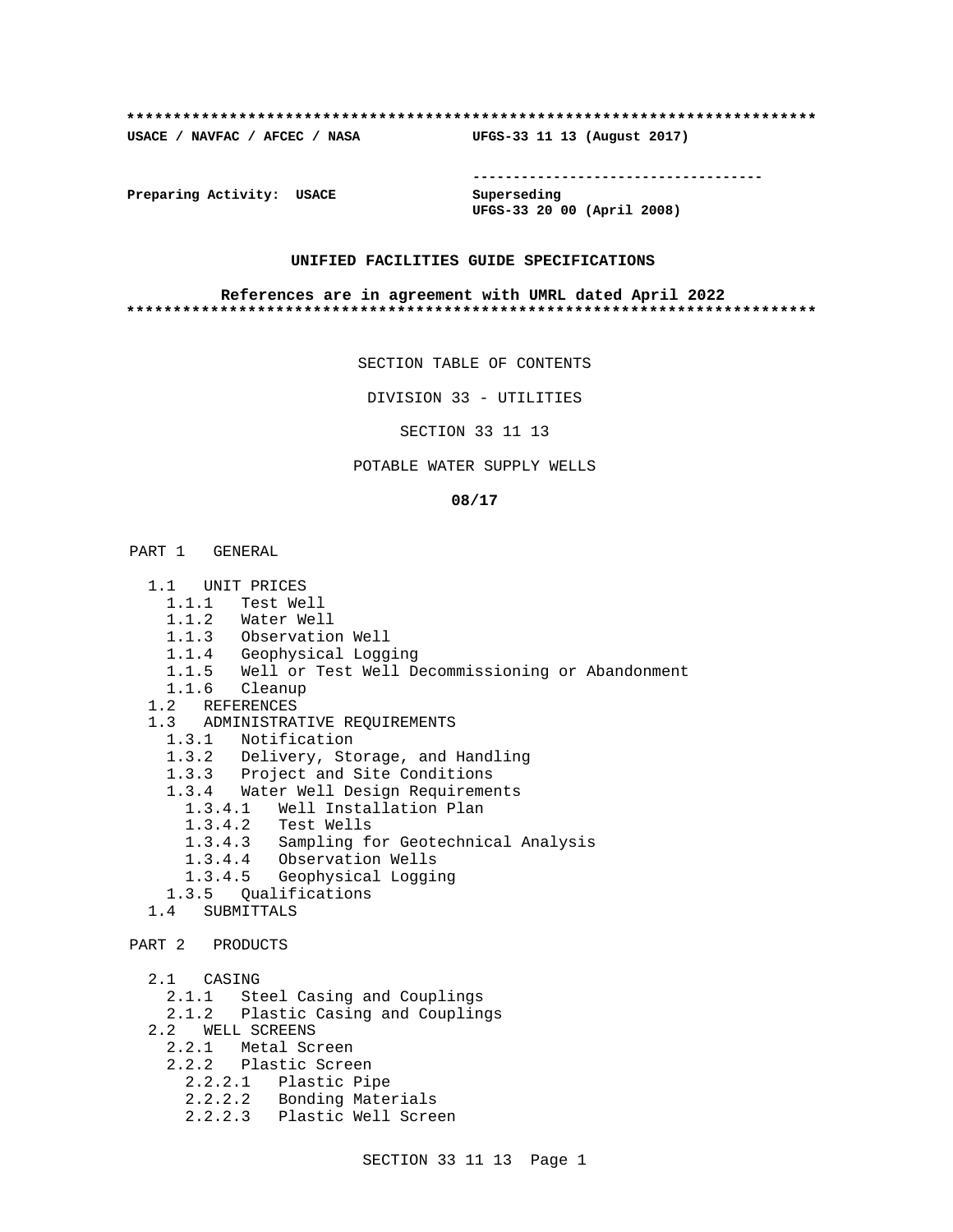- 2.3 FILTER PACK
- 2.4 BENTONITE SEAL
- 2.5 CEMENT AND BENTONITE GROUT
- 2.5.1 Cement Grout
	- 2.5.2 Bentonite Grout
- 2.6 PERMANENT PUMP
- 2.7 CONTAINERS FOR DRILL CUTTINGS AND CORED ROCK SAMPLES
	- 2.7.1 Containers for Drill Cuttings
	- 2.7.2 Labelling of Drill Cutting Containers
	- 2.7.3 Packaging of Cored Rock Samples
	- 2.7.4 Labeling of Cored Rock Sample Containers
- PART 3 EXECUTION
	- 3.1 PREPARATION
		- 3.1.1 Protection of Existing Conditions
		- 3.1.2 Decontamination
		- 3.1.3 Water Source
	- 3.2 DRILLING, CONSTRUCTION AND TESTING
		- 3.2.1 Well Drilling and Construction
			- 3.2.1.1 General
			- 3.2.1.2 Setting Outer Casing
			- 3.2.1.3 Temporary Casing
			- 3.2.1.4 Construction of Inner Casing and Screen
			- 3.2.1.5 Construction of Filter Pack
			- 3.2.1.6 Bentonite Seal Placement
			- 3.2.1.7 Grout Placement
		- 3.2.2 Well Development
			- 3.2.2.1 Site Access and Predevelopment
- 3.2.2.2 Jetting
- 3.2.2.3 Intermittent Pumping
	- 3.2.2.4 Surging
	- 3.2.2.5 Well Development Criteria
	- 3.2.3 Tests
		- 3.2.3.1 Capacity Test
		- 3.2.3.2 Test for Plumbness and Alignment
		- 3.2.3.3 Water Quality Test
		- 3.2.3.4 Sand Test
	- 3.3 REQUIREMENTS AFTER TESTING
	- 3.3.1 Installation of Permanent Pump
		- 3.3.2 Disinfecting
		- 3.3.3 Pumphouse and Slab
		- 3.3.4 Site Clean-up
		- 3.3.5 Drilling Waste Disposal
	- 3.3.6 Surveys
	- 3.4 FIELD QUALITY CONTROL
		- 3.4.1 Well Decommissioning or Abandonment
		- 3.4.2 Documentation and Quality Control Reports
			- 3.4.2.1 Borehole Logs
			- 3.4.2.2 Installation Diagrams
			- 3.4.2.3 Well Development Records
			- 3.4.2.4 Geophysical Logs
			- 3.4.2.5 Well Decommissioning or Abandonment Records
			- 3.4.2.6 Tests
			- 3.4.2.7 Project Photographs
			- 3.4.2.8 Survey Maps and Notes

ATTACHMENTS: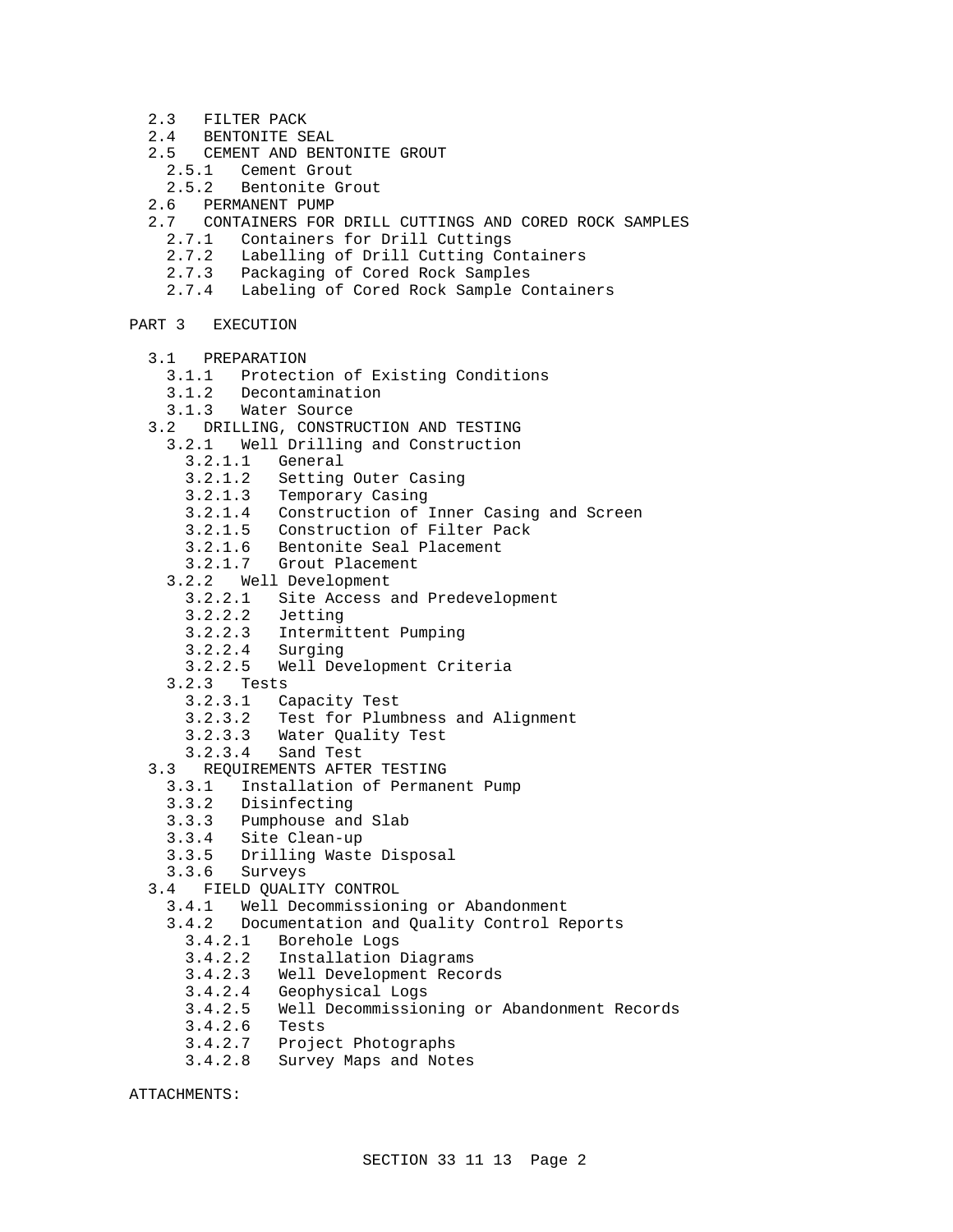Water Quality Analysis Table

-- End of Section Table of Contents --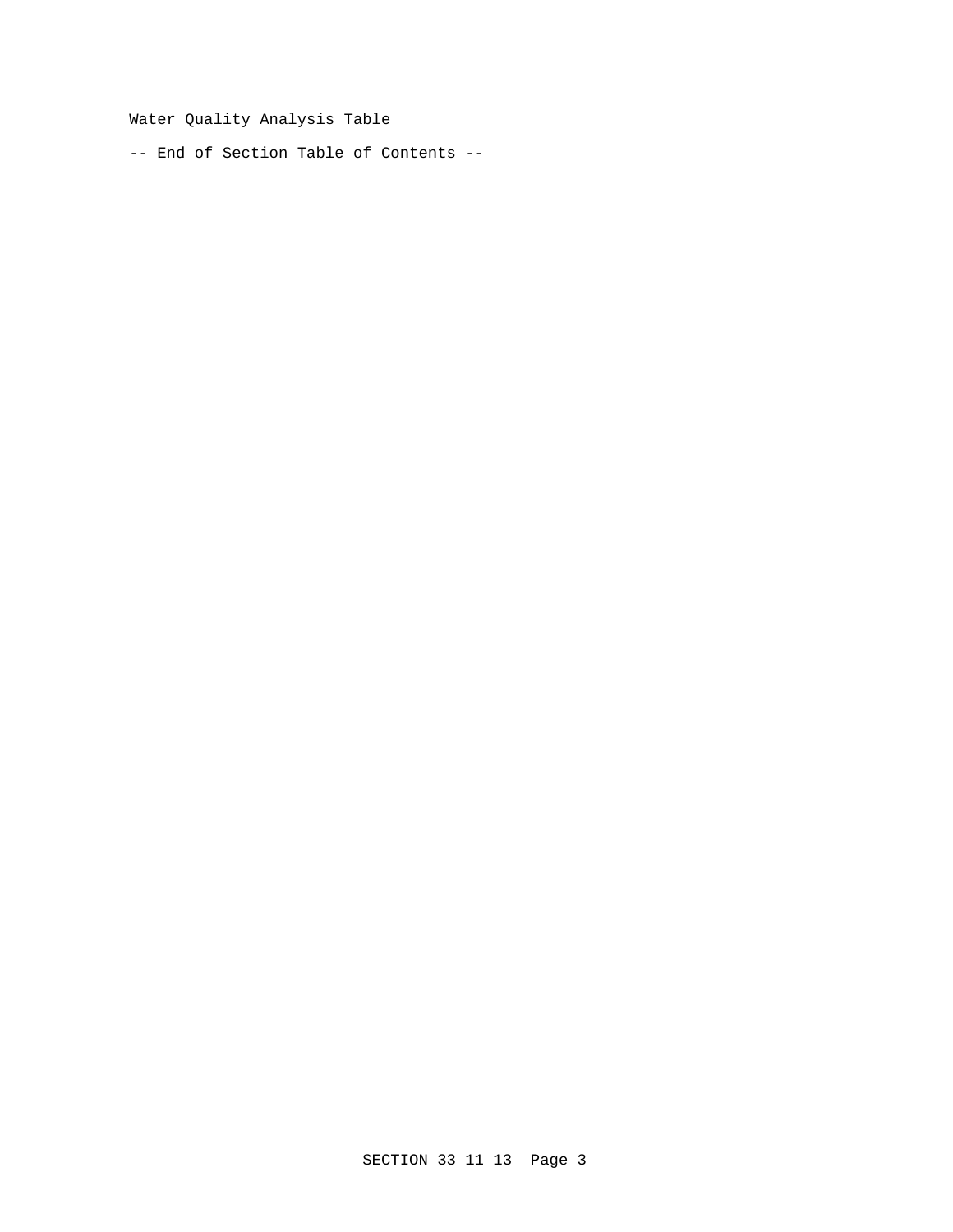USACE / NAVFAC / AFCEC / NASA

--------------------------------------

Preparing Activity: USACE

Superseding UFGS-33 20 00 (April 2008)

UFGS-33 11 13 (August 2017)

## UNIFIED FACILITIES GUIDE SPECIFICATIONS

References are in agreement with UMRL dated April 2022 

### SECTION 33 11 13

POTABLE WATER SUPPLY WELLS 08/17

NOTE: This guide specification covers the requirements for drilling of water supply wells, furnishing and installing the pump, and associated testing.

Adhere to UFC 1-300-02 Unified Facilities Guide Specifications (UFGS) Format Standard when editing this guide specification or preparing new project specification sections. Edit this guide specification for project specific requirements by adding, deleting, or revising text. For bracketed items, choose applicable item(s) or insert appropriate information.

Remove information and requirements not required in respective project, whether or not brackets are present.

Comments, suggestions and recommended changes for this guide specification are welcome and should be submitted as a Criteria Change Request (CCR). 

PART 1 GENERAL

### **DRAWINGS**

Drawings should include the following and any other information necessary to indicate layout and general configuration of the well.

Diameter of drilled hole Casing sizes - outside casing, inside casing Well screen size Minimum depth of outer casing and minimum depth

SECTION 33 11 13 Page 4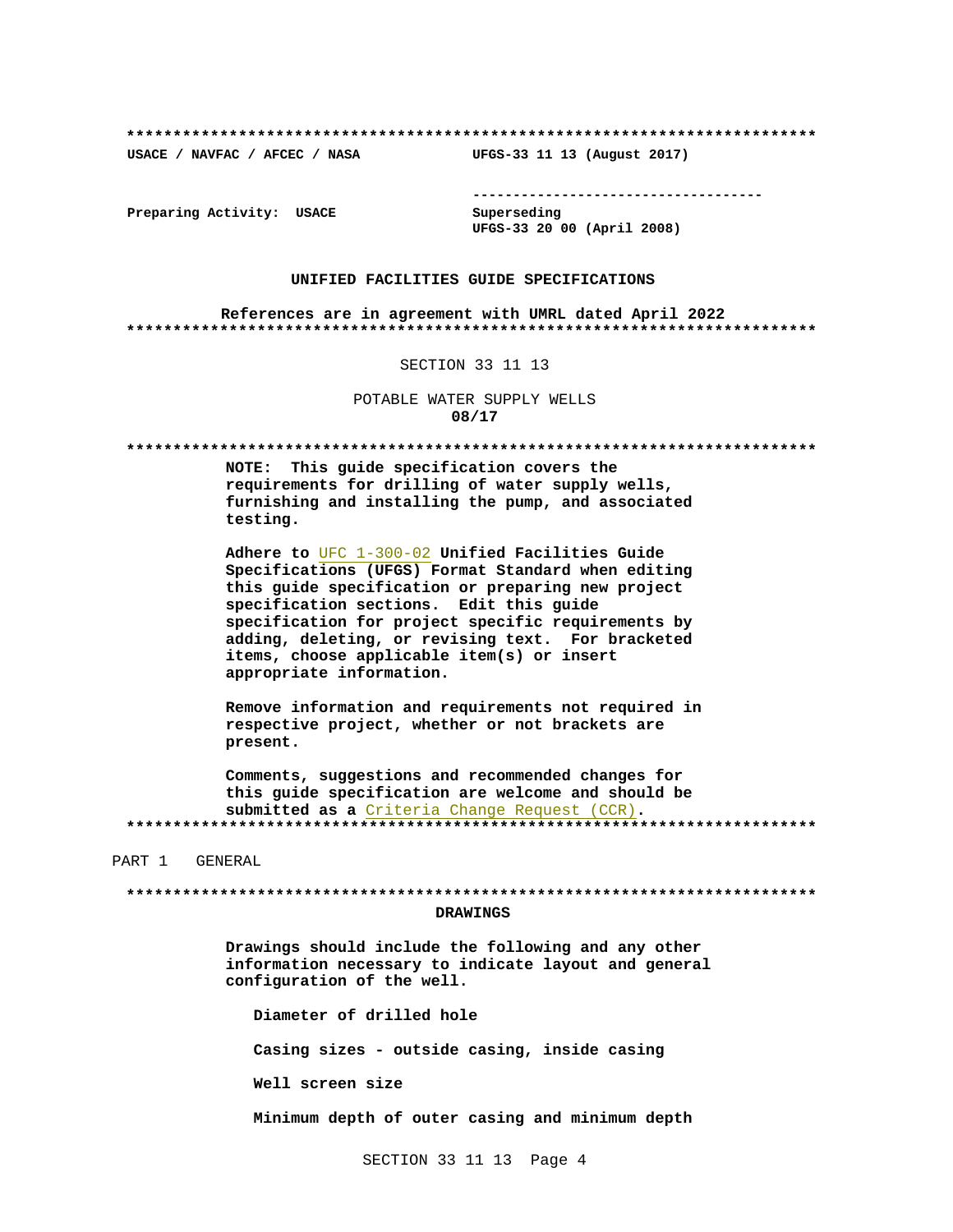of well screen Limits of gravel envelope around inside casing and screens Limits of neat cement grout around outer casing Location of air line and altitude gage Type of cap, cover, or seal required at top of well Required well capacity in gallons per minute. 1.1 UNIT PRICES NOTE: Separate pay items for test holes and water wells must be included in the contract. If Section 01 20 00 PRICE AND PAYMENT PROCEDURES is included in the project specifications, appropriately edit this subpart and move into Section 01 20 00.

Payment for each specified item will be made at the contract unit price for that item. Payment includes full compensation for equipment, materials and labor for drilling; removal and disposal of temporary casing, cuttings, and drill fluid; preparation of borehole logs; and sample handling, containers, storage, and testing. Measure depth, logging, installation, casing, riser pipe, and well screen by linear distance. Payment is not allowed for test wells or wells abandoned due to construction practices not in accordance with this specification, faulty construction practices or for the convenience of the Contractor.

#### $1.1.1$ Test Well

Compensation for the test well will be made at the contract unit price and includes material, equipment, and labor required to drill and perform tests on the test well. Measure depth as the total linear distance between ground surface and bottom of hole. If the total depth of hole is greater than that specified on the contract for "Test Well," the additional depth will be paid for at the contract unit price for "Additional Test Well Depth." If the test well is developed into the permanent well with no increase in diameter, compensation will be as described below, and separate payment will not be made for the test well.

# 1.1.2 Water Well

Compensation for the water well will be made at the contract unit price and includes material, equipment, and labor required to drill, develop, perform tests, and complete the permanent well. Measure depth as the total linear distance between ground surface and bottom of hole. If the total depth of well is greater than that specified in the contract for "Water Well," the additional depth will be paid for at the contract unit price for "Additional Water Well Depth."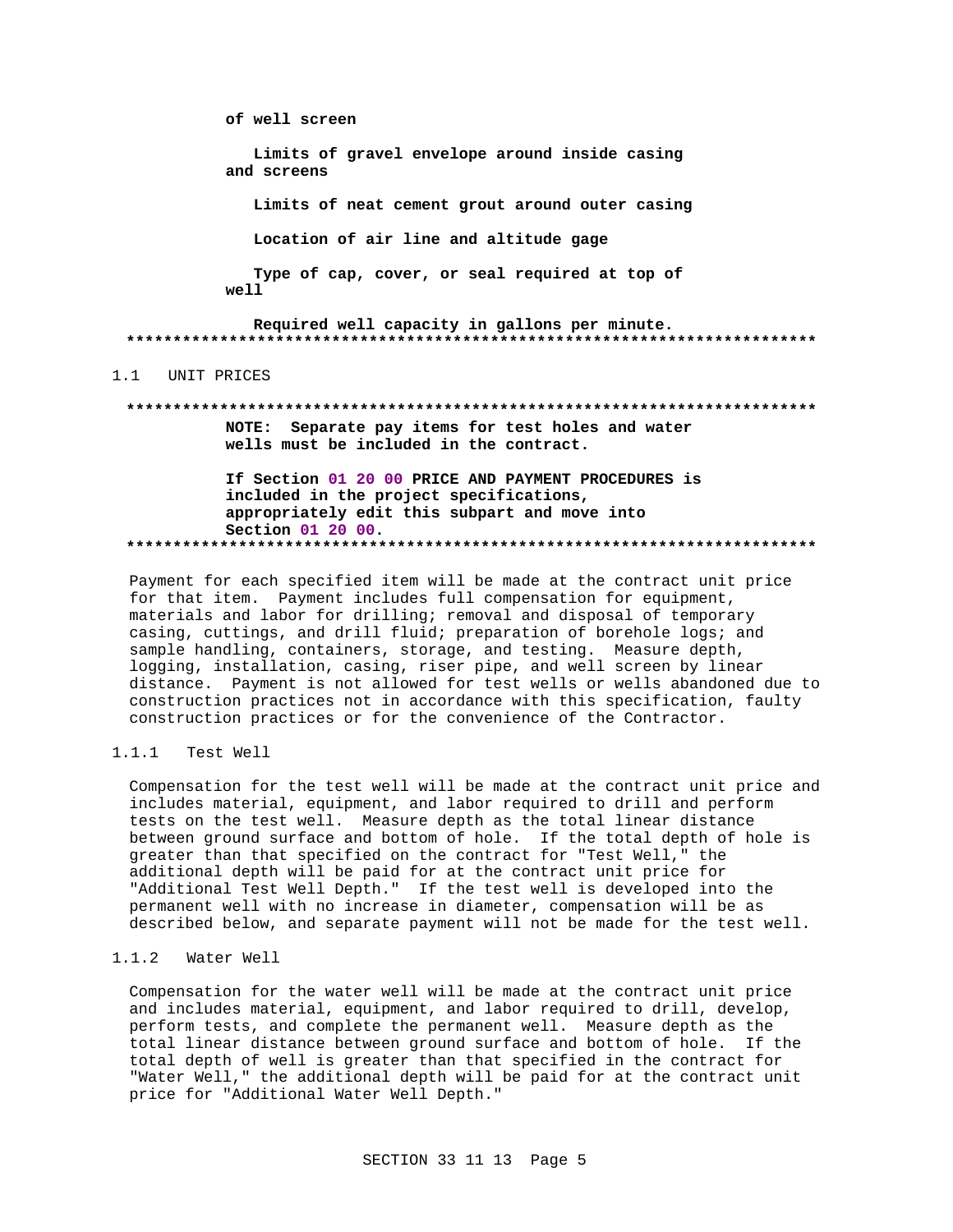#### $1.1.3$ Observation Well

Compensation for an observation well will be made at the contract unit price and includes material, equipment and labor required to drill, install, and complete the observation well, as well as perform tests and permanently grout it after use. Measure depth as the total linear distance between ground surface and bottom of hole. If the total combined depth of observation wells is greater than that specified in the contract for "Observation Wells," the additional depth will be paid for at the contract unit price for "Additional Observation Well Depth."

# [1.1.4 Geophysical Logging

# NOTE: Delete this paragraph if not applicable for the project.

The "Geophysical Logging" unit price will include interpretation of the logs and their delivery to the Government.

#### $11.1.5$ Well or Test Well Decommissioning or Abandonment

Permanent decommissioning or abandonment of wells or test wells will be paid for only if it becomes necessary to abandon a well or test well as specified, and only for work completed and accepted as specified. Payment includes compensation for drilling, casing removal, well sampling, materials, cement, mixing of cement, bentonite, and water, pumping of grout, equipment, removal of foreign objects, and transportation necessary to abandon the well or test well and for the required well or test well abandonment records.

#### $1.1.6$ Cleanup

Separate payment will not be made for cleanup of the site. Cleanup means restoring the site to its pre-construction condition, in accordance with paragraph SITE CLEANUP. Cleanup is considered part of and incidental to the drilling, construction, or decommissioning of the well.

#### $1.2$ **REFERENCES**

### 

NOTE: This paragraph is used to list the publications cited in the text of the guide specification. The publications are referred to in the text by basic designation only and listed in this paragraph by organization, designation, date, and title.

Use the Reference Wizard's Check Reference feature when you add a Reference Identifier (RID) outside of the Section's Reference Article to automatically place the reference in the Reference Article. Also use the Reference Wizard's Check Reference feature to update the issue dates.

References not used in the text will automatically be deleted from this section of the project specification when you choose to reconcile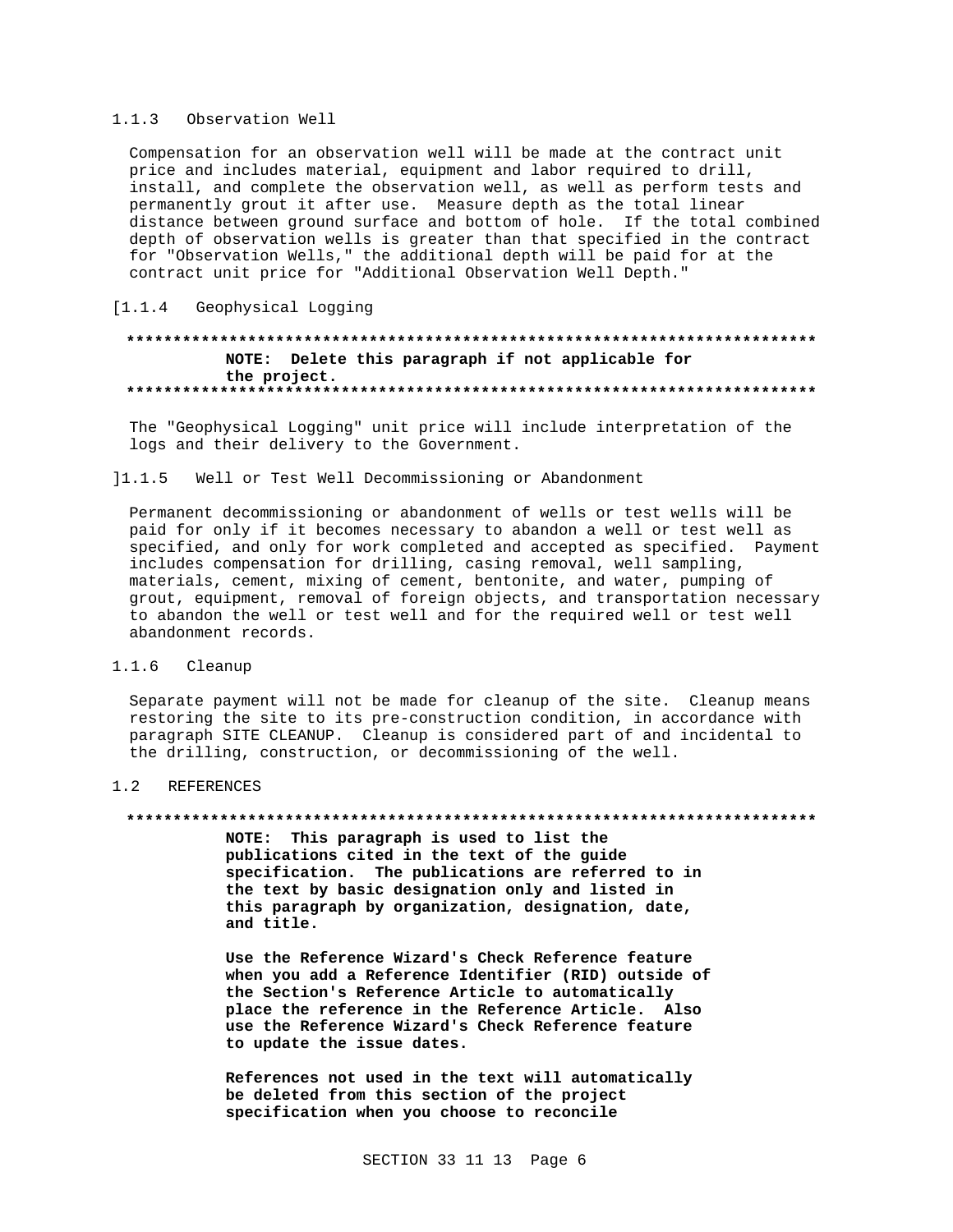## **references in the publish print process. \*\*\*\*\*\*\*\*\*\*\*\*\*\*\*\*\*\*\*\*\*\*\*\*\*\*\*\*\*\*\*\*\*\*\*\*\*\*\*\*\*\*\*\*\*\*\*\*\*\*\*\*\*\*\*\*\*\*\*\*\*\*\*\*\*\*\*\*\*\*\*\*\*\***

The publications listed below form a part of this specification to the extent referenced. The publications are referred to within the text by the basic designation only.

# AMERICAN WATER WORKS ASSOCIATION (AWWA)

|           | AWWA 10084                | (2017) Standard Methods for the<br>Examination of Water and Wastewater                                                                      |
|-----------|---------------------------|---------------------------------------------------------------------------------------------------------------------------------------------|
| AWWA A100 |                           | (2020) Water Wells                                                                                                                          |
| AWWA B300 |                           | (2018) Hypochlorites                                                                                                                        |
| AWWA B301 |                           | (2018) Liquid Chlorine                                                                                                                      |
| AWWA C200 |                           | (2012) Steel Water Pipe - 6 In. (150 mm)<br>and Larger                                                                                      |
| AWWA C206 |                           | (2017) Field Welding of Steel Water Pipe                                                                                                    |
| AWWA C654 |                           | (2013) Disinfection of Wells                                                                                                                |
|           | ASTM INTERNATIONAL (ASTM) |                                                                                                                                             |
|           | ASTM A53/A53M             | (2020) Standard Specification for Pipe,<br>Steel, Black and Hot-Dipped, Zinc-Coated,<br>Welded and Seamless                                 |
|           | <b>ASTM A139/A139M</b>    | (2016) Standard Specification for<br>Electric-Fusion (ARC)-Welded Steel Pipe<br>(NPS 4 and over)                                            |
|           | <b>ASTM A312/A312M</b>    | (2021) Standard Specification for<br>Seamless, Welded, and Heavily Cold Worked<br>Austenitic Stainless Steel Pipes                          |
|           | <b>ASTM C136/C136M</b>    | (2019) Standard Test Method for Sieve<br>Analysis of Fine and Coarse Aggregates                                                             |
|           | <b>ASTM C150/C150M</b>    | (2021) Standard Specification for Portland<br>Cement                                                                                        |
|           | ASTM D1586/D1586M         | (2018) Standard Test Method for Standard<br>Penetration Test (SPT) and Split-Barrel<br>Sampling of Soils                                    |
|           | ASTM D1587/D1587M         | (2015) Thin-Walled Tube Sampling of Soils<br>for Geotechnical Purposes                                                                      |
|           | ASTM D1784                | (2020) Standard Specification for Rigid<br>Poly(Vinyl Chloride) (PVC) Compounds and<br>Chlorinated Poly(Vinyl Chloride) (CPVC)<br>Compounds |
|           | ASTM D1785                | (2015; E 2018) Standard Specification for<br>Poly(Vinyl Chloride) (PVC), Plastic Pipe,                                                      |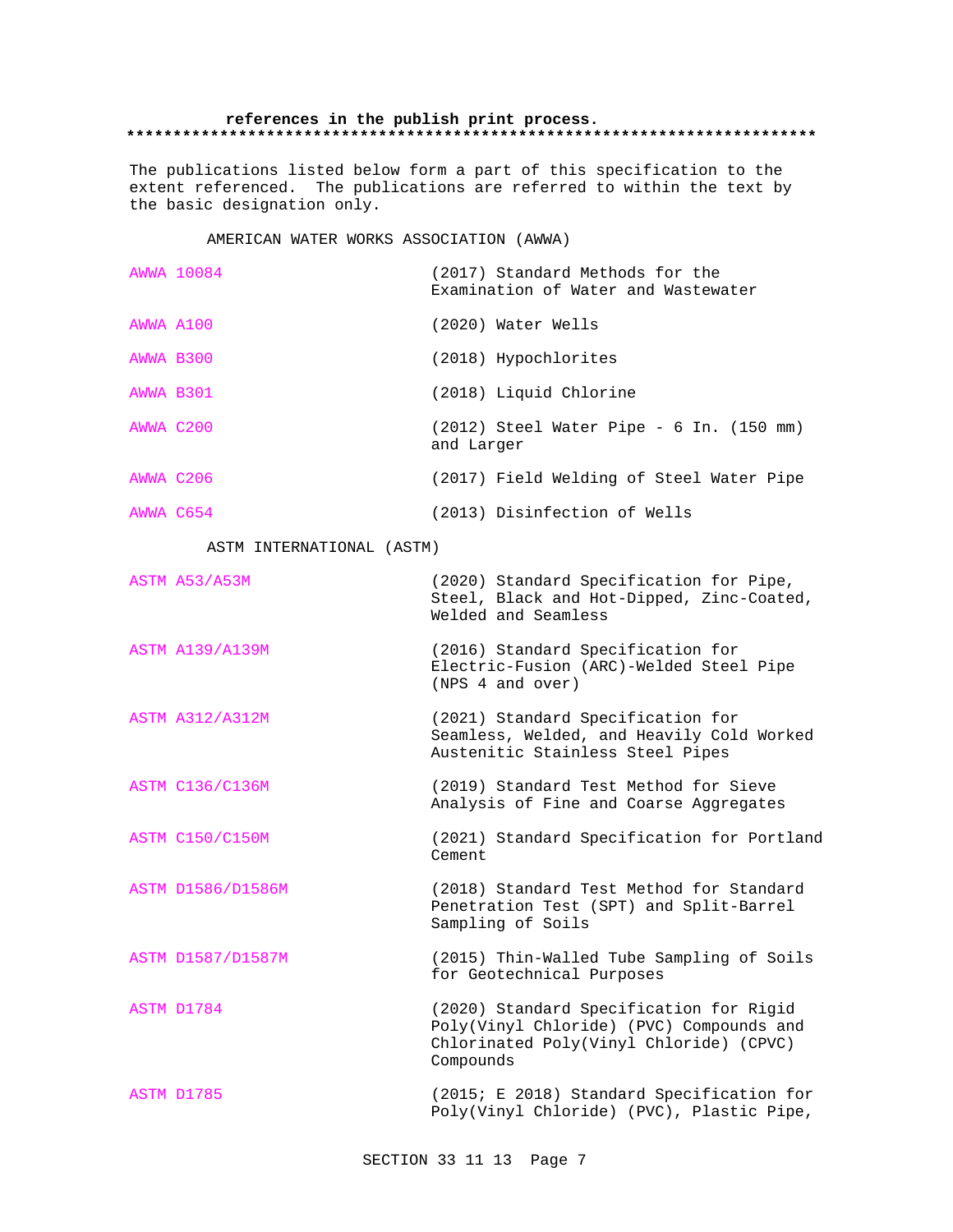|                                            | Schedules 40, 80, and 120                                                                                                                                           |  |  |  |
|--------------------------------------------|---------------------------------------------------------------------------------------------------------------------------------------------------------------------|--|--|--|
| ASTM D2216                                 | (2019) Standard Test Methods for<br>Laboratory Determination of Water<br>(Moisture) Content of Soil and Rock by Mass                                                |  |  |  |
| ASTM D2239                                 | (2012) Standard Specification for<br>Polyethylene (PE) Plastic Pipe (SIDR-PR)<br>Based on Controlled Inside Diameter                                                |  |  |  |
| ASTM D2487                                 | (2017; E 2020) Standard Practice for<br>Classification of Soils for Engineering<br>Purposes (Unified Soil Classification<br>System)                                 |  |  |  |
| ASTM D2488                                 | (2017; E 2018) Standard Practice for<br>Description and Identification of Soils<br>(Visual-Manual Procedure)                                                        |  |  |  |
| ASTM D4318                                 | (2017; E 2018) Standard Test Methods for<br>Liquid Limit, Plastic Limit, and<br>Plasticity Index of Soils                                                           |  |  |  |
| ASTM D5088                                 | (2020) Decontamination of Field Equipment<br>Used at Nonradioactive Waste Sites                                                                                     |  |  |  |
| ASTM D5299/D5299M                          | (2017) Standard Guide for Decommissioning<br>of Ground Water Wells, Vadose Zone<br>Monitoring Devices, Boreholes, and Other<br>Devices for Environmental Activities |  |  |  |
| ASTM D5521/D5521M                          | (2013) Standard Guide for Development of<br>Ground-Water Monitoring Wells in Granular<br>Aquifers                                                                   |  |  |  |
| ASTM D5608                                 | (2016) Decontamination of Field Equipment<br>Used at Low Level Radioactive Waste Sites                                                                              |  |  |  |
| ASTM F480                                  | (2014; R 2022) Standard Specification for<br>Thermoplastic Well Casing Pipe and<br>Couplings Made in Standard Dimension<br>Ratios (SDR), SCH 40 and SCH 80          |  |  |  |
| U.S. ARMY CORPS OF ENGINEERS (USACE)       |                                                                                                                                                                     |  |  |  |
| CED TR $GL-85-3$                           | (1985) Geotechnical Descriptions of Rock<br>and Rock Masses                                                                                                         |  |  |  |
| U.S. ENVIRONMENTAL PROTECTION AGENCY (EPA) |                                                                                                                                                                     |  |  |  |

EPA 600/4-79/020 (1983) Methods for Chemical Analysis of Water and Wastes

# 1.3 ADMINISTRATIVE REQUIREMENTS

1.3.1 Notification

Notify the [Installation Environmental Coordinator (IEC)][\_\_\_\_\_][ and the ] Contracting Officer [21][\_\_\_\_\_] days prior to drilling. The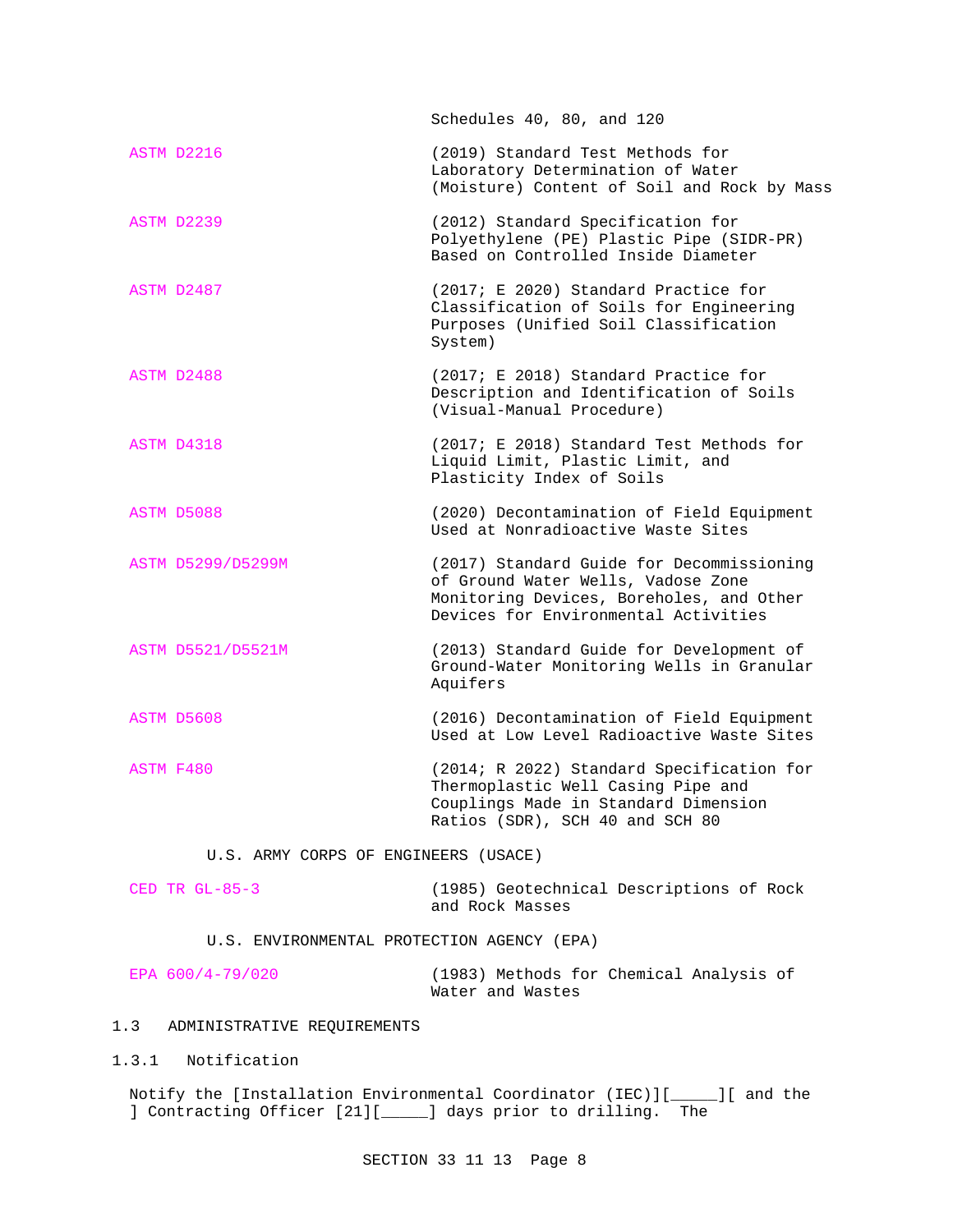[Contracting Officer][Contractor][Installation Environmental Coordinator (IEC)][\_\_\_\_\_] is responsible for contacting the [State of [\_\_\_\_\_]][USEPA] in accordance with the applicable reporting requirements. Before beginning work, notify the local United States Geological Survey office (USGS)[ and the ][State Environmental Protection office][State Geological Agency][state health department][local health department] of the type and location of wells to be constructed, the method of construction and anticipated schedule for construction of the wells.

# 1.3.2 Delivery, Storage, and Handling

Store and maintain well materials in a clean, uncontaminated condition throughout the course of the project. Do not allow filter pack material to freeze before installation.

# 1.3.3 Project and Site Conditions

Access to each well site, including any utility clearance, permits, licenses, or other requirements and the payment thereof necessary for execution of the work, is the responsibility of the [Contractor][Government]. Furnish a copy of all permits, licenses, and other legal requirements necessary for execution of the work [30][\_\_\_\_] working days before commencement of the work. Obtaining rights-of-entry is the responsibility of the [Contractor][Government]. Visit each proposed well location to observe any condition that may hamper transporting equipment or personnel to the site. [If clearing, or relocation is necessary, the Contractor, [Installation Environmental Coordinator, ]and the Contracting Officer must agree on a suitable clearing, or relocation plan, and the location of any required access road.]

## 1.3.4 Water Well Design Requirements

# 1.3.4.1 Well Installation Plan

Submit a plan as specified herein describing the drilling methods, sampling, and well construction and well development [30][\_\_\_\_\_] calendar days prior to beginning drilling operations. Mobilization activities may start prior to submittal of the plan. The plan must be approved and signed by an experienced geologist as specified in paragraph QUALIFICATIONS. Incorporate the following requirements into the Well Installation Plan and follow them in the field. the design of the well is to be based on the various aspects analyzed and contained in this plan (boring log, geophysical log, geotechnical report, sieve analysis, etc.). The plan must include, but not be limited to, a discussion of the following:

- a. Description of well drilling methods, and installation procedures, including any temporary casing used, placement of filter pack and seal materials, drill cuttings and fluids disposal, and soil and rock sample disposition.
- b. Description of well construction materials, including well screen, riser pipe, centralizers, air line and gauge, tailpiece (if used), filter pack and filter pack gradation, bentonite or drilling mud, drilling fluid additives (if used), drilling water, cement, and well protective measures.
- c. Description of quality control procedures to be used for placement of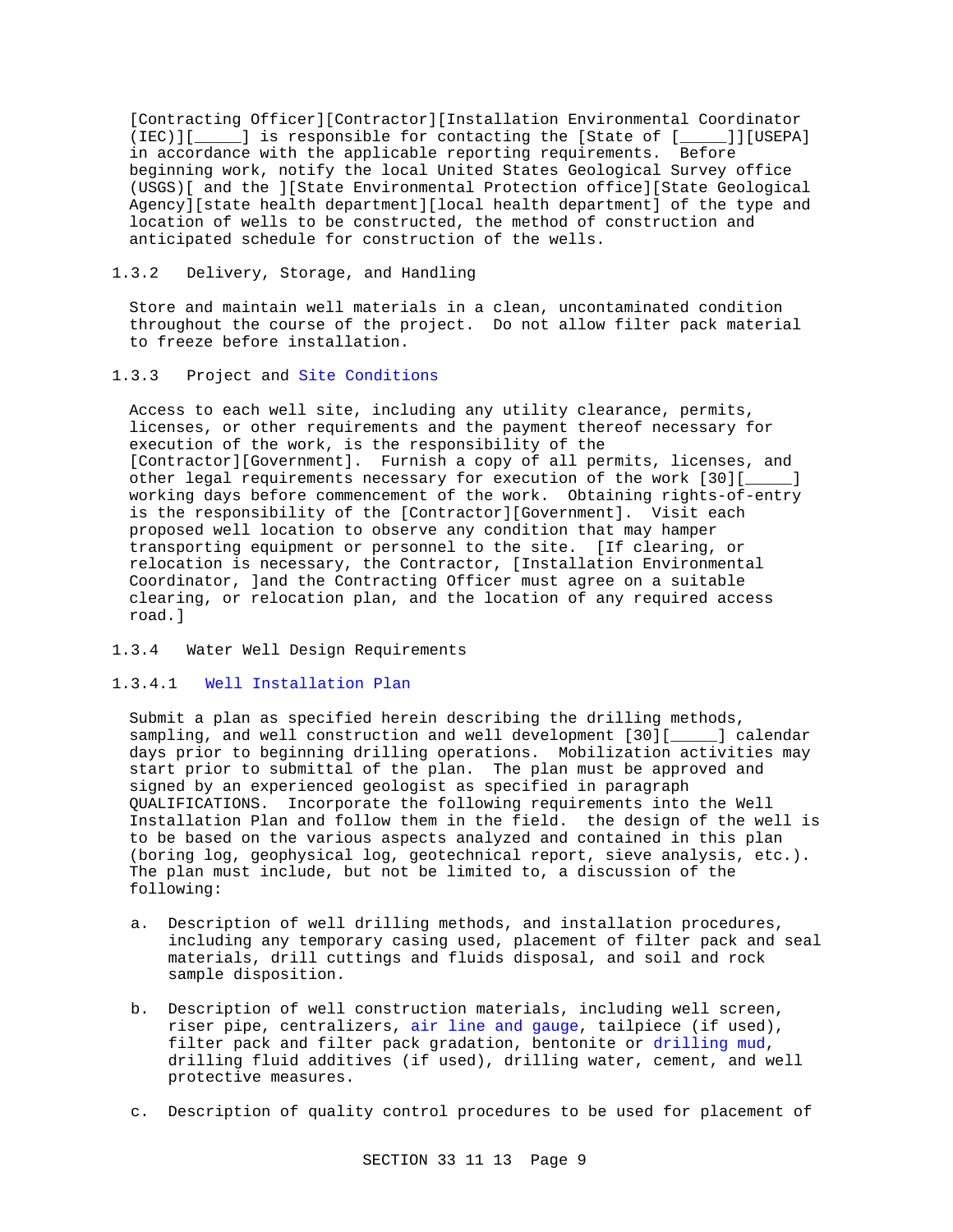filter pack and seals in the boring, including depth measurements.

- d. Forms intended for written boring logs, installation diagrams of wells, geophysical logs, well development records, well sampling data records, state well registration forms, and well abandonment records.
- e. Description of contamination prevention and well materials and equipment decontamination procedures.
- f. Description of protective cover surface completion procedures, including any special design criteria or features relating to frost heave prevention. Include the maximum frost penetration for the site in this description.
- g. Description of intended well development methods.
- h. List of applicable publications, including state and local regulations and standards.
- i. List of personnel assignments for this project, and personnel qualifications.
- j. Description of well decommissioning or abandonment procedures.
- k. Description of well capacity testing techniques.
- 1. Description and discussion of geophysical techniques to be employed at the site.
- m. Description of permanent pump to be installed, and discussion of pump operating tests to be employed at the site.
- n. Description of specific methods to be employed to control potential contamination or pollution arising from well installation activities.
- o. Description of plumbness and alignment testing.
- p. Description of specific methods employed to test for sand.

 $1.3.4.2$ Test Wells

## 

NOTE: The test well and capacity test should be specified if there is reason to believe that the well may not produce the required yield at the design depth. If the required yield is not obtained, the test well may be drilled deeper or the location changed before the complete well is constructed. Requirements for the test well may be deleted if the well is to be constructed in an area where other wells of similar depth and design are performing adequately. However, a drill log should be made and capacity test should be performed for all wells to provide an "as-built" record. 

Before starting construction of the well, drill a test well of at least [100][\_\_\_\_\_] mm[4][\_\_\_\_\_] inches in diameter at the location of the well into the target water bearing [stratum][strata]. Drill test wells in a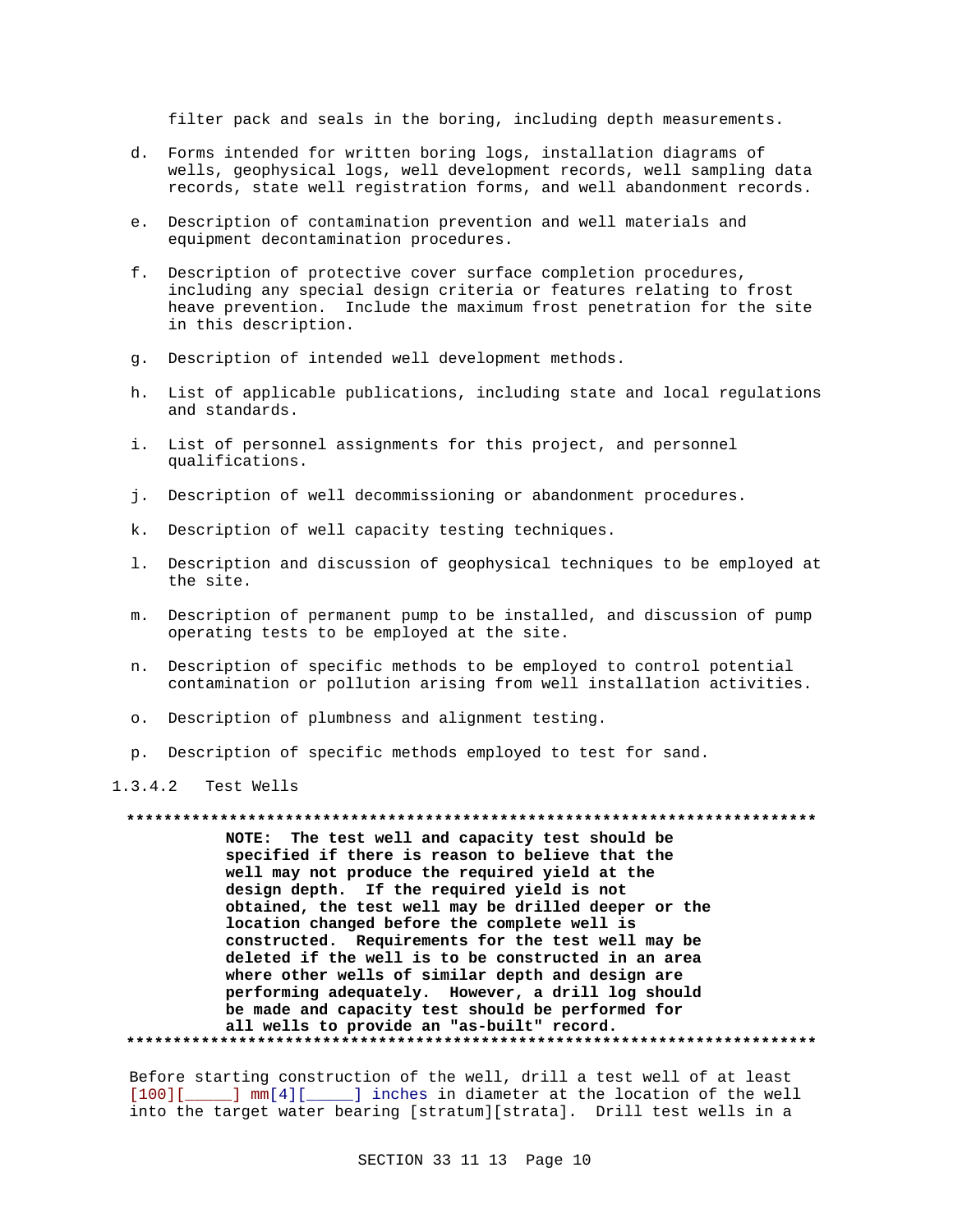manner to protect the subsurface from surface contamination. Carefully advance test wells and sample to determine the presence of the upper aquiclude if one exists. Properly case, grout and seal the boring into the aquiclude before the boring is advanced through the aquiclude into the aquifer. Use the test well to determine the expected flow, optimum depth for flow, water quality, and to identify the strata encountered. Before conducting a capacity test, case the well, and screen in accordance with these specifications. Log test wells in accordance with paragraph BOREHOLE LOGS. A temporary casing [may][must] be used. If used, seat the temporary casing [into the top of the rock][at the top of the stratum being tested]. The test well may be converted to the permanent well, in accordance with these specifications. If the test well is not used for the permanent well, abandon the test well as specified in paragraph WELL DECOMMISSIONING OR ABANDONMENT.

 $1.3.4.3$ Sampling for Geotechnical Analysis

## 

NOTE: Sampling for chemical and geotechnical analysis may be combined to allow for obtaining samples for both if that accomplishes project requirements. If rock is cored at the site, and it is determined that it should be retained, it should be boxed, and photographed. Its storage, and later disposal should be in accordance with ER 1110-1-1901, and the proper storage and handling protocol for such material as may be required by other Federal, state, or local laws, regulations and permits.

Take samples of all materials penetrated by each drilled well or test well. Obtain soil samples with a [split][thin-walled] tube sampler using standard sampling techniques in accordance with [ASTM D1586/D1586M][ ASTM D1587/D1587M]. Extract samples from their in-situ environment in as near an intact, minimally disturbed condition as technically practical. Obtain samples continuously through the area expected to be screened. Provide sieve analyses of all drive-sampled material. Conduct sieve analyses in accordance with ASTM C136/C136M. Determine the gradation of the natural formation through the use of sieve analyses performed on formation samples taken from the areas to be screened. Place drive-sampled materials in airtight containers and label as specified in paragraph SAMPLE CONTAINERS. Deliver samples to the [Contracting Officer][designated facility]. Test representative soil samples for grain-size distribution by mechanical means (sieves down to the 0.074 mm No. 200 size according to ASTM C136/C136M), moisture content according to ASTM D2216 and Atterberg limits according to ASTM D4318. Describe and identify soils in accordance with ASTM D2488. Perform laboratory classification of soils in accordance with ASTM D2487. Perform sampling to allow completion of the documents described in paragraph BOREHOLE LOGS.

#### $1.3.4.4$ Observation Wells

### 

NOTE: In some cases an observation well or wells should be drilled an appropriate distance from the test hole or pump well. The observation wells (piezometers) should be monitored during the yield test of the test hole and/or capacity test of the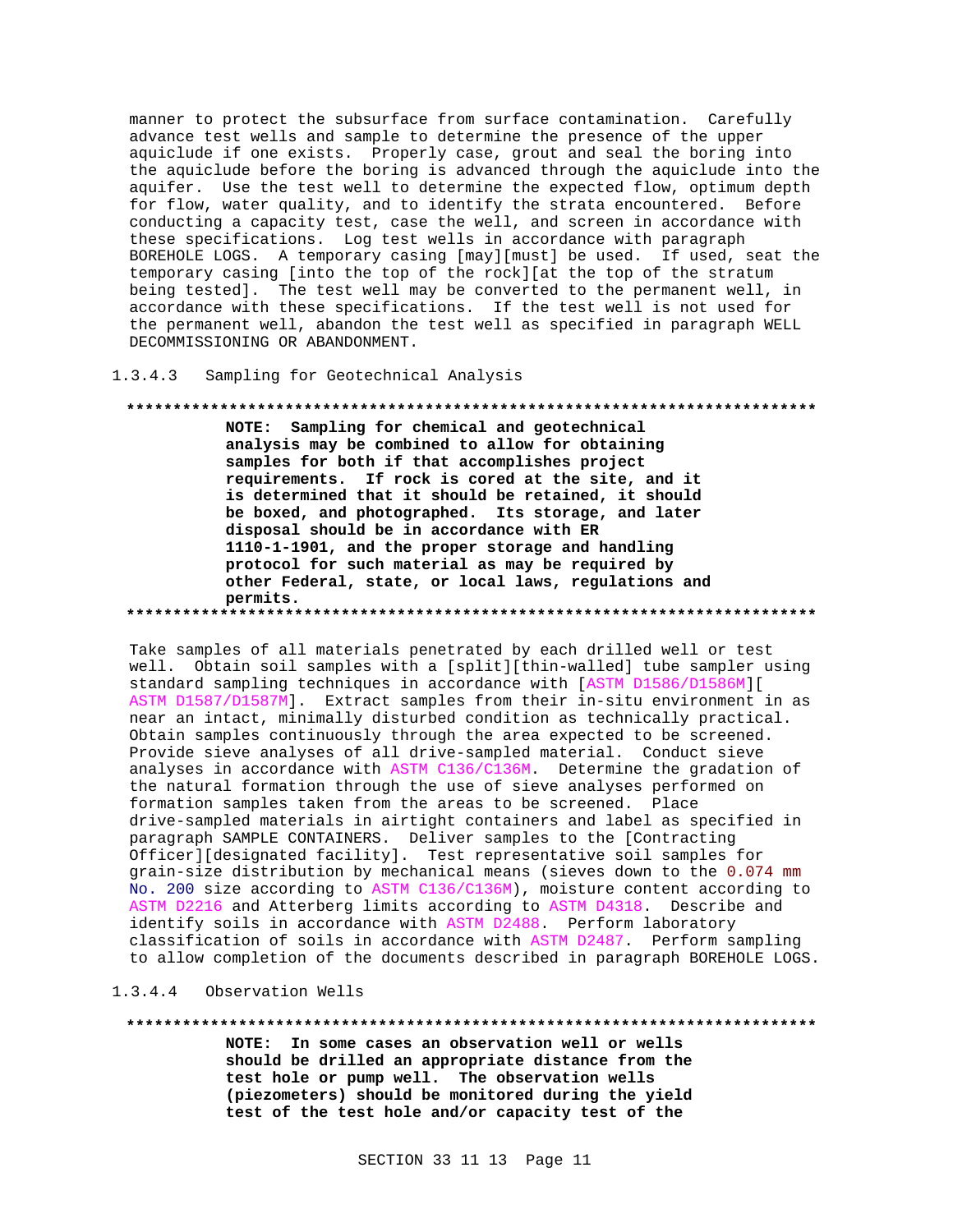pump well so that valid information of aquifer potential and character may be obtained. The observation wells must be designed, installed and removed from service in a manner that precludes the possibility of future groundwater contamination resulting from their existence. If the decision is made to keep the observation well for future sampling, or for use in future pumping tests, the observation wells must be properly completed as specified in this section, or other USACE guidance, such as Section 33 51 39 GROUND-WATER MONITORING WELLS. 

After completion of the [test well][pump well][\_\_\_\_\_], drill [one][\_\_\_\_  $\Box$ observation well(s)[, or more as directed], at least  $[45]$ [ \_\_\_\_ ] mm [1-3/4][\_\_\_\_\_] inches in diameter to the target water bearing stratum, [at the location(s) indicated][at a location [\_\_\_\_\_] mfeet from][at an appropriate location near] the [test well][pump well][\_\_\_\_]. Use the observation well[s] in conjunction with the [yield test of the test well][ and ][capacity test of the pump well]. After final acceptance of the pump well by the Contracting Officer, the observation well must be [abandoned as specified in paragraph WELL DECOMMISSIONING OR ABANDONMENT][left in place for future monitoring of the well system].

# [1.3.4.5 Geophysical Logging

#### \*\*\*\*\*\*\*\*\*\*\*\*\*\*\*\*

NOTE: The requirement to obtain borehole geophysical surveys is optional. While it may not be necessary to require a borehole geophysical survey at a site where a great deal is known about the subsurface, at another site, where very little, or nothing is known, it may be prudent to require a borehole geophysical survey. When it is deemed necessary to require a borehole geophysical survey, the specific type of survey should be specified. This recommendation is made by the project geologist. The project geologist should also determine what geophysical logging may not be allowed by state regulations, before specifying them. See EM 1110-1-1802, Geophysical Exploration. Guidance for planning and conducting borehole geophysical logging may be found in ASTM D5753. 

Geophysically log the total depth of each test well drilled. Document geophysical logging in accordance with paragraph GEOPHYSICAL LOGS. Run [one successful natural gamma ray or gamma-gamma for the full depth, (top to bottom of test well); ] [one successful neutron in the fluid filled portion of the well, (top to bottom of test well); ] [one successful (top to bottom of test well) spontaneous potential (self-potential); ][and, ][one successful (top to bottom of test well) resistivity log], for each test well. Log analyses and interpretations must be made by a person qualified in accordance with paragraph QUALIFICATIONS.

### $]1.3.5$ Qualifications

Submit personnel qualification documentation. A geologist with at least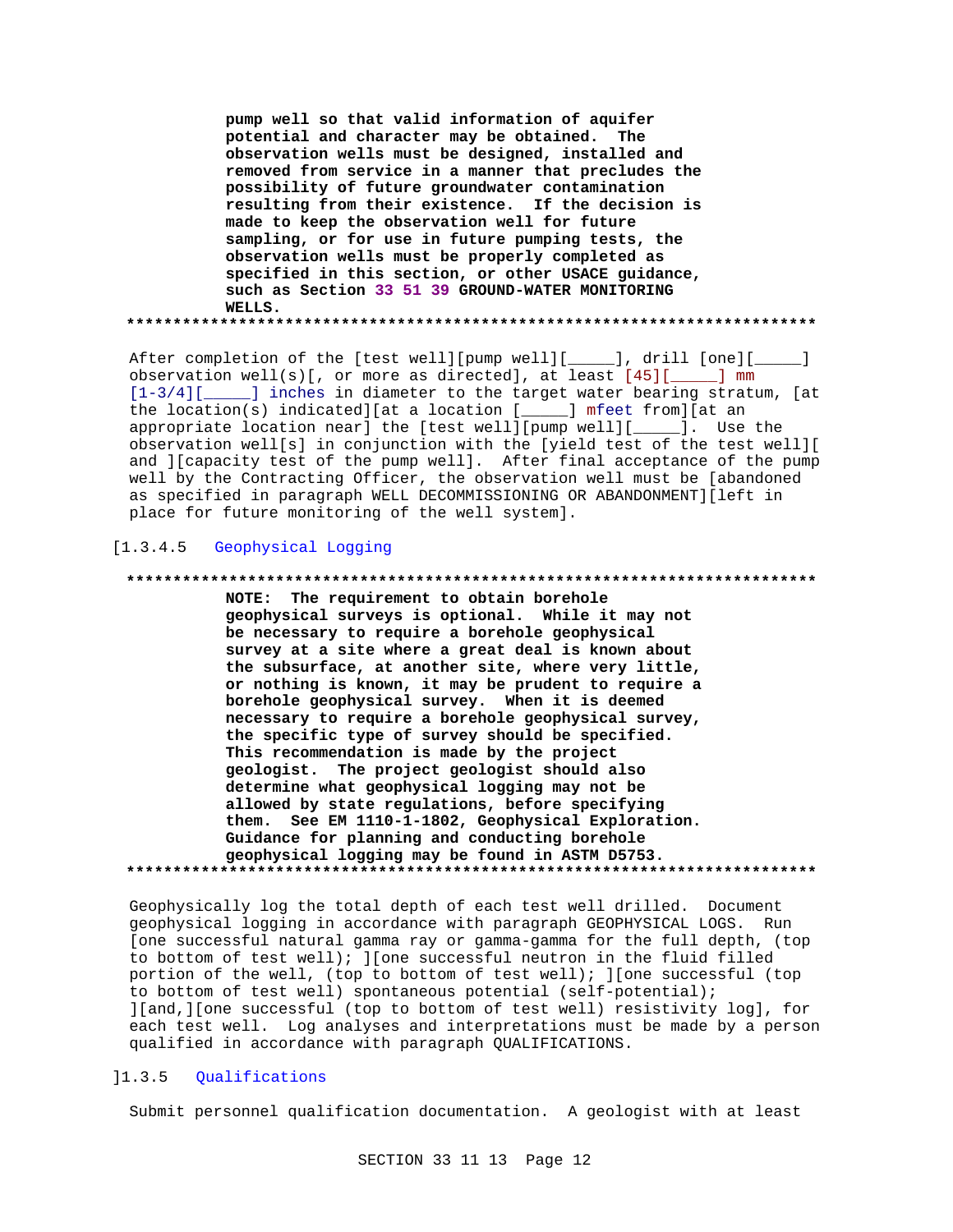[3][  $\Box$ ] years experience in soil and rock logging, and well installation, [registered in the state of [\_\_\_\_\_], ]must be on site during drilling, installation, and testing activities, and be responsible for all geophysical and borehole logging, drilling, well installation, developing and testing activities. Employ a driller licensed in the state of [*\_\_\_\_\_*], according to the state requirements. Geophysical logs must be interpreted by a qualified log analyst. Demonstrate the log analyst competence through background, training, and experience when so called upon. Document a minimum of [\_\_\_\_\_] years of well installation experience. [Have on staff appropriate health and safety personnel as specified in Section 01 35 29.13 HEALTH, SAFETY, AND EMERGENCY RESPONSE PROCEDURES FOR CONTAMINATED SITES, and personnel qualified to perform the necessary chemical sampling as presented in the approved Sampling and Analysis Plan.]

# 1.4 SUBMITTALS

### **\*\*\*\*\*\*\*\*\*\*\*\*\*\*\*\*\*\*\*\*\*\*\*\*\*\*\*\*\*\*\*\*\*\*\*\*\*\*\*\*\*\*\*\*\*\*\*\*\*\*\*\*\*\*\*\*\*\*\*\*\*\*\*\*\*\*\*\*\*\*\*\*\*\***

**NOTE: Review submittal description (SD) definitions in Section 01 33 00 SUBMITTAL PROCEDURES and edit the following list, and corresponding submittal items in the text, to reflect only the submittals required for the project. The Guide Specification technical editors have classified those items that require Government approval, due to their complexity or criticality, with a "G." Generally, other submittal items can be reviewed by the Contractor's Quality Control System. Only add a "G" to an item, if the submittal is sufficiently important or complex in context of the project.**

**For Army projects, fill in the empty brackets following the "G" classification, with a code of up to three characters to indicate the approving authority. Codes for Army projects using the Resident Management System (RMS) are: "AE" for Architect-Engineer; "DO" for District Office (Engineering Division or other organization in the District Office); "AO" for Area Office; "RO" for Resident Office; and "PO" for Project Office. Codes following the "G" typically are not used for Navy, Air Force, and NASA projects.**

**The "S" classification indicates submittals required as proof of compliance for sustainability Guiding Principles Validation or Third Party Certification and as described in Section 01 33 00 SUBMITTAL PROCEDURES.**

**Choose the first bracketed item for Navy, Air Force and NASA projects, or choose the second bracketed item for Army projects. \*\*\*\*\*\*\*\*\*\*\*\*\*\*\*\*\*\*\*\*\*\*\*\*\*\*\*\*\*\*\*\*\*\*\*\*\*\*\*\*\*\*\*\*\*\*\*\*\*\*\*\*\*\*\*\*\*\*\*\*\*\*\*\*\*\*\*\*\*\*\*\*\*\***

Government approval is required for submittals with a "G" or "S" classification. Submittals not having a "G" or "S" classification are [for Contractor Quality Control approval.][for information only. When used, a code following the "G" classification identifies the office that will review the submittal for the Government.] Submit the following in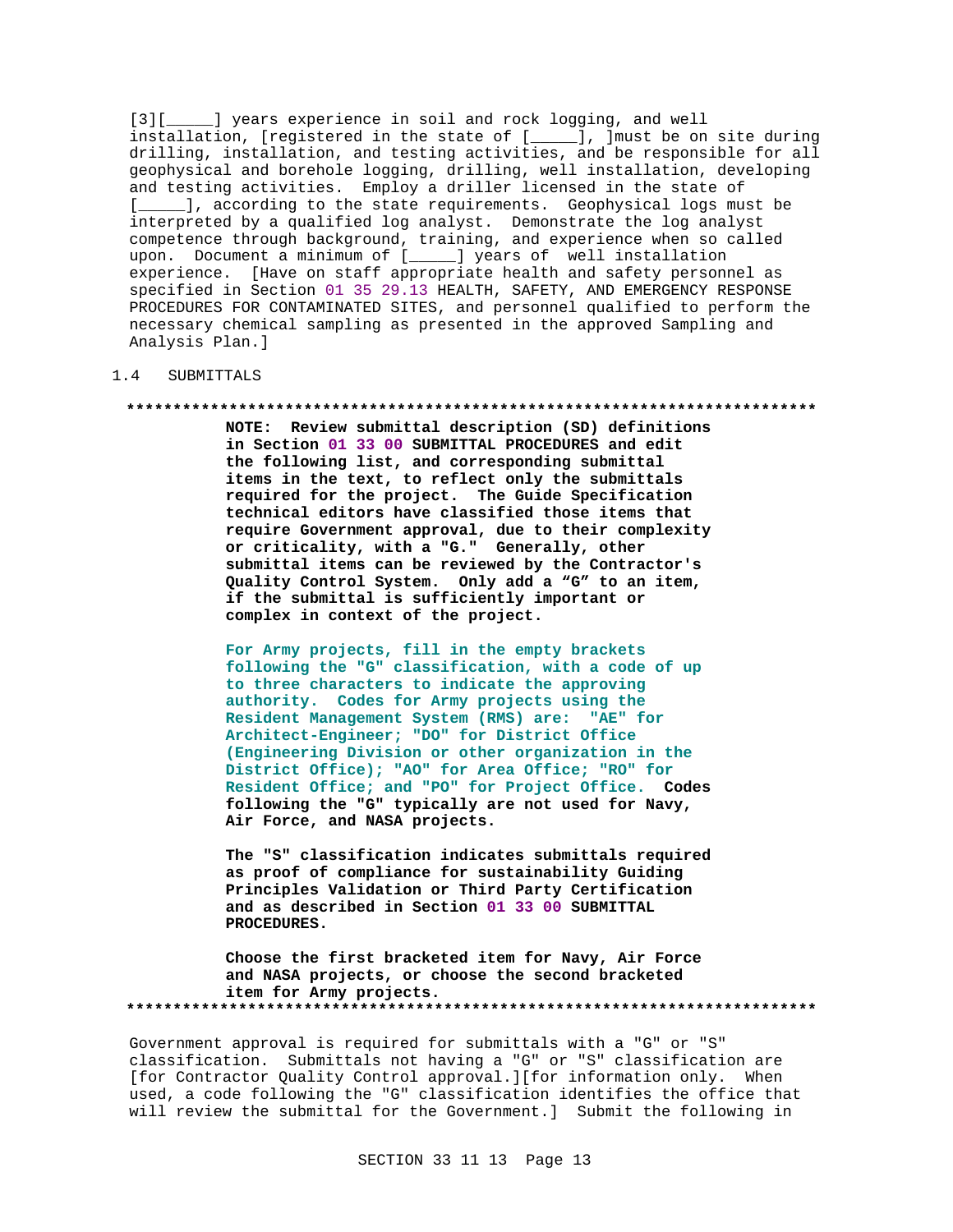accordance with Section 01 33 00 SUBMITTAL PROCEDURES:

SD-02 Shop Drawings

Installation Diagrams; G[, [\_\_\_\_\_]].

SD-03 Product Data

Well Material

Geophysical Logging

Cement and Bentonite Grout

Drilling Mud

Well Screens

SD-05 Design Data

Well Installation Plan; G[, [\_\_\_\_]]1

SD-06 Test Reports

Water Source; G[, [\_\_\_\_\_]].

Filter Pack

Capacity Test

Test For Plumbness And Alignment

Water Quality Test

Sand Test

Tests

SD-07 Certificates

Site Conditions

Project Photographs

Qualifications

Casing

Air Line and Gauge

Graveling Equipment list

Construction of Filter Pack

SD-11 Closeout Submittals

Survey Maps And Notes; G[, [\_\_\_\_]]

Well Development Records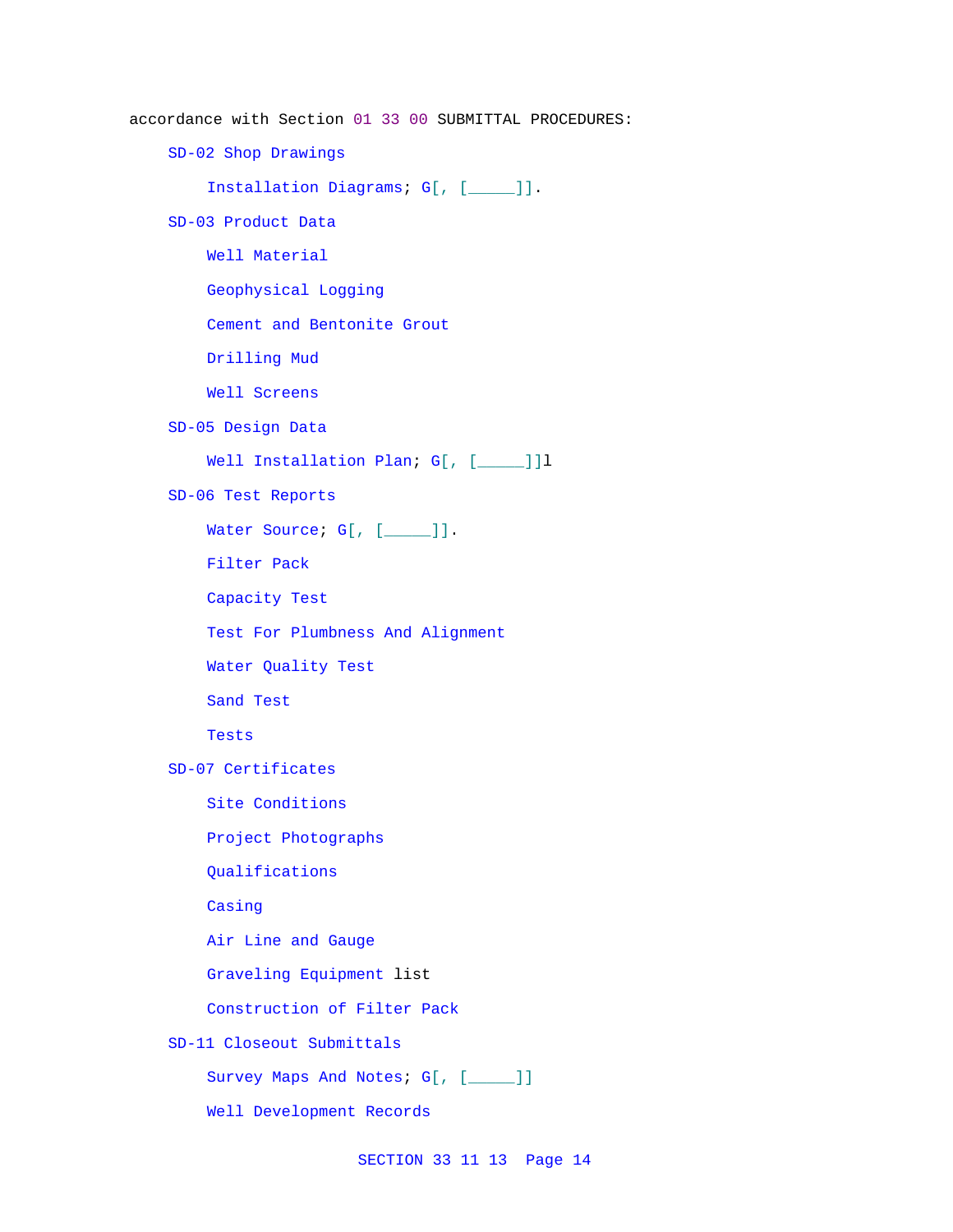Geophysical Logs

Decommissioning or Abandonment Record

#### PART 2 PRODUCTS

### 2.1 CASING

### 

NOTE: Well components do not have to be made of the same materials to be compatible. With the proper connectors, different materials can be used together without causing detrimental results. When using different materials together, the manufacturer should be consulted.

Edit the submittal requirements based on the type of well (consolidated or unconsolidated). If the specification is written for a consolidated well, delete the well components which are not normally required in consolidated formations, such as inner casing, well screen, and gravel fill. 

All casing, screen, and other well material must be of compatible materials to prevent galvanic reaction between components of the completed well. Submit catalog data, and name of supplier, for well screens (to include the screen slot size), casing, riser pipe, filter pack material, bentonite, cement, centralizers, surface protective covers, well vaults, locking caps, airline oil filters for pneumatic drilling, dedicated sampling equipment, pumps, and chemical specifications on drill lubricants, tracers, disinfecting agents, and drill fluid additives, if used. Catalog data must include any information, supplied by the manufacturers or suppliers of the above listed items.

 $2.1.1$ Steel Casing and Couplings

Steel casing must be new [carbon steel, conforming to ASTM A139/A139M Grade B][standard weight [galvanized ][black ]steel pipe, conforming to ASTM A53/A53M][steel pipe conforming to AWWA C200][[type 304][ or ][type 316] stainless steel] and nominal [\_\_\_\_\_] mminch diameter, [\_\_\_\_] mminch wall thickness [schedule 5S meeting the requirements of ASTM A312/A312M], as applicable. Joints must be either threaded and coupled, or field welded in accordance with AWWA C206. [Provide casings with [drive  $shoes$ ][\_\_\_\_].]

### Plastic Casing and Couplings  $2.1.2$

NOTE: ASTM F480 covers several different types of pipe materials and coupling configurations. If any of these materials or couplings are to be prohibited, this paragraph should clearly point out which are or are not allowed. 

Plastic casing pipe and couplings must be schedule [80][\_\_\_], threaded flush joint[ or other joint type as approved by the Contracting Officer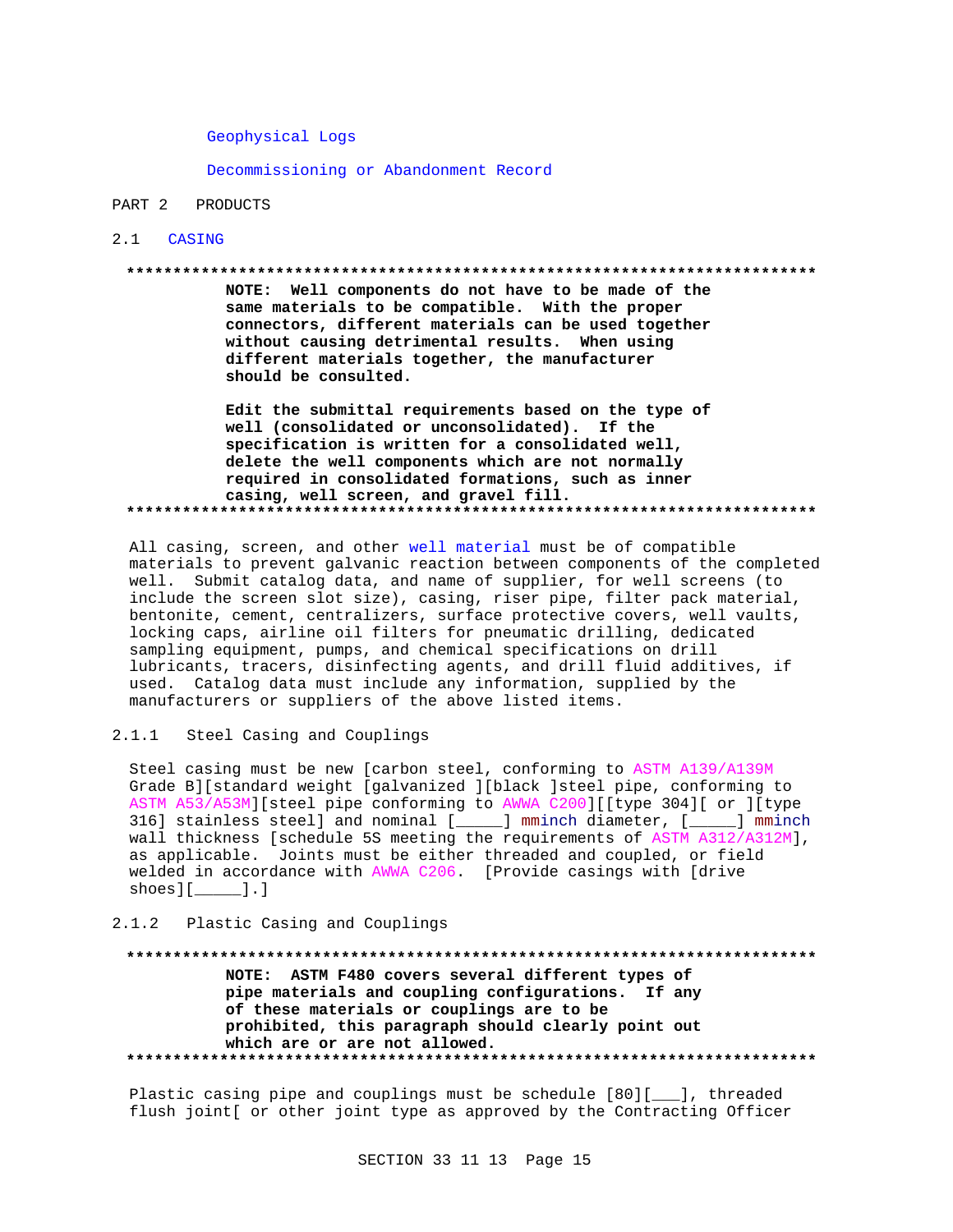]and conform to ASTM F480 and ASTM D1785.

## 2.2 WELL SCREENS

### **\*\*\*\*\*\*\*\*\*\*\*\*\*\*\*\*\*\*\*\*\*\*\*\*\*\*\*\*\*\*\*\*\*\*\*\*\*\*\*\*\*\*\*\*\*\*\*\*\*\*\*\*\*\*\*\*\*\*\*\*\*\*\*\*\*\*\*\*\*\*\*\*\*\***

**NOTE: Well screens will be specified when the developed well requires assurance of relatively free entry of water into the casing at low velocity, when surrounding sand from the unconsolidated formation must be prevented from entering the intake, or when a structural retainer is required to support the borehole in the unconsolidated material. Type of screen and casing will be designer's option and nonapplicable type of screen will be deleted. Metal screens and casings will be specified when strength of screen and casing must be greater than that provided by plastic or when maximum open area for the screen diameter is required. Plastic screens and casing may be specified when water quality is such that screen selection requires corrosive-resistant materials, or when economy is of prime importance. Blanks in the well screen may be appropriate if more than one water bearing zone is encountered in an aquifer, or when it is necessary to place a centering device (centralizer) in the screened area. However, screening more than one aquifer in the same well should be avoided whenever possible due to the possibility of cross-contamination.**

**\*\*\*\*\*\*\*\*\*\*\*\*\*\*\*\*\*\*\*\*\*\*\*\*\*\*\*\*\*\*\*\*\*\*\*\*\*\*\*\*\*\*\*\*\*\*\*\*\*\*\*\*\*\*\*\*\*\*\*\*\*\*\*\*\*\*\*\*\*\*\*\*\*\***

- a. Well Screens must be a minimum of  $[100][$  [10][ ] mm[4][ \_\_\_\_] inches nominal diameter, and must be directly connected to the bottom of the inner casing by an approved method. The length of the screen must be sufficient to provide an intake area capable of passing not less than the minimum required yield of the well, at an entrance velocity not exceeding 30.5 mm/s0.1 fps.
- b. The opening, or slot size of the screen, must be [[\_\_\_\_\_] mminch ][determined by the Contractor ][designed based on analysis of the distribution of the grain size of the[ aquifer materials encountered during drilling][ artificial filter pack]], be compatible with the material surrounding the screen. Submit as part of the well installation plan.
- c. The well screen must be of sufficient size and design to hold back and support the [gravel used in the filter pack envelope][ and ][in-situ material surrounding the screen].
- d. Use screen and all accessories required for satisfactory operation that are standard products of manufacturers regularly engaged in the production of such equipment. Field constructed screen is not acceptable.
- e. "Blanks" in the well screen may be utilized in nonproductive zones, or where centering devices are needed in the screened area, and area considered "casing."
- f. Seal the bottom section, below the screen, watertight by means of a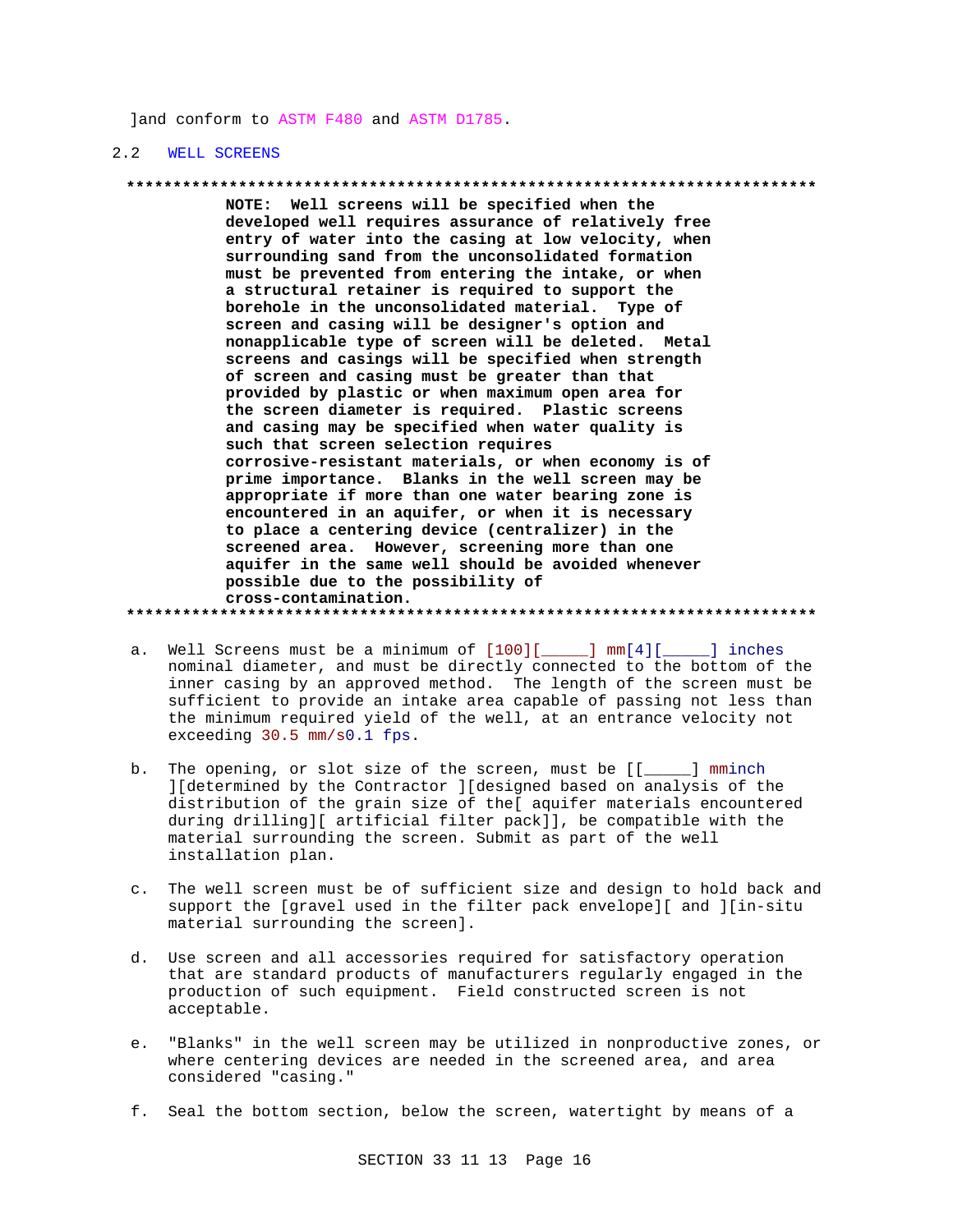[flush threaded][welded] end cap of the same material as the well screen.

2.2.1 Metal Screen

Metal screen must be an approved wire-wound type of [type 304 ][or][ type 316 ]stainless steel, conforming to the applicable requirements of AWWA A100. A wire-wound screen manufactured with supporting bars or core of material different from the wire will not be acceptable. Make joints of threaded couplings of the same material as the screens or by brazing or welding in accordance with AWWA C206.

#### $2, 2, 2$ Plastic Screen

#### $2.2.2.1$ Plastic Pipe

Plastic pipe, and screen material must conform to ASTM F480. All PVC plastic pipe must conform to ASTM D1785.

## 2.2.2.2 Bonding Materials

# NOTE: When sampling for trace level contaminants in a well, the use of any solvents to join casing should not be allowed.

Bonding materials, proportions and preparation of adhesives, the method of application, and the procedure used for making and curing the connections must conform to the recommendations of the plastic pipe manufacturer and ASTM F480. The pot life, initial setting time and external heating requirements for curing of the adhesive must be suitable for the procedure and climatic and other conditions and must be varied as required to suit changes in climatic and other conditions. Use a system for making joints at the well site that provides a curing period adequate to develop the ultimate strength of the completed joint. Self-tapping screws or other devices for holding adhesive-coated pipe in the couplings during the setting period [may][must not] be utilized. Do not stress newly-made joints in the casing, lower into the well, or submerge in water prior to complete curing of the adhesive.

#### $2.2.2.3$ Plastic Well Screen

Provide plastic well screen with perforations consisting of either machine-sawed slots, continuous wrap or wound, or drilled, formed, or molded openings, and have smooth, sharp-edged openings free of burns, chipped edges, or broken pieces on the interior and exterior surfaces of the pipe. The pattern of the openings must be uniformly spaced around the periphery of the well screen. Design and submit compatible slot sizes of screens and [filter-pack gradations][surrounding material] to the Contracting Officer[, with a representative sample of materials in which the screen is to be placed]. The plastic pipe screen strength properties must be equivalent to those for the plastic casing with which the screen is used. Plastic well screen is to be ASTM D1784 compliant.

#### $2.3$ FILTER PACK

# NOTE: The use of artificial filter-pack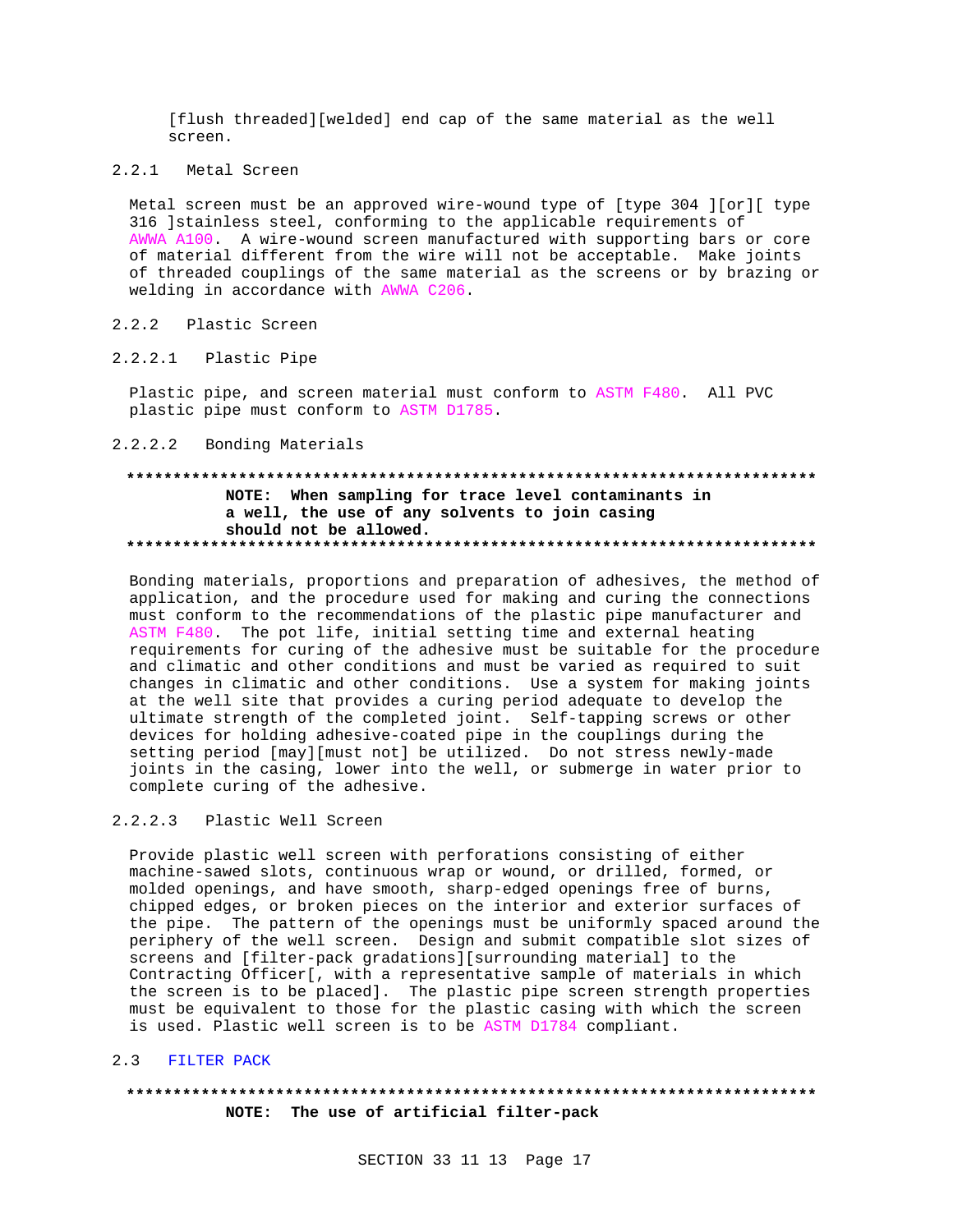**construction is recommended in formations where the screen slot opening, selected on the basis of a naturally developed well, is smaller than 0.25 mm 0.010 inch (No. 10 slot). Artificial filter-pack material should also be specified when fine uniform material, or extensively laminated, non-homogenous formations are encountered. Guidance for designing and selecting the screen slot size, and filter pack gradation may be found in EPA's "Handbook of Suggested Practices for the Design and Installation of Ground-Water Monitoring Wells", (EPA document number 160014-891034); or "Groundwater and Wells", by Fletcher G. Driscoll, published by Johnson Well Screens, 1986.**

**If the well is not a filter pack type, this paragraph should be deleted in its entirety, along with other references to filter pack wells throughout the specification. When requiring sterilization, the strength of the sterilizing agent should be stated, and how much is required per cubic yard of filter pack. \*\*\*\*\*\*\*\*\*\*\*\*\*\*\*\*\*\*\*\*\*\*\*\*\*\*\*\*\*\*\*\*\*\*\*\*\*\*\*\*\*\*\*\*\*\*\*\*\*\*\*\*\*\*\*\*\*\*\*\*\*\*\*\*\*\*\*\*\*\*\*\*\*\***

Provide filter pack material that is a product of a commercial sand and gravel supplier, sized and graded for the surrounding soil encountered, and composed of clean, round, hard, waterborne siliceous material, free of flat or elongated pieces, organic matter, or other foreign matter. Submit filter pack material test results; sieve and chemical analyses, within [5][\_\_\_\_\_] working days after completion of the test well. Size the filter material which will allow the maximum flow of water into the well and prevent the infiltration of sand and silt. The gradation of the filter material must have a uniformity coefficient of not more than 2.5. The filter material must be [thoroughly sterilized with chlorine or hypochlorite immediately before being placed][placed as directed]. Manufactured glass beads made of soda lime glass, SiLi beads, or similar products designed for use in potable water wells may be used as filter pack in lieu of natural quartz sand.

# 2.4 BENTONITE SEAL

**\*\*\*\*\*\*\*\*\*\*\*\*\*\*\*\*\*\*\*\*\*\*\*\*\*\*\*\*\*\*\*\*\*\*\*\*\*\*\*\*\*\*\*\*\*\*\*\*\*\*\*\*\*\*\*\*\*\*\*\*\*\*\*\*\*\*\*\*\*\*\*\*\*\* NOTE: Before installing an annular seal, the state regulatory agency should be consulted. The state, or local municipality, where the well is being installed, may have specific requirements for sanitary, and/or wellhead protection. \*\*\*\*\*\*\*\*\*\*\*\*\*\*\*\*\*\*\*\*\*\*\*\*\*\*\*\*\*\*\*\*\*\*\*\*\*\*\*\*\*\*\*\*\*\*\*\*\*\*\*\*\*\*\*\*\*\*\*\*\*\*\*\*\*\*\*\*\*\*\*\*\*\***

Provide bentonite seal, intended to keep grout from entering the filter pack, consisting of hydrated granular, or pelletized, sodium montmorillonite furnished in sacks or buckets from a commercial source, and free of impurities which adversely impact the water quality. If the bentonite seal is located above any borehole fluid levels, place a layer of fine sand at the top of the bentonite seal, to provide an additional barrier to any downward migration of grout.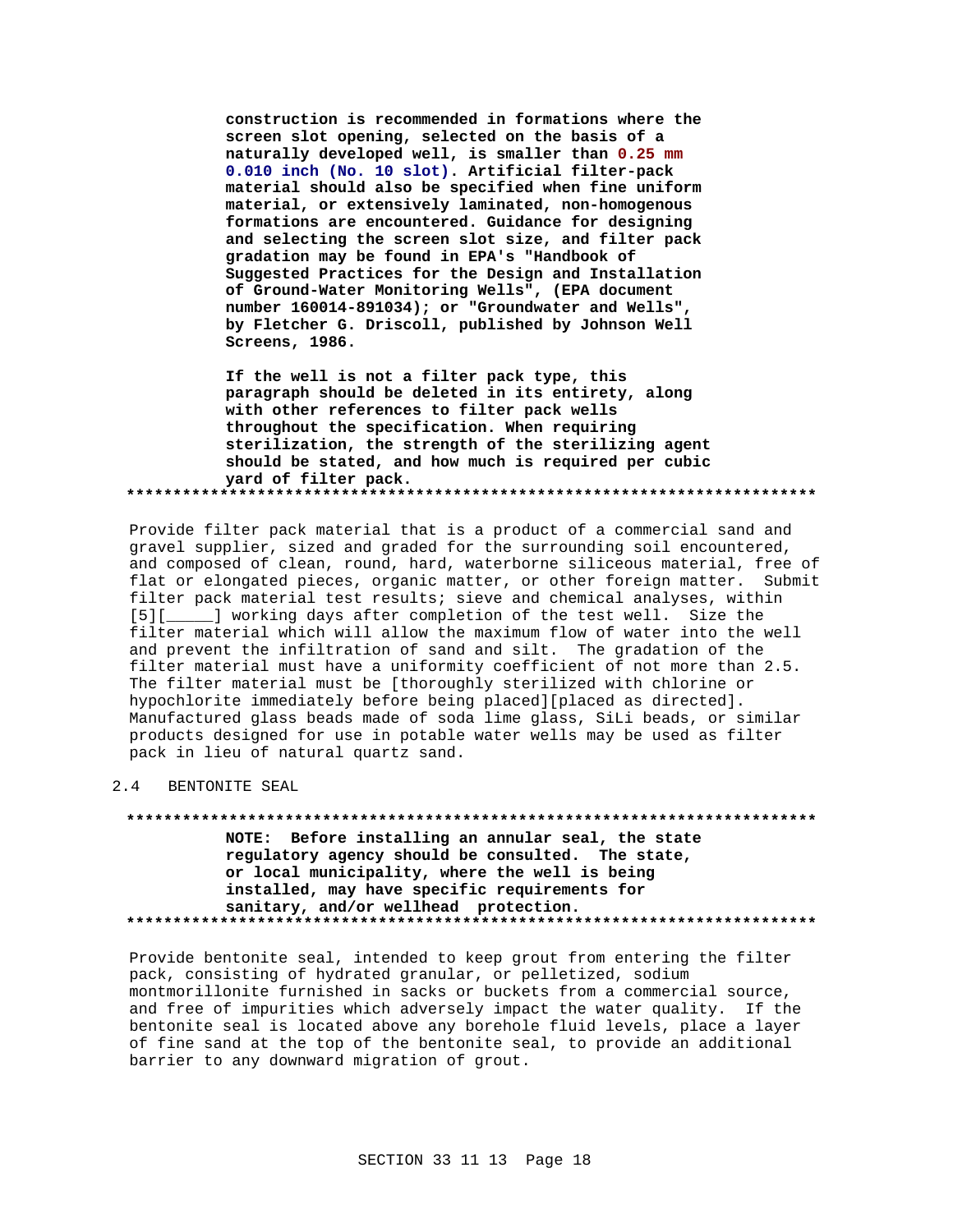#### CEMENT AND BENTONITE GROUT  $2.5$

# 2.5.1 Cement Grout

Provide cement grout consisting of Portland cement conforming to ASTM C150/C150M, Type I or II, sand and water. Proportion cement grout not to exceed 2 parts, by weight, of sand to 1 part of cement with not more than 23 liters6 gallons of water per 42.6 kg94 lb bag of Portland cement, with a mixture of such consistency that the well can be properly grouted. No more than 5 percent by weight of bentonite powder may be added to reduce shrinkage.

#### $2.5.2$ Bentonite Grout

Make high-solids bentonite grout from sodium bentonite powder, granules, or a combination of the two. Mix water from an approved source with these powders or granules to form a thick bentonite slurry. The slurry must consist of a mixture of bentonite and the manufacturer's recommended volume of water to achieve an optimal seal. The slurry must contain at least 20 percent solids by weight and have a density of 4.3 kg/L9.4 lb/gallon of water or greater.

#### $2.6$ PERMANENT PUMP

### 

NOTE: The pump and motor diameter should be at least 25 mml inch smaller than the inside diameter of the well screen or casing, whichever is smaller, in order to allow it to be removed for servicing after buildup of scale on the outside of the pump and inside of the well screen and casing. A permanent pump should not be specified until it is known how much the well will produce. The installation of the permanent pump may need to be in a separate section, (refer to Section 23 21 23 HYDRONIC PUMPS). 

Permanent pump must be an approved [submersible ][jet ][or ][\_\_\_\_\_\_]type with a capacity sufficient to deliver [\_\_\_\_] L/sgpm. Connect the pump to the pump controls by a three-wire drop line. Provide [polyethylene plastic pipe conforming to ASTM D2239][galvanized steel pipe conforming to ASTM A53/A53M] piping for the well drop line. Operate the pump on [208][\_\_\_\_\_] volts, 60 Hz, [3][single]-phase power, with the motor of sufficient size to operate the pump under the maximum operating conditions without exceeding its rating. Equip the pump with necessary controls to provide for automatic operation of the pump. The pump and motor unit must be no larger than [\_\_\_\_\_] mminches in diameter at any point.

#### $2.7$ CONTAINERS FOR DRILL CUTTINGS AND CORED ROCK SAMPLES

# 2.7.1 Containers for Drill Cuttings

Drill cuttings and driven samples required for geotechnical purposes are to be sealed in air-tight literpint size [plastic][glass] containers. Place individual sample containers in partitioned [cardboard][\_\_\_\_\_] boxes.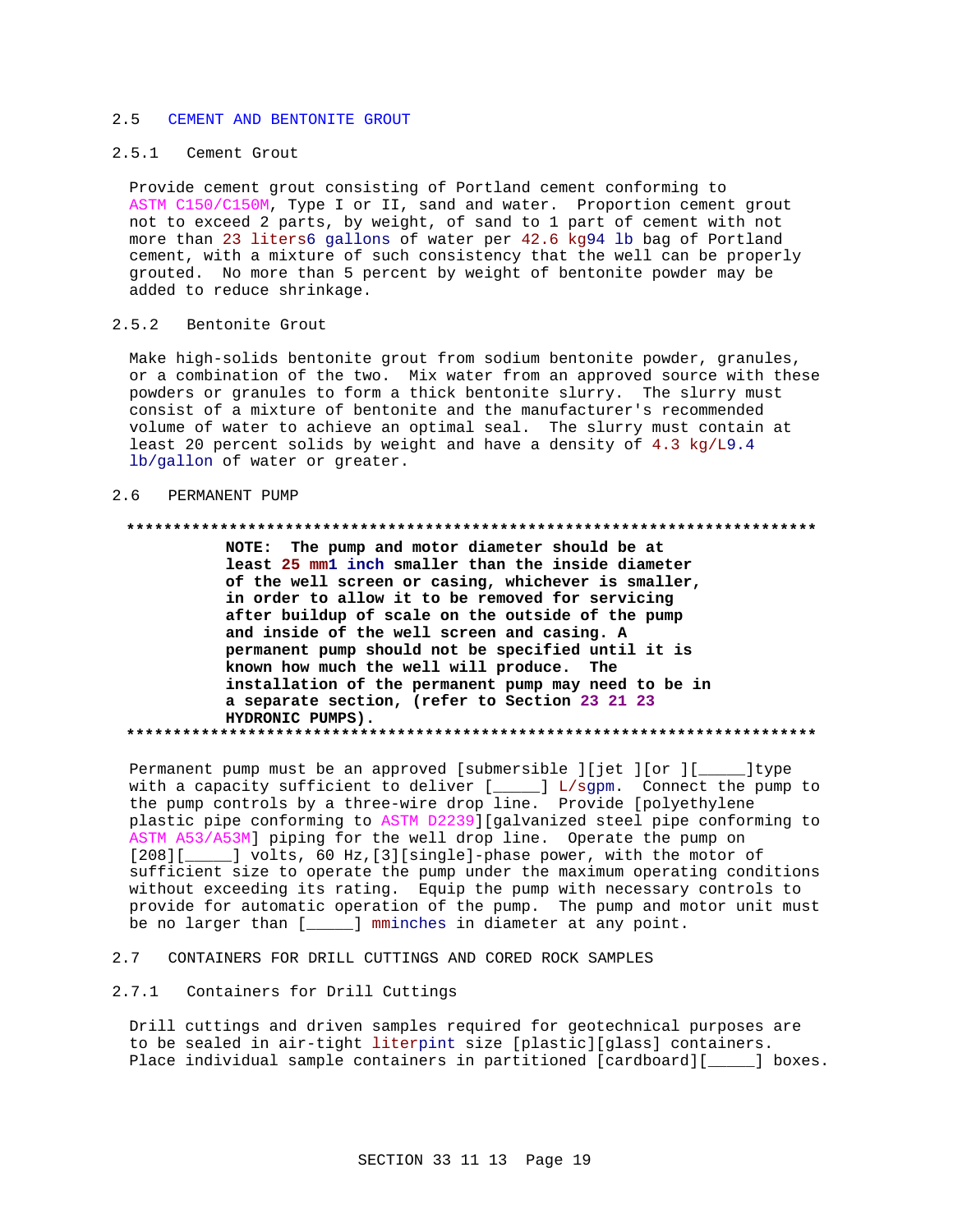## 2.7.2 Labelling of Drill Cutting Containers

Label individual sample containers with the project name, date of sample, well number and depth at which the sample was taken. Label both the container and lid in permanent indelible ink. Label partitioned cardboard box with project number and well number.

## 2.7.3 Packaging of Cored Rock Samples

Place cored rock samples in [wooden][\_\_\_\_\_] core boxes as indicated. Place spacers in the proper positions in the core boxes to show the location and actual extent of voids and core losses as clearly as possible. Make the spacers of [wood][\_\_\_\_\_] [or some other relatively light material] which is of sufficient strength to withstand jarring and crushing in handling. Spacers must be of a strongly contrasting color pattern so that core losses will be accented either by direct observation or in photographs. In the smaller sizes, up to and including 150 mm6 inches, provide spacers the same width as the cores. Place the core in the core box starting at the left hand corner on the hinge side and running to the right. Place successive cores down the hole in successive troughs, starting from the back and working toward the front of the box so that the core can be read in the same manner as a printed page, from left to right, when standing in front of the open box.

2.7.4 Labeling of Cored Rock Sample Containers

Label the outside and the inside of the core box lid with the project name, hole number, date sampled, location, surface elevation, core box number, and interval of depth of core. The information on the label must be such that it can clearly be read in photographs of the core box. Also, label both ends of the core box with the hole number and box number.

# PART 3 EXECUTION

### 3.1 PREPARATION

3.1.1 Protection of Existing Conditions

Maintain existing survey monuments and wells, and protect them from damage from equipment and vehicular traffic. Repair any items damaged during this work. Reinstall wells requiring replacement due to Contractor negligence according to these specifications. Protect wells scheduled for abandonment from damage so that abandonment may be performed according to these specifications. Prior to commencement of drilling, obtain written approval from the local utility companies to drill at each site, to avoid disturbing buried utilities.

# [3.1.2 Decontamination

# **\*\*\*\*\*\*\*\*\*\*\*\*\*\*\*\*\*\*\*\*\*\*\*\*\*\*\*\*\*\*\*\*\*\*\*\*\*\*\*\*\*\*\*\*\*\*\*\*\*\*\*\*\*\*\*\*\*\*\*\*\*\*\*\*\*\*\*\*\*\*\*\*\*\* NOTE: It may not be necessary to decontaminate the drilling equipment but the designer should consider whether it is prudent to require that the equipment be decontaminated before use since this well will be used for potable water. Delete this paragraph if it is not applicable for this project . \*\*\*\*\*\*\*\*\*\*\*\*\*\*\*\*\*\*\*\*\*\*\*\*\*\*\*\*\*\*\*\*\*\*\*\*\*\*\*\*\*\*\*\*\*\*\*\*\*\*\*\*\*\*\*\*\*\*\*\*\*\*\*\*\*\*\*\*\*\*\*\*\*\***

Clean the drill rig, drill rods, drill bits, augers, temporary casing,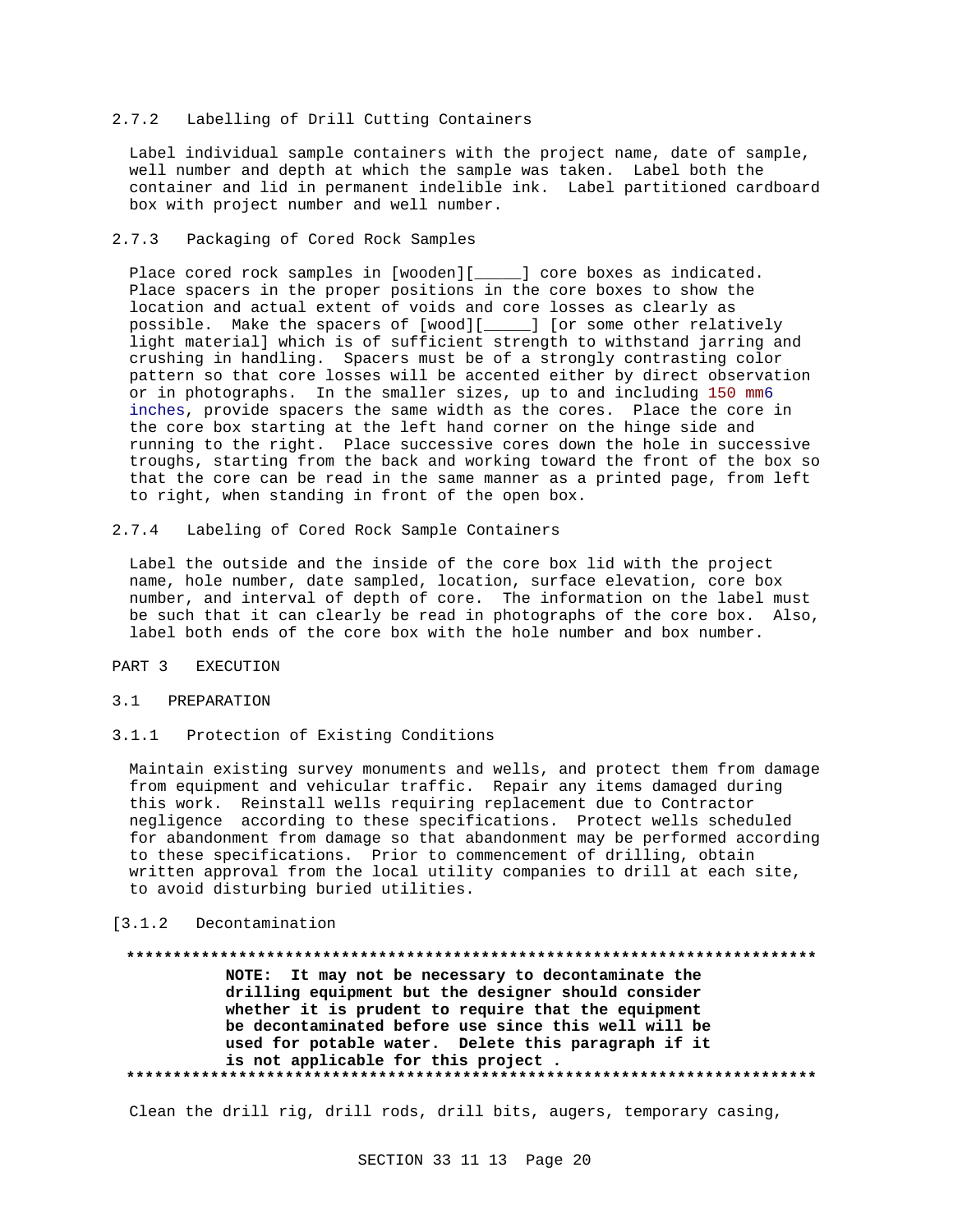well developing equipment, tremie pipes, grout pumping lines, and other associated equipment with high-pressure hot water/steam prior to drilling at each well location. Decontaminate in accordance with ASTM D5088 or ASTM D5608. Decontaminate at a central decontamination station in an area that is remote from, and cross- or down-gradient from the well being drilled. Clean screen and well casing with high-pressure hot water immediately prior to installation in the well. The use of factory sealed (plastic wrapped) screen and well casing does not waive this requirement for pre-installation cleaning. Decontaminate samplers in accordance with the Sampling and Analysis Plan. Use water for cleaning from a Government approved source. Sample and test the water source used for cleaning for the constituents specified in the Sampling and Analysis Plan prior to use at the site.

#### $3.1.3$ Water Source

# NOTE: Delete this paragraph if not applicable for the project.

Submit decontamination and drilling water source analytical test results obtained from the Sampling and Analysis Plan, within [\_\_\_\_\_] working days before beginning drilling operations. The Contractor is responsible for locating the source, obtaining the water from the source, transporting it to, and storing it at the site.

 $] 3.2$ DRILLING, CONSTRUCTION AND TESTING

3.2.1 Well Drilling and Construction

### 

NOTE: The geologist must be aware of the approximate depth of well and length of screen required to provide sufficient water to fulfill project requirements and the quality of water to be expected at that depth. (The Post, or Resident Engineers office, or local USGS office is a good source for this information.) This knowledge is necessary to estimate well drilling costs and to determine what type of treatment is required to make the water usable. Any such site-specific conditions or criteria for individual projects should be included in this paragraph. The geologist must ensure that well design meets or exceeds Federal, state, and local installation requirements. Guidance on water well construction may be found in Environmental Protection Agency (EPA) Manual of Water Well Construction Practices (570/9-75/001). 

Locate the well [as indicated][where directed], and construct in accordance with these specifications. Install each well to prevent aquifer contamination by the drilling operation and equipment, intra- and inter-aquifer contamination, and vertical seepage of surface water adjacent to the well into the subsurface, especially the well intake zone.

If a well of the required capacity is not constructed, or if the well is abandoned because of loss of tools, or for any other cause, abandon the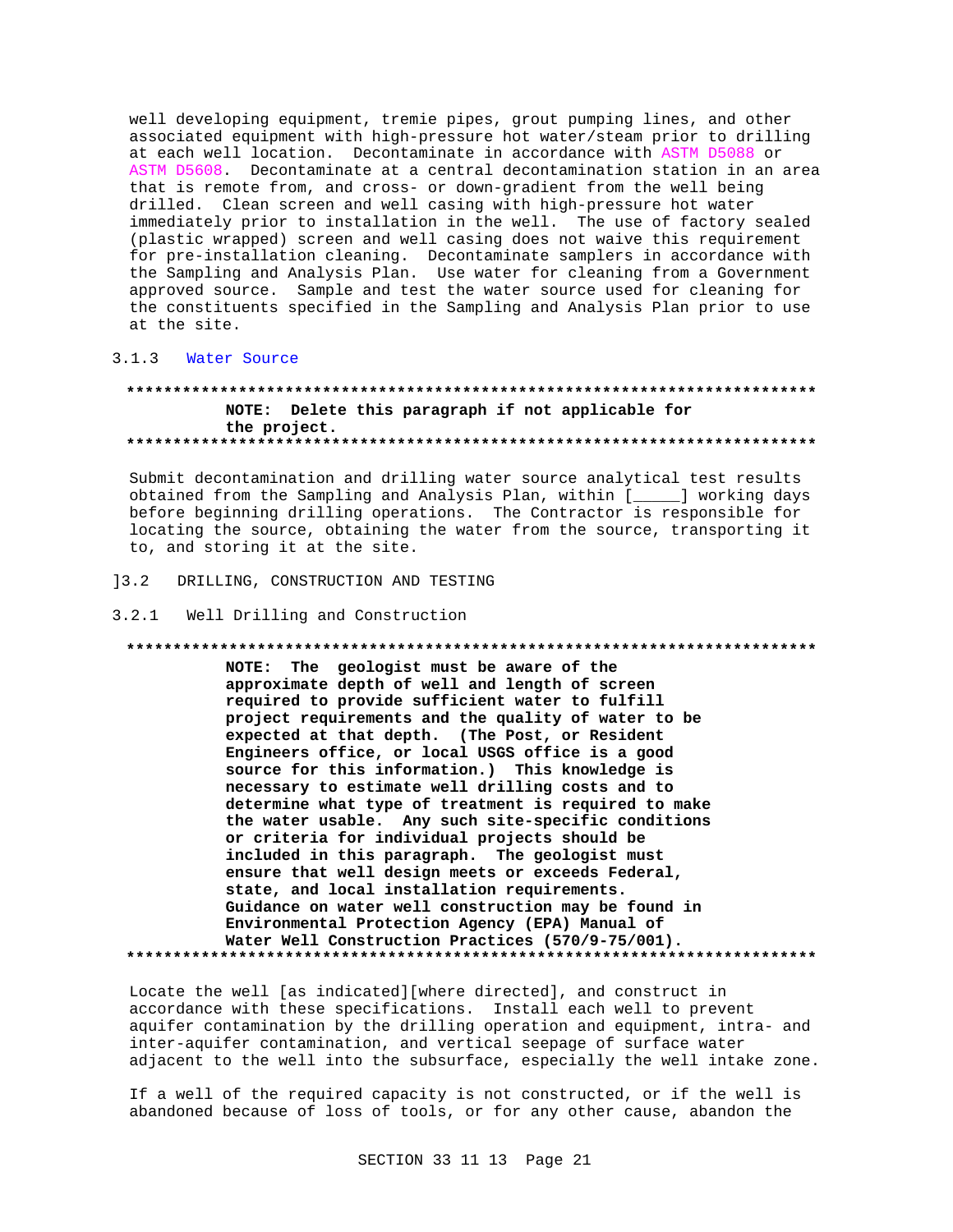hole as specified in paragraph WELL DECOMMISSIONING OR ABANDONMENT.

## 3.2.1.1 General

**\*\*\*\*\*\*\*\*\*\*\*\*\*\*\*\*\*\*\*\*\*\*\*\*\*\*\*\*\*\*\*\*\*\*\*\*\*\*\*\*\*\*\*\*\*\*\*\*\*\*\*\*\*\*\*\*\*\*\*\*\*\*\*\*\*\*\*\*\*\*\*\*\*\* NOTE: Delete prohibition against organic drilling fluid, and grease, oil, and fuel leaks on equipment if not installing wells at an HTRW site, or if not applicable for the project. \*\*\*\*\*\*\*\*\*\*\*\*\*\*\*\*\*\*\*\*\*\*\*\*\*\*\*\*\*\*\*\*\*\*\*\*\*\*\*\*\*\*\*\*\*\*\*\*\*\*\*\*\*\*\*\*\*\*\*\*\*\*\*\*\*\*\*\*\*\*\*\*\*\***

- a. Use the drilling method approved by the Contracting Officer and in conformance with all state and local standards for water well construction. Execute the work under the direct supervision of an experienced well driller. The drilling method must prevent the collapse of formation material against the well screen and casing during installation of the well.
- b. The inside diameter of any temporary casing used must be sufficient to allow accurate placement of the screen, riser, centralizer(s), filter pack, seal and grout. [Any drilling fluid additive used must be inorganic in nature, but phosphate free. Grease or oil on drill rods, casing, or auger joints is not permitted; however, PTFE tape or vegetable oil (in solid phase form) are acceptable. The drill rig must be free from leaks of fuel, hydraulic fluid, and oil which could contaminate the borehole, ground surface or drill tools.]
- c. Use casing pipe, well screens, and joint couplings of compatible materials throughout each well.
- d. The well must be a [filter pack well][naturally developed well] activated in the [overburden][water-bearing stratum][stratum based on test well data].
- e. Drill the well straight, plumb, and circular from top to bottom. Initially drill the well from the ground surface to the [uppermost level of the water bearing strata][top of rock][\_\_\_\_\_] and the bottom of the outer casing set at this elevation. The hole below the outer casing must penetrate the water bearing stratum a sufficient depth to produce the required amount of water without causing excessive velocities through the aquifer.
- f. During construction of the wells, use precautions to prevent tampering with the well or entrance of foreign material. Prevent runoff from entering the well during construction.
- g. If there is an interruption in work, such as overnight shutdown or inclement weather, close the well opening with a watertight uncontaminated cover. Secure the cover in place or weigh down so that it cannot be removed except with the aid of the drilling equipment or through the use of drill tools.

3.2.1.2 Setting Outer Casing

**\*\*\*\*\*\*\*\*\*\*\*\*\*\*\*\*\*\*\*\*\*\*\*\*\*\*\*\*\*\*\*\*\*\*\*\*\*\*\*\*\*\*\*\*\*\*\*\*\*\*\*\*\*\*\*\*\*\*\*\*\*\*\*\*\*\*\*\*\*\*\*\*\*\* NOTE: There is a provision for temporary casing, as extraction and/or injection wells may not require a permanent outer casing. \*\*\*\*\*\*\*\*\*\*\*\*\*\*\*\*\*\*\*\*\*\*\*\*\*\*\*\*\*\*\*\*\*\*\*\*\*\*\*\*\*\*\*\*\*\*\*\*\*\*\*\*\*\*\*\*\*\*\*\*\*\*\*\*\*\*\*\*\*\*\*\*\*\***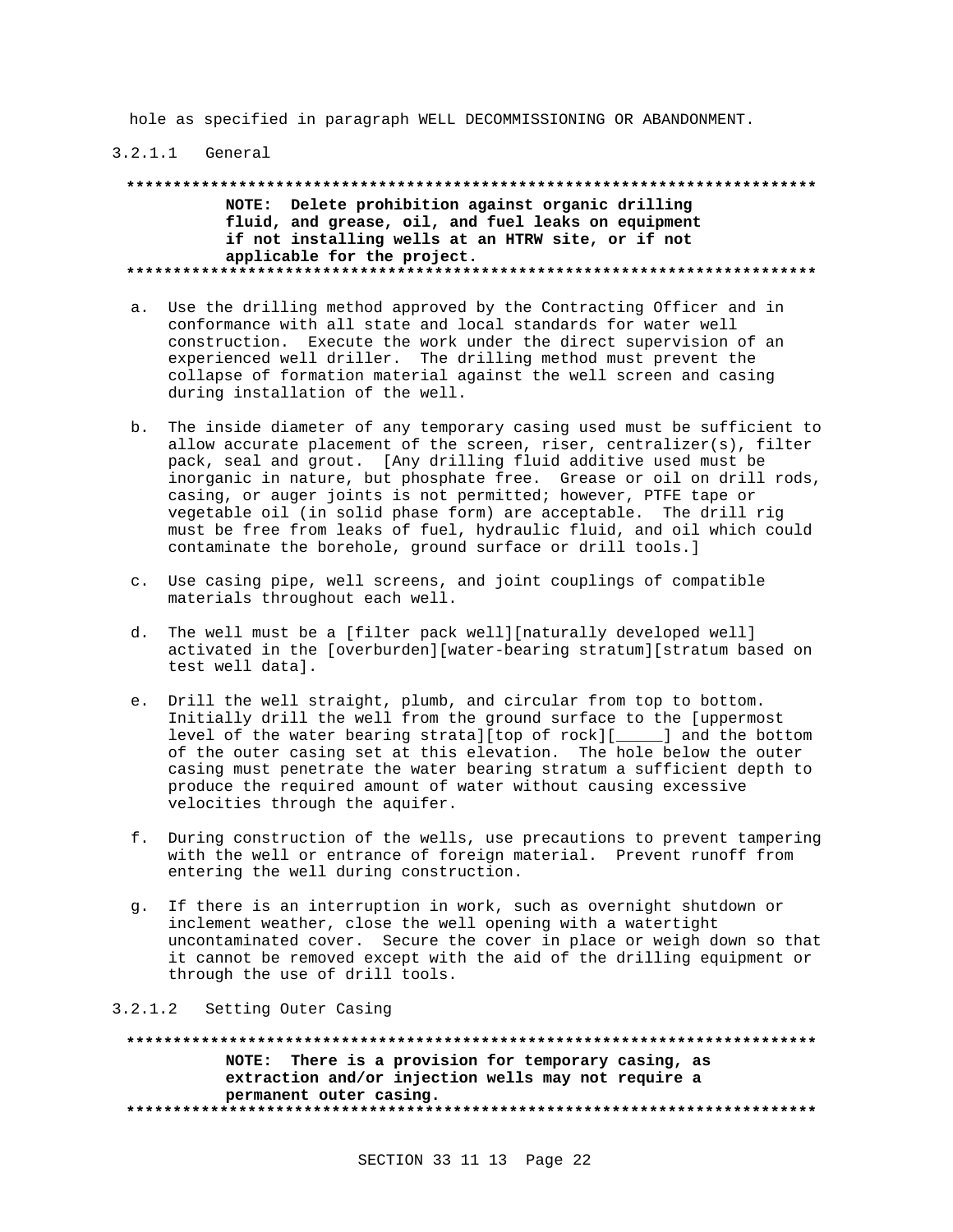The outer casing must not be less than [200][\_\_\_\_\_] mm[8][\_\_\_\_\_] inches in diameter. The hole must be of sufficient size to leave a concentric annular space of not less than [65][\_\_\_\_\_] mm[2-1/2][\_\_\_\_\_]inches and not more than [150][\_\_\_\_\_] mm[6][\_\_\_\_\_]inches between the outside of the outer casing and the walls of the hole. Fill the annular space between the outer casing and the walls of the holes with cement grout. Acceptable methods of grouting are detailed in AWWA A100; select a method specifying the forcing of grout from the bottom of the space to be grouted towards the surface. Provide a suitable grout retainer, packer, or plug at the bottom of the outer casing so that grout will not leak into the bottom of the well. Continuously grout to ensure that the entire annular space is filled in one operation. After grouting is completed, do not resume drilling operations for at least [72][\_\_\_\_\_] hours to allow proper setting of the grout.

## 3.2.1.3 Temporary Casing

Have temporary well casing available at the construction site of either iron or steel of sufficient length to case to the bottom of all borings. The Contracting Officer will direct the use of a temporary casing to the bottom of the boring during drilling and placement of screen, riser, and filter pack when determined it is necessary to provide adequate support to the sides of the hole. When the walls of the boring require support only during development operations, provide a temporary casing to extend only to a depth 1 m3 feet below the top of the filter pack. The temporary casing, must have an inside diameter of not less than [\_\_\_\_\_] mminches, of sufficient thickness to retain its shape and maintain a true section throughout its depth, and in sections of any convenient length. The temporary casing must permit its removal without disturbing the filter pack, riser, or well screen. Set the temporary casing so that no cavity will be created outside of it at any point along its length. In the event the temporary casing should become unduly distorted or bent, discard it and use new casing during installation of any additional well.

## 3.2.1.4 Construction of Inner Casing and Screen

After the grout has set, ream the hole below the outer casing at the required diameter, to the required depth, by an approved method which prevents caving of the hole before or during installation of the filter pack, well screen and inner casing. Contractor may elect to increase the size of the outer casing and drill to the diameter of the filter pack with an annular space between the inner casing and outer casing equal to the thickness of the filter pack. Firmly attach the well screen and inner casing, and lower into the hole by a method which allows for control of the rate of fall of the well screen and inner casing at all times. Do not drop well screen and inner casing, or allow to fall uncontrolled into the hole. Extend the inner casing up through the outer casing to [\_\_\_\_] metersfeet [above][below] the ground surface. Install 3 approved centering devices spaced at 120 degrees between the outer casing and inner casing prior to well construction at [intervals not exceeding [8][\_\_\_\_\_] m [25][\_\_\_\_\_\_]feet along the length][the top of the inner casing and the bottom of the outer casing]. If the screen length is greater than [8][\_\_\_\_\_] meters[25][\_\_\_\_\_] feet, place a [1][\_\_\_\_\_] meter[3][\_\_\_\_\_] foot length of blank casing in the middle of the screen interval for placement of centering devices. Do not place centering devices on the screened interval, or within the bentonite seal, if used.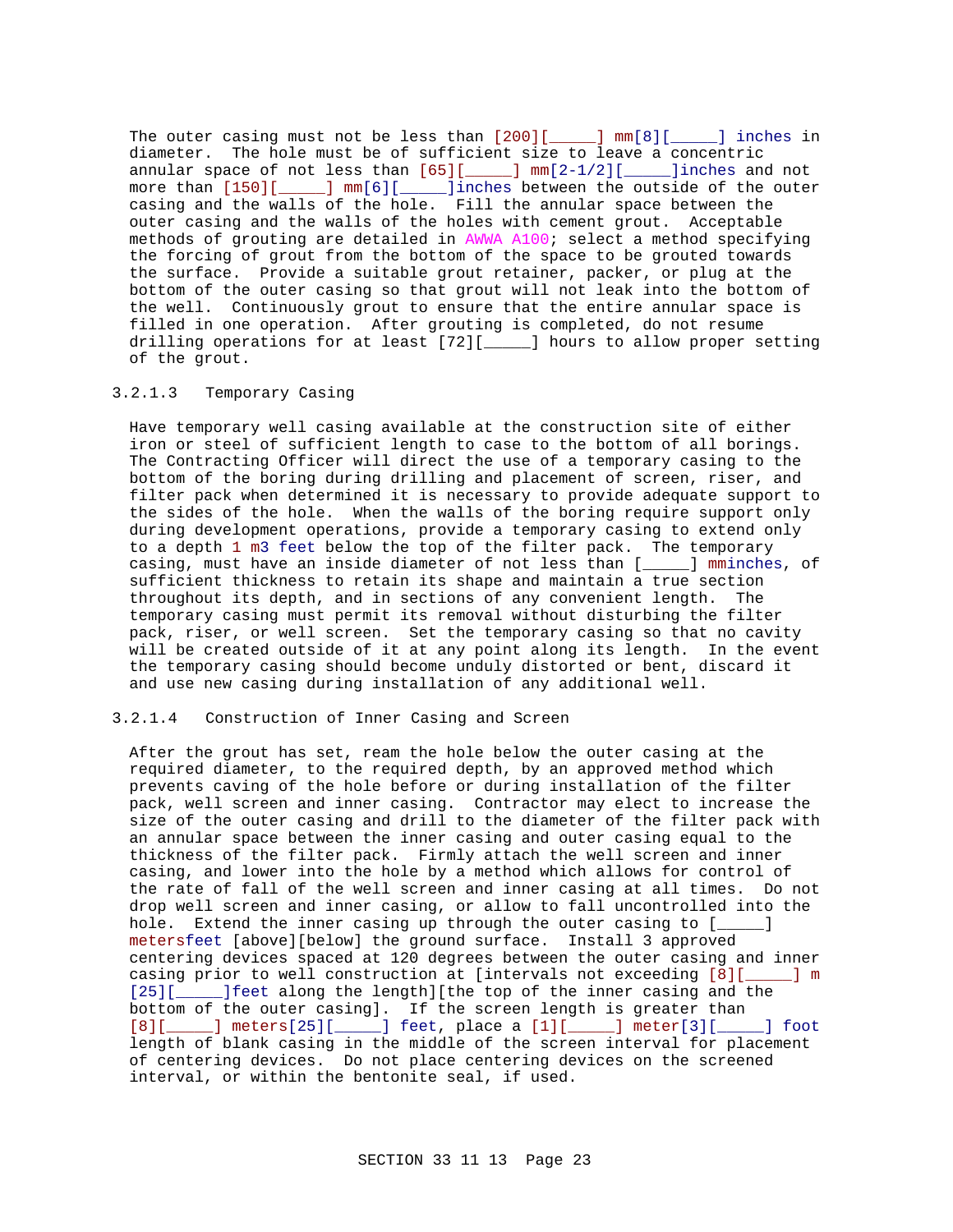# 3.2.1.5 Construction of Filter Pack

### 

NOTE: If the natural formation is developed as the well filter, then this paragraph may be deleted. If development of the well is done after the filter pack is installed, but before the bentonite, or annular seal is installed, additional filter pack material may have to be added, if the level of the top of the filter pack drops below the specified elevation for the top of the filter pack. 

- a. After the screen and inner casing have been concentrically set in the hole below the outer casing, construct the approved filter pack around the screen by filling the entire space (annulus) between the screen and the wall of the hole in the water bearing stratum with filter pack material.
- b. Obtain any water added to the filter pack material in accordance with paragraph WATER SOURCE.
- c. Lower a tremie pipe having an inside nominal diameter of not less than  $[40]$ [ $\_\_\_\_\$ ] mm[1-1/2][ $\_\_\_\_\_\$ ] inches to the bottom of the well between the hole and screen (i.e., the annulus). Arrange and connect the tremie pipe, at the surface of the ground, to water pumping and graveling equipment so that water and filter material, fed at uniform rates, are discharged as the filter material fills the hole from the bottom up. Raise the tremie pipe at a rate that will keep the bottom of the pipe no more than  $[1][$  [1][ [1] [1] [1] [1] [1] [1] feet above the filter material level at all times.
- d. If there is a desire to use methods of placing filter material other than those specified, submit the details of the method and equipment proposed to the Contracting Officer, before filter pack placement begins; however, dumping filter pack material from the surface of the ground and agitating the well in an effort to settle the filter will not be allowed.
- e. Install the filter pack continuously and without interruption until the filter pack has been placed to within [300 mml foot of the top of the inner casing][1.5  $m5$  feet of the ground surface][[10][  $\_$  1  $~$  m  $~$ [30][\_\_\_\_\_] feet above the top of the screen]. Directly measure and record the depth to the top of the filter pack.
- f. Protect filter pack material from contamination prior to placement by either storing it in plastic lined bags, or in a location protected from the weather and contamination on plastic sheeting. Do not allow filter pack material to freeze before installation. Transport filter pack material to the well site in a manner which prevents contamination by other soils, oils, grease, and other chemicals.
- g. Temporary drill casing, if installed, or hollow stem auger, must be removed simultaneously with the above operation.
- h. Place filter pack material in no greater than 1 m3 foot lifts prior to retraction of the temporary casing or auger. A minimum of 150 mm6 inches of filter pack must remain in the temporary casing or auger at all times during filter pack installation. Make frequent measurements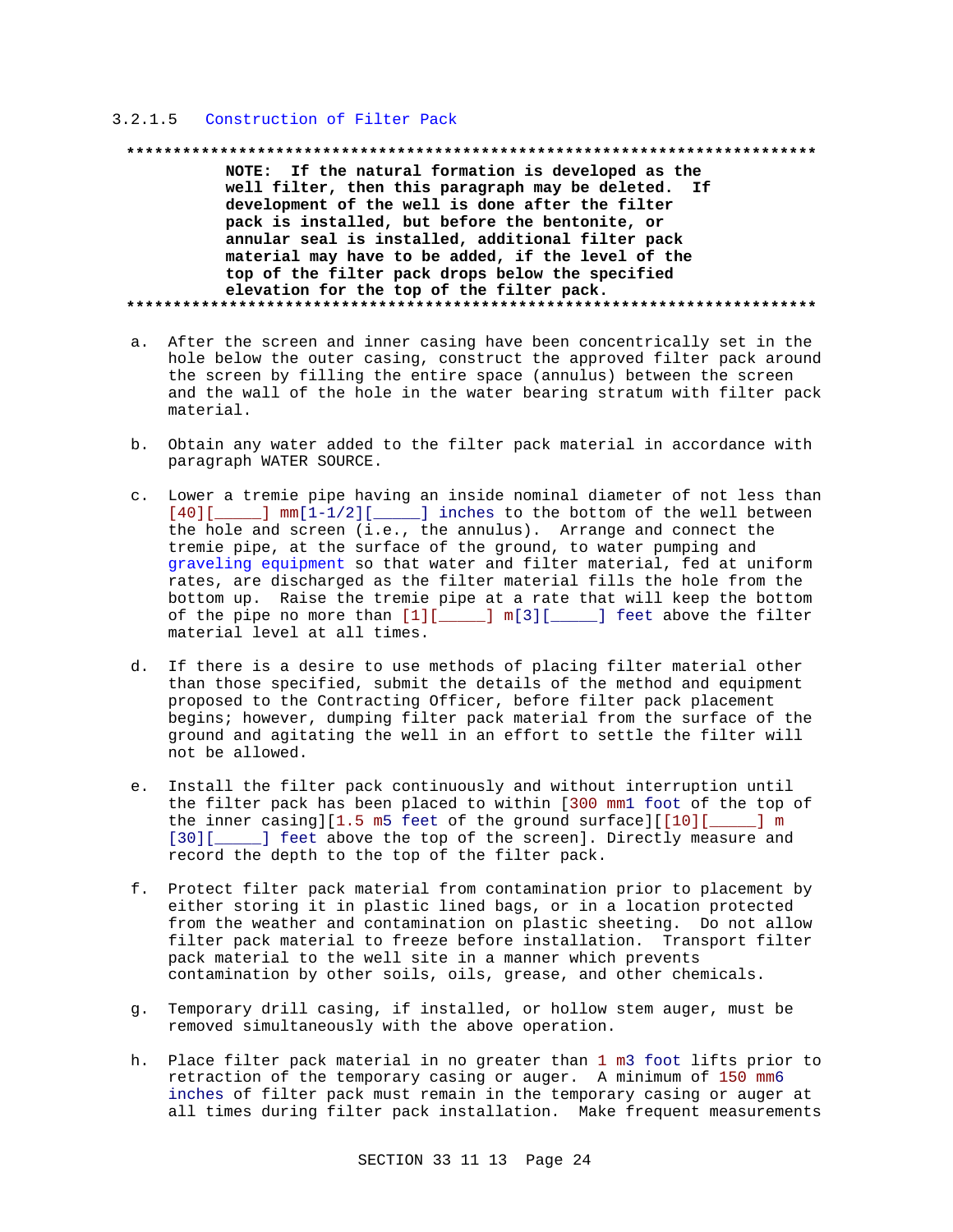inside the annulus during retraction to ensure that the filter pack is properly placed.

#### $3.2.1.6$ Bentonite Seal Placement

## 

NOTE: Sufficient time should be allowed for the bentonite seal to hydrate and form a low permeable seal before grout is placed in the annular space above the bentonite seal. By not allowing enough time, grout material could infiltrate into the seal and possibly into the filter pack. It is recommended waiting a minimum of 3 to 4 hours for hydration of bentonite pellets, or tablets. If bentonite chips are used, the minimum hydration time could be twice as long. Normally bentonite chips should only be used if it is necessary to install a seal in a deep water column. Because of their high moisture content and slow swelling tendencies, chips can be dropped through a water column more readily than a material with low moisture content, such as pellets or tablets. It is recommended that the bentonite seal be placed in lifts, with each lift allowed to hydrate for a minimum period of time. Slurry seals may be used when the seal location is too far below water to allow for pellet or other containerized-bentonite placement, or within a narrow well-borehole annulus. For more guidance consult EM 1110-1-4000. 

After the inner casing and [well screen ] [and filter pack ] have been installed, [ and after predevelopment of the well, ] seal the annular space between the inner and outer casings by use of a bentonite seal. Place a minimum 1 m3 foot thick hydrated bentonite seal on top of the filter pack in a manner which prevents bridging of the bentonite in the annulus. The bottom of the bentonite seal must be a minimum of 2 m5 feet above the top of the well screen. Directly measure the depth to the top of the bentonite seal, and record immediately after placement, without allowance for swelling. If the bentonite seal is located above any borehole fluid levels, place a [300][\_\_\_\_\_] mm[1][\_\_\_\_\_] foot layer of fine sand at the top of the bentonite seal. Wait a minimum of [3][4][\_\_\_] hours for hydration of bentonite pellets before proceeding.

3.2.1.7 Grout Placement

NOTE: Before installing an annular seal, the state regulatory agency should be consulted. The state, or local municipality, where the well is being installed, may have specific requirements for sanitary, and/or wellhead protection. There is a provision for placing a high-solids bentonite grout in the annulus above the bentonite seal rather than cement grout. Advantages and disadvantages of using a bentonite grout instead of cement grout are discussed in EM 1110-1-4000. There may be a need

> for a provision to grout the annular space in lifts in deep wells to ensure that any PVC or other type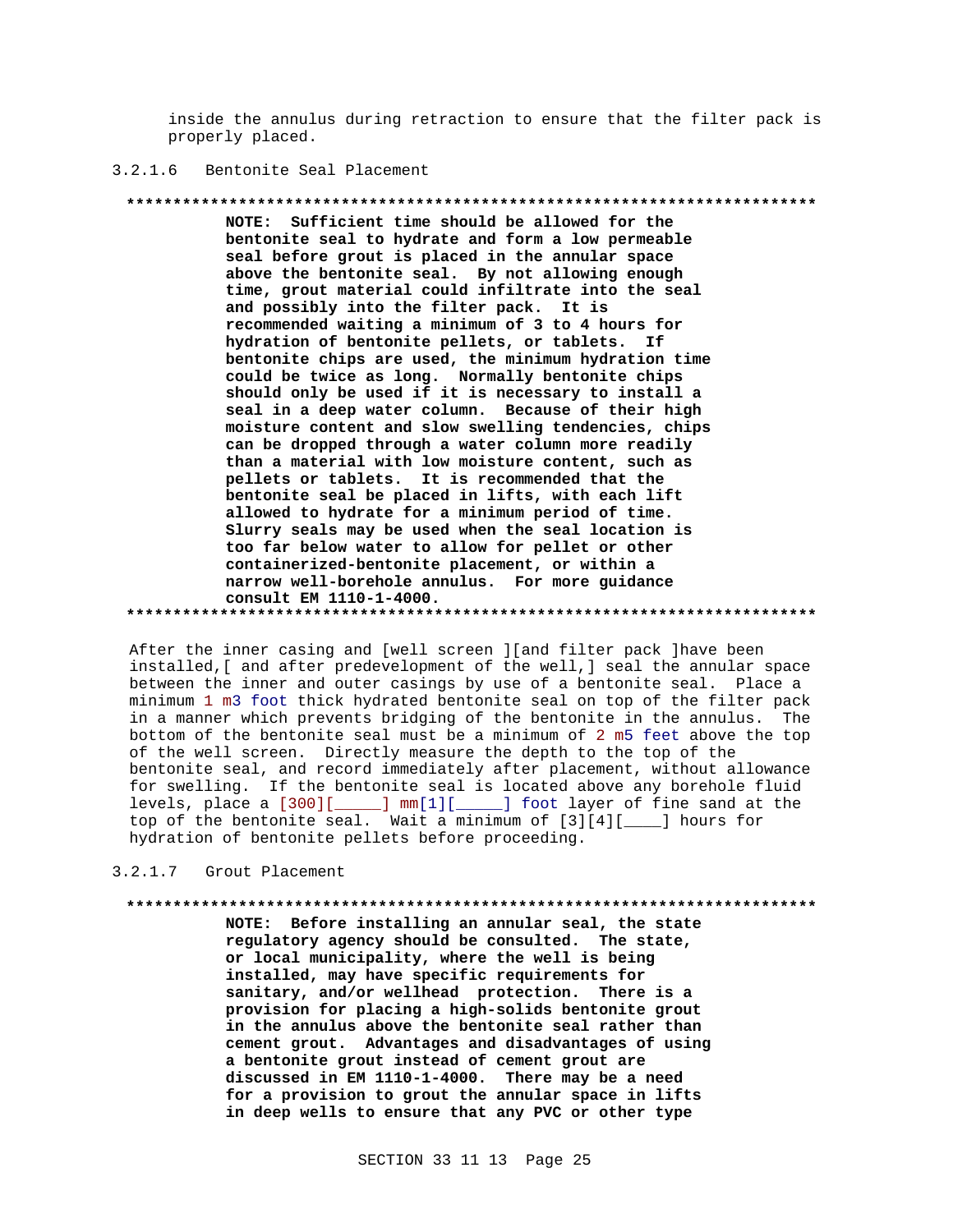**casing will not be collapsed by the weight and/or heat created by the chemical reaction of cement grout. If grouting in lifts is for some reason not acceptable, the well should be designed to withstand greater external pressures. This may mean using higher schedule casing, or steel instead of PVC, for example. \*\*\*\*\*\*\*\*\*\*\*\*\*\*\*\*\*\*\*\*\*\*\*\*\*\*\*\*\*\*\*\*\*\*\*\*\*\*\*\*\*\*\*\*\*\*\*\*\*\*\*\*\*\*\*\*\*\*\*\*\*\*\*\*\*\*\*\*\*\*\*\*\*\***

a. After the inner casing and [well screen][filter pack][bentonite seal] have been installed, mechanically mix a [non-shrinking cement][high-solids bentonite] grout in accordance with paragraph CEMENT AND BENTONITE GROUT, and place by tremie pipe, in one continuous operation without damaging the well casing into the annulus between the inner and outer casings above the bentonite seal to [within [\_\_\_\_\_] mmfeet of ][the ground surface][the maximum depth of frost penetration (frost line)]. Grout injection must be in accordance with AWWA A100.

- b. If the casing interval to be grouted is less than 4.5 m15 feet, and without fluids after any drill casing is removed, the grout may be placed either by pouring or pumping.
- c. Thoroughly clean the tremie pipe with high pressure hot water or steam before use in each well. Configure the bottom of the tremie pipe to direct the discharge to the sides rather than downward. Submerge the discharge end of the tremie pipe at all times.
- d. Add additional grout from the surface to maintain the level of the grout [within [\_\_\_\_\_] mmfeet of the ground surface][at the land surface] as settlement occurs. Do not conduct work in the well within [24][\_\_\_\_\_] hours after cement grouting.
- e. Verify the alignment of the well by passing a 1.5 m5 foot long section of rigid [PVC][stainless steel][PTFE][\_\_\_\_\_] pipe 6 mm1/4 inch smaller in diameter than the inside diameter of the casing through the entire well. The well will not be accepted if the pipe does not pass freely. Thoroughly clean the pipe section with high pressure hot water or steam prior to each test.

3.2.2 Well Development

**\*\*\*\*\*\*\*\*\*\*\*\*\*\*\*\*\*\*\*\*\*\*\*\*\*\*\*\*\*\*\*\*\*\*\*\*\*\*\*\*\*\*\*\*\*\*\*\*\*\*\*\*\*\*\*\*\*\*\*\*\*\*\*\*\*\*\*\*\*\*\*\*\*\* NOTE: There is a provision for predevelopment, or development after the filter pack is installed, but before the bentonite seal is installed.**

**\*\*\*\*\*\*\*\*\*\*\*\*\*\*\*\*\*\*\*\*\*\*\*\*\*\*\*\*\*\*\*\*\*\*\*\*\*\*\*\*\*\*\*\*\*\*\*\*\*\*\*\*\*\*\*\*\*\*\*\*\*\*\*\*\*\*\*\*\*\*\*\*\*\***

Develop the well within 7 days of completion of each well, but no sooner than [48][\_\_\_\_\_] hours after cement grouting is completed. The 48 hour period does not apply to well predevelopment or development after the filter pack has been installed, but before the annular seal is installed. Develop the well in accordance with the Well Installation Plan, by approved methods until the water pumped from the well is substantially free from sand, and until the turbidity is less than 5 on the Jackson Turbidity Scale specified in AWWA 10084. Developing equipment must be of an approved type and of sufficient capacity to remove all cutting fluids, sand, rock cuttings, and any other foreign material.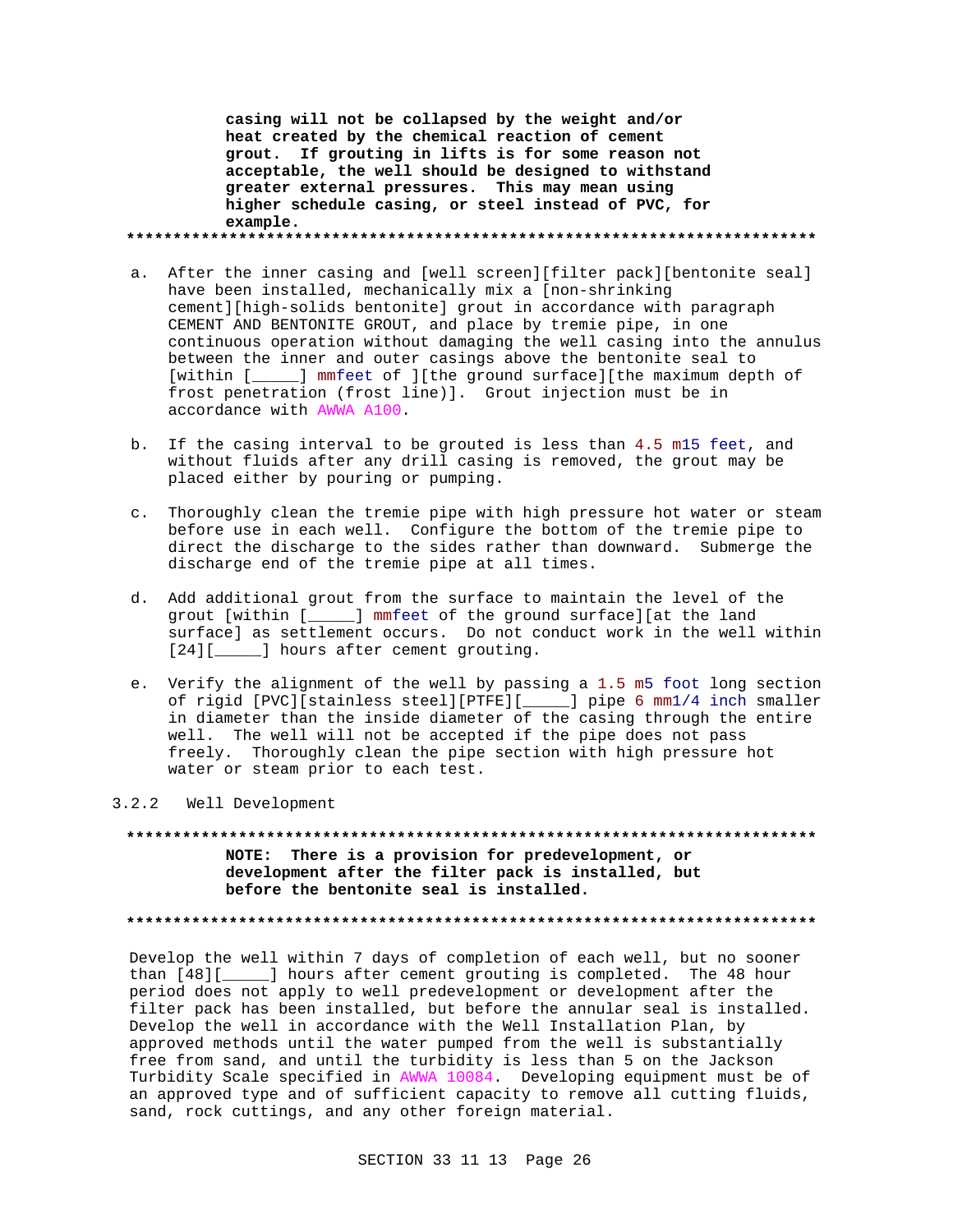Thoroughly clean the well from top to bottom before beginning the well tests. Perform development using only mechanical surging, over pumping, or jetting, or a combination thereof in accordance with ASTM D5521/D5521M. Include details of the proposed development method in the Well Installation Plan. The well must be free of drawdown or surcharge effects due to pump testing, developing or drilling at another location at the time of development of any well.

# 3.2.2.1 Site Access and Predevelopment

Maintain the needed access and work area and clearance, necessary to accomplish development at the well site. Furnish, install, or construct the necessary discharge line and troughs to conduct and dispose of the discharge [a sufficient distance from the work areas to prevent damage]. Conduct development to achieve a stable well of maximum efficiency and continue until a satisfactory sand test, as specified in paragraph SAND TEST, is obtained. During predevelopment of the well, add filter pack material to the annular space around the screen to maintain the top elevation of the filter pack to the specified elevation. Provide an open tube or other approved means for accurately determining the water level in the well under all conditions. If, at any time during the development process it becomes apparent in the opinion of the Contracting Officer that the well may be damaged, immediately terminate development operations. The Contracting Officer may require a change in method if the method selected does not accomplish the desired results. The Contracting Officer may order that wells which continue to produce excessive amounts of fines after development for [6][\_\_\_] hours be abandoned, plugged, and backfilled, and may require the Contractor to construct new wells nearby. Remove all materials pulled into the well by the development process prior to performing the pumping test.

# 3.2.2.2 Jetting

- a. Perform jetting using either a single or double ring jet. If a double ring jet is used the rings should be 600 mm2 feet apart.
- b. Construct the jetting tool of high-strength material and conservatively designed and proportioned so that it will withstand high pressures. The jetting tool must have [two [7][8][10] mm [3/16][1/4][3/8] inch diameter hydraulically balanced nozzles spaced 180 degrees][four [7][8][10] mm[3/16][1/4][3/8] inch diameter holes spaced 90 degrees] apart and exert the jetting force horizontally through the screen slots.
- c. Construct the rings such that the tips of the jets are within 13 mm 1/2 inch from the inner surface of the well screen.
- d. The pump used in conjunction with the jetting tool must be capable of providing [pressures up to [1700][\_\_\_\_\_] kPa[250][\_\_\_\_\_] psi.] [a minimum jetting fluid exit velocity of 45 m/s150 f/s].
- e. Prior to commencing jetting, and following each jetting cycle, remove all sand and other materials from inside the screen. Start the jetting process at the bottom of the screen and rotate the jetting tool [slowly][1 cycle per 30 seconds][[\_\_\_\_\_] cycles per [\_\_\_\_\_] seconds] while rotating the pipe [180][90] degrees for two minutes at each location then raise the pipe [150][\_\_\_\_\_] mm[6][\_\_\_\_\_] inches.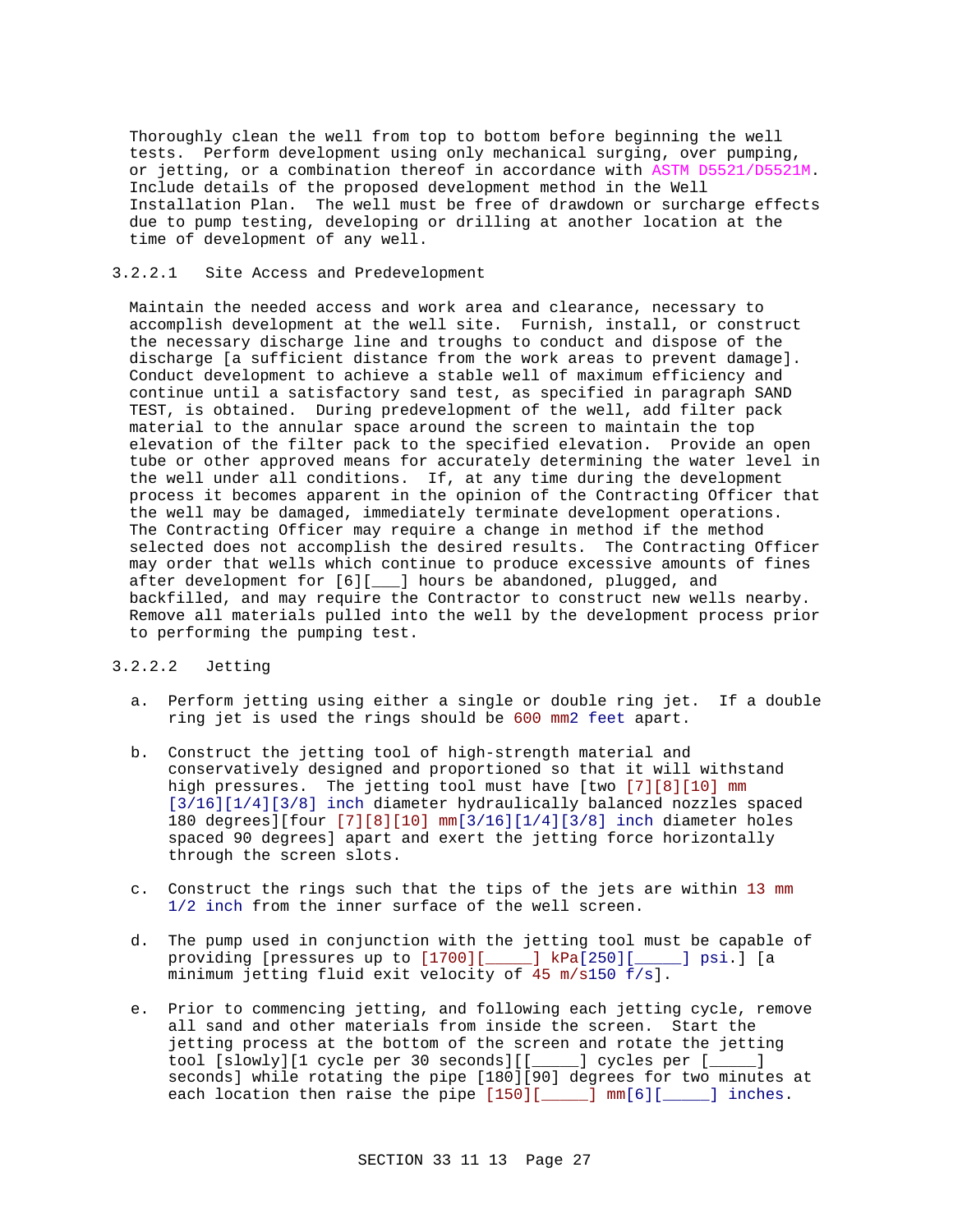- f. Pump all wells, more than 100 mm4 inches in diameter, during the jetting cycle to remove incoming sand and other material. Pump at a rate not less than 115 percent of the rate at which fluid is introduced through the jetting tool. This will allow a flow of material into the well as it is being developed.
- g. Ensure water introduced into the well during this jetting process is free of sand.
- h. The Contracting Officer may require other means of developing the well such as intermittent pumping method, variation of the intermittent pumping method, or surge block if it appears that the development of the well is not producing the desired results.

#### $3.2.2.3$ Intermittent Pumping

### 

NOTE: Backflow through the pump, while starting and stopping a pump intermittently, with the check valve removed, to produce rapid changes in the pressure head within the well during development, called "rawhiding," is allowed for developing wells. The alternate lifting and dropping of a column of water in the pump discharge pipe creates a surging action in the well. For more information on this development process, consult ASTM D5521/D5521M. Delete this requirement if it is not needed. 

Pump the well at a capacity sufficient to produce a rapid drawdown of approximately [\_\_\_\_\_] mfeet stopping the pump (backflow through pump will not be permitted) to permit the water surface to rise to its former elevation, and repeat this procedure. Cycle time for this procedure will vary as directed but will not be more than 3 cycles per minute. A pump discharge in excess of [\_\_\_\_\_] L/sgpm is required. Use a deep well turbine pump, or electric submersible pump with check valve, with any attachment necessary to accomplish rapid starting and stopping for intermittent pumping. Set the intake at least 3 m10 feet below the maximum expected drawdown in the well. Prior to commencing intermittent pumping, and periodically during development by this method, remove all sand and other materials from inside the screen. The amount of drawdown may be decreased if, in the opinion of the Contracting Officer, the efficiency of the well might otherwise be impaired.

#### $3.2.2.4$ Surging

Surging of the well requires use of a circular block, or multiple blocks, which are approximately 25 mml inch smaller in diameter than the inside diameter of the well and is constructed of a material which will not damage the screen if the block comes in contact with the screen, and a bailer or pump to remove materials drawn into the well. Continue the surging for a period of approximately [one][\_\_\_\_] hour, or until little or no additional material from the foundation or filter pack can be pulled through the screen. Move the surge block by a steady motion up and down the full length of the well screen. Prior to commencing surging, and periodically during development by this method, remove all sand and other materials from inside the screen. Remove all materials pulled into the well by the surging process.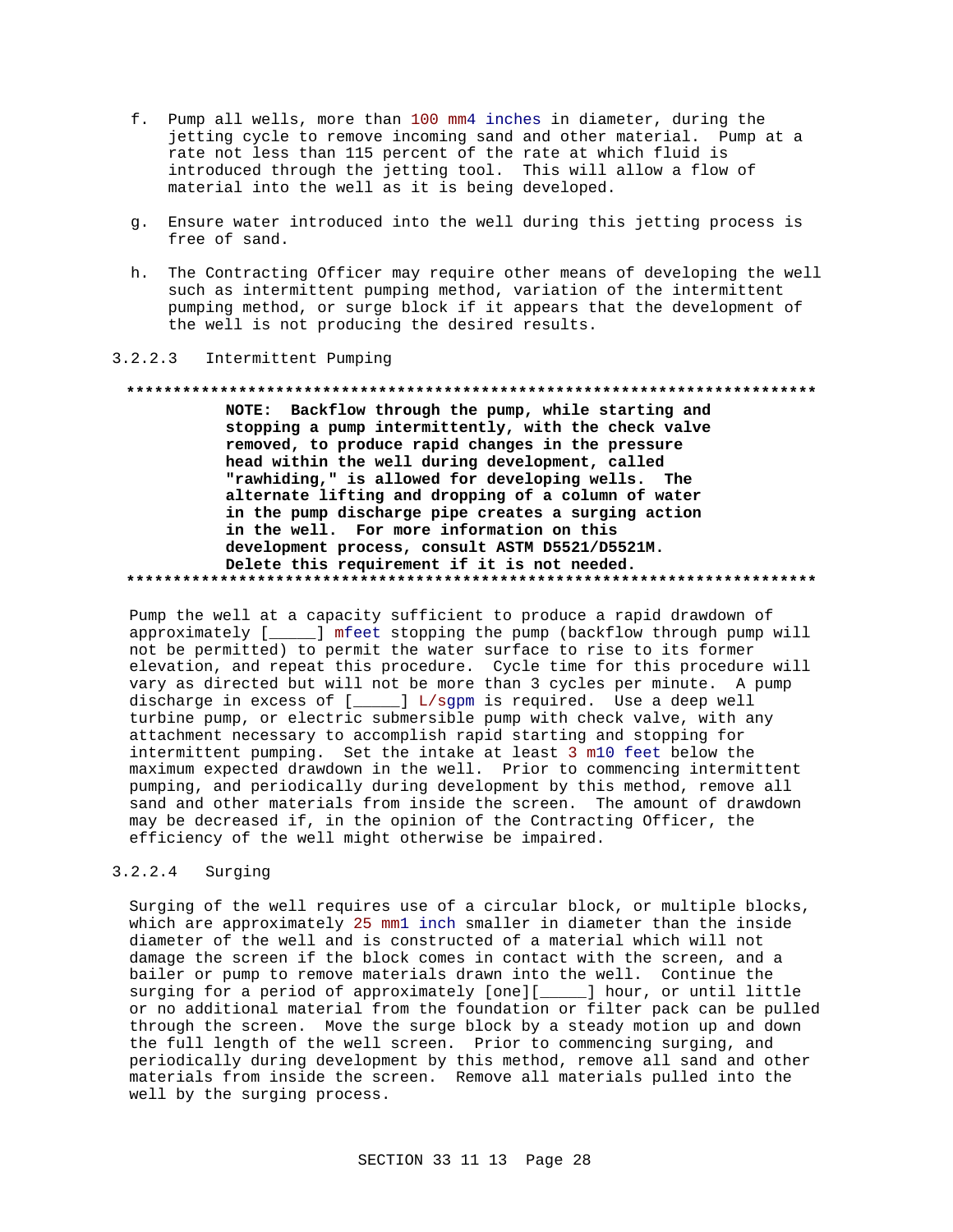Maintain a well development record in accordance with paragraph WELL DEVELOPMENT RECORDS. Development is complete when all of the following criteria are met:

- a. Well water is clear to the unaided eye[, and turbidity less than or equal to [5][\_\_\_\_\_] Nephelometric Turbidity Units (NTUs)],
- b. Sediment thickness in the well is less than [1 percent of the screen length][30 mm0.1 foot],
- c. A minimum of three times the standing water volume in the well is removed plus three times the volume of all added water and drilling fluid lost during drilling and installation of the well is removed, and
- d. [Temperature, specific conductivity, pH, oxidation-reduction potential (ORP), dissolved oxygen (DO), and turbidity readings, measured before, twice during and after development operations, have stabilized. Stabilization is defined as [variation of less than 0.2 pH units, variation of plus or minus +0.5 degrees C1 degree F, +3 percent change in specific conductance; and less than a +10mV for ORP; and +10 percent for DO, and turbidity, measured between three consecutive readings with one casing volume of water removed between each reading] [\_\_\_\_\_]. Determine ORP in accordance with AWWA 10084. Conduct temperature, specific conductance, DO, turbidity, and pH readings in accordance with EPA 600/4-79/020. At completion of well development, collect approximately 0.5 liter1 pint of well water in a clear glass jar. Label the jar with project name, well number and date; and digital photograph. The photograph (minimally 125 x 174 mm5 x 7 inch) must be a suitably backlit close-up which shows the clarity of the water and any suspended sediment. The photograph and digital copy become a part of the well development record. Water removed during development and testing operations must be [contained in D.O.T. approved drums, containers or vessels and disposed of by [\_\_\_\_\_], in accordance with paragraph Drilling Waste Disposal] [discharged to the ground surface at least [\_\_\_\_\_] mfeet from the well in a down gradient area].]

# 3.2.3 Tests

After the wells have been developed, notify the Government and make the necessary arrangements for conducting the capacity tests. The well must be free of drawdown or surcharge effects caused by pumping tests, well development, or well drilling at another location during capacity testing and the recovery testing after completion of capacity testing. If the capacity test indicates that the required capacity can be obtained, perform the tests for quality of water. If the capacity and quality tests indicate that the required capacity and quality can be obtained, complete the permanent well, as specified, at that depth. Submit Test Reports within [\_\_\_\_\_][24] hours following the conclusion of each test. Prior to making quality tests, clean drilling equipment, tools and pumps contacting well water with live steam.

# 3.2.3.1 Capacity Test

# **\*\*\*\*\*\*\*\*\*\*\*\*\*\*\*\*\*\*\*\*\*\*\*\*\*\*\*\*\*\*\*\*\*\*\*\*\*\*\*\*\*\*\*\*\*\*\*\*\*\*\*\*\*\*\*\*\*\*\*\*\*\*\*\*\*\*\*\*\*\*\*\*\*\* NOTE: This test should be used to verify that the**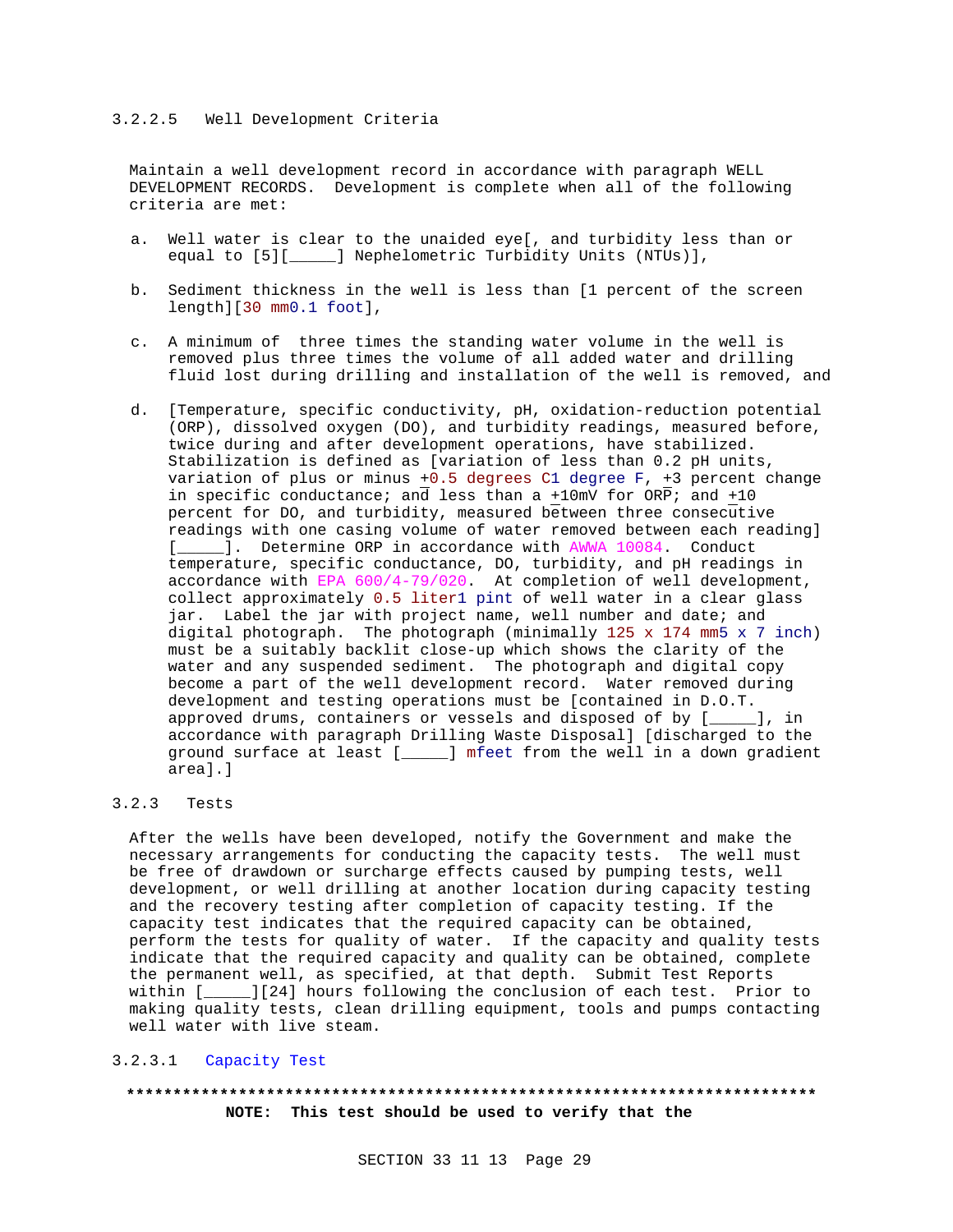**well is developed properly and will produce the required yield. Test pump should be capable of a range of pumping rates, varying from about 50 percent to about 200 percent of the design capacity of the well. Since there are a wide variety of pump test methods, the designer should refer to a good water wells reference book (such as "Ground Water and Wells," by Fletcher G. Driscoll, published by Johnson Well Screens, 1986 ) for test procedures which best apply. \*\*\*\*\*\*\*\*\*\*\*\*\*\*\*\*\*\*\*\*\*\*\*\*\*\*\*\*\*\*\*\*\*\*\*\*\*\*\*\*\*\*\*\*\*\*\*\*\*\*\*\*\*\*\*\*\*\*\*\*\*\*\*\*\*\*\*\*\*\*\*\*\*\***

- a. Provide an approved temporary test pump, with discharge piping of sufficient size and length to conduct the water being pumped to [point of discharge][\_\_\_\_\_], and equipment necessary for measuring the rate of flow and water level in the well.
- b. Run an [8][\_\_\_\_\_] hour [constant-rate][step-drawdown] capacity test with the pumping rate and drawdown at the pump well and observation wells recorded every [[30][\_\_\_\_\_] minutes][1/2 minute during the first 5 minutes after starting the pump; then every 5 minutes for an hour; then every 20 minutes for 2 hours].
- c. [From this point on, readings taken at hourly intervals, until the water level stabilizes, are sufficient.] [Read observation wells (piezometers) on the same schedule as the pump well.] [During the step-drawdown test, increase the pumping rate in steps at [regular][[2][\_\_\_\_\_] hour] intervals. Measure specific capacity for each step.]
- d. Begin the test at the rate of [the expected capacity of well] [[\_\_\_\_\_] L/sgpm] and at least that rate maintained throughout the duration of the [test][step interval]. [The well must be "step" tested at rates of approximately [1/2, 3/4, 1 and 1 1/2][\_\_\_\_\_] times the design capacity of [\_\_\_\_\_] L/sgpm.]
- e. If this capacity cannot be maintained for the test period, terminate the capacity test and drill the test well deeper or relocate as directed.
- f. When the pump is shut off, take water level readings during the rebound period for the same intervals of time as the drawdown test until static water level is reached.
- g. Submit the record of the test.

# 3.2.3.2 Test for Plumbness and Alignment

Upon completion of the permanent well, test for plumbness and alignment by lowering into the well, to the total depth of the well, a plumb [12][\_\_\_\_\_] m[40][\_\_\_\_\_] feet long or a dummy of the same length. The outer diameter of the plumb must not be more than 13 mm1/2 inch smaller than the diameter of that part of the hole being tested. If a dummy is used, it must consist of a rigid spindle with three rings, each ring being [300][\_\_\_\_\_] mm[12][\_\_\_\_\_] inches wide. Use cylindrical rings spaced one at each end of the dummy and one in the center. The central member of the dummy must be rigid so that it will maintain the alignment of the axis of the rings. Decontaminate the dummy as specified in paragraph DECONTAMINATION, before use. If the plumb or dummy fail to move freely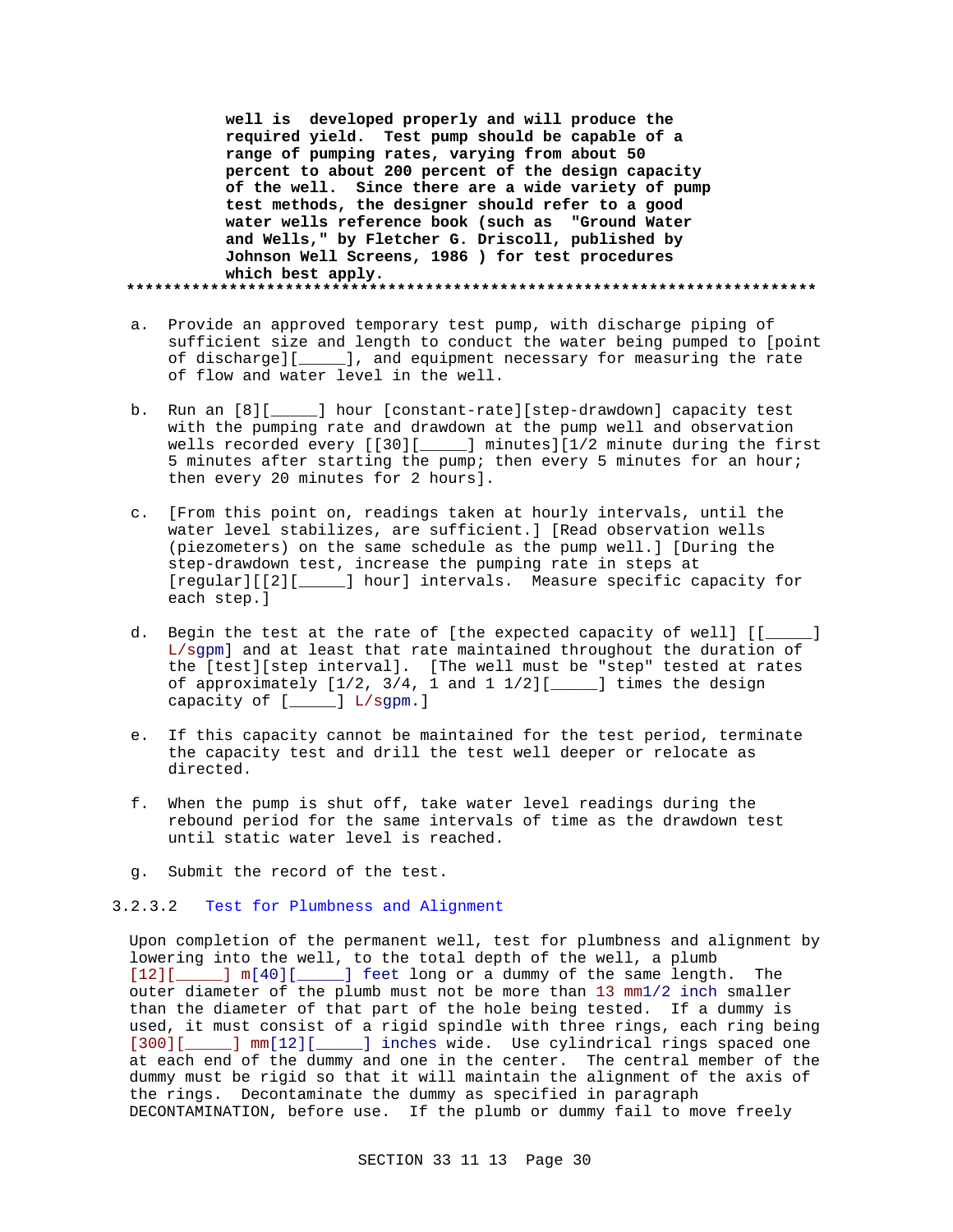throughout the length of the casing or well screen for the depth of well or should the well vary from the vertical in excess of two-thirds the inside diameter of that part of the well being tested for each 30 m100 feet of depth, correct the plumbness and alignment of the well. If the faulty alignment and plumbness is not correctable, as determined by the Contracting Officer, abandon the well as specified in paragraph WELL DECOMMISSIONING OR ABANDONMENT and drill a new well at no additional cost to the Government.

### 3.2.3.3 Water Quality Test

# NOTE: The Post, or Resident Engineer, or the USGS should be consulted to determine if any additions or deletions should be made to the Water Quality Analysis table.

When the capacity test in the test well has been completed, and again after the yield in the permanent well and drawdown test or capacity test have been completed, secure samples of the water in suitable containers, and of sufficient quantity, to have bacterial, physical, and chemical analyses made by [a recognized testing laboratory][\_\_\_\_\_], except that the bacterial analysis may be made by the applicable State Board of Health, if desired. Water Quality Analysis must address each item specified in the Water Quality Analysis Table at the end of this specification. Expenses incident to these analyses are borne by the Contractor and the results of the analyses submitted to the Contracting Officer. Perform all sampling and analyses using EPA and State approved methods, procedures, and holding times.

#### $3.2.3.4$ Sand Test

As part of each capacity test, or at the end of each intermittent pumping, perform a determination of the amount of sand (filter pack and foundation material) a well is producing. Remove all material from the bottom of the tailpipe prior to starting the sand test. Test each well by pumping at a rate [of [\_\_\_\_\_] L/sgpm] [sufficient to produce approximately [\_\_\_\_\_] mfeet of draw-down]. After the pump is at the desired pumping rate, divert the flow from the discharge [into a container that will collect all the sand being carried by the water][through a Rossum Sand Tester]. Development of the well is satisfactory if the amount of sand collected is less than 0.5 L per 100,000 L1 pint per 25,000 gallons of water pumped at the specified rate. Upon completion of the test, determine the amount of sand in the tailpipe to verify that no material is being deposited in the bottom of the well.

### REQUIREMENTS AFTER TESTING  $3.3$

#### Installation of Permanent Pump  $3.3.1$

NOTE: The yearly change in the regional water table should be determined before specifying the minimum pump depth. 

Install the permanent well pump in the well at a minimum depth of [8][\_\_\_\_\_] m[25][\_\_\_\_\_] feet below the maximum drawdown groundwater level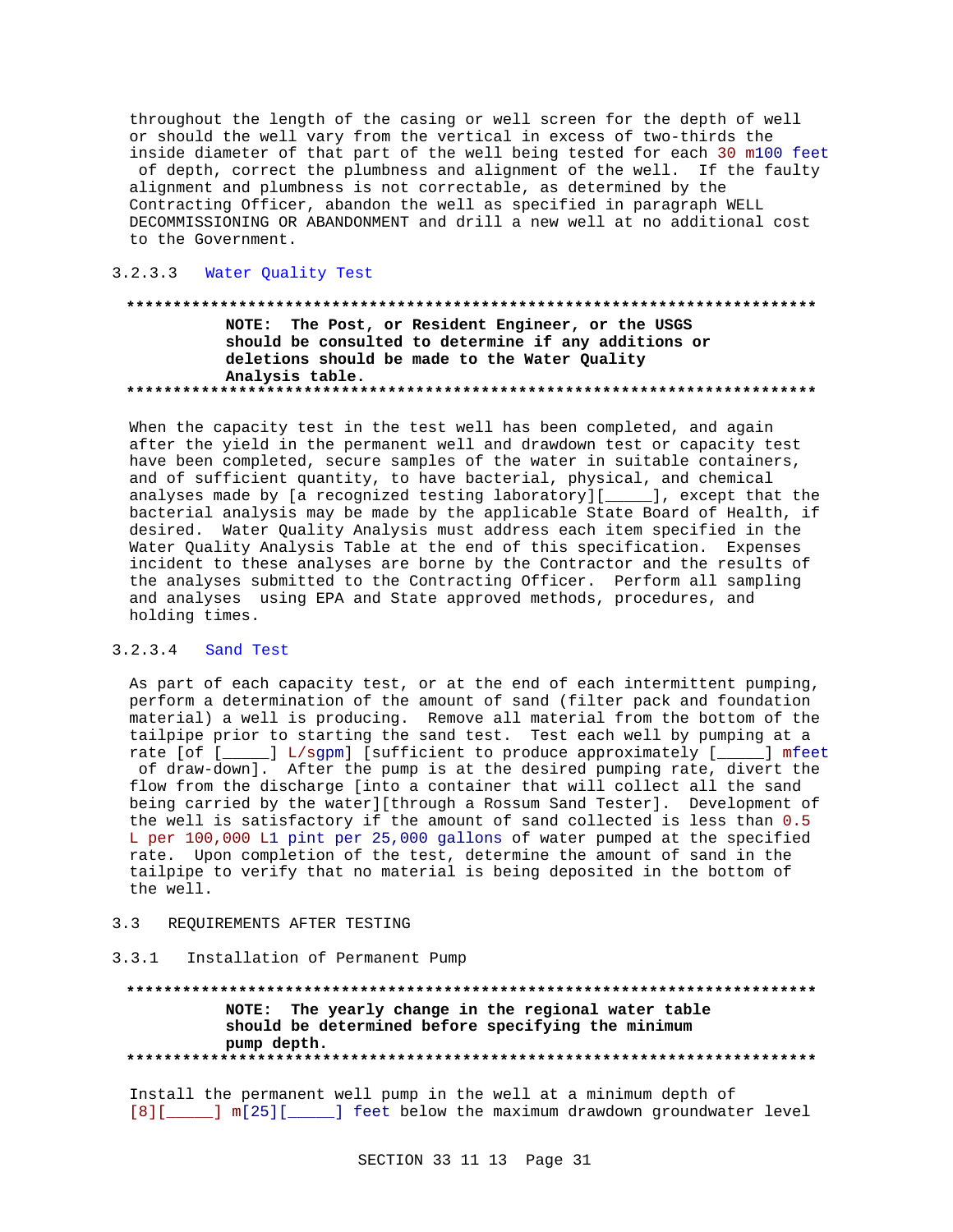after the drawdown test has been completed. Secure the pump at the required elevation as recommended by the pump manufacturer. After installation of the pumping units and appurtenances is complete, carry out operating tests to assure that the pumping installation operates properly. Tests must assure that the pumping units and appurtenances have been installed correctly, that there is no objectionable heating, vibration, or noise from any parts, and that all manual and automatic controls function properly.

# 3.3.2 Disinfecting

- a. After completion of tests of well, or installation of permanent pump, or at time of tests for yield and drawdown test, whichever is later, disinfect the wells by adding chlorine, conforming to AWWA B301, or hypochlorite, conforming to AWWA B300, in sufficient quantity so that a concentration of at least 50 ppm of chlorine is obtained in all parts of the well.
- b. Prepare chlorine solution and introduce into the well in an approved manner, and leave in the well for period of at least 12 hours but not more than 24 hours. Information on methods for preparing chlorine solution and introducing it into the well can be found in AWWA C654.
- c. After the contact period, pump the well until the residual chlorine content is not greater than 1.0 ppm.
- d. Pump the well to waste for an additional 15 minutes with less than 1 ppm chlorine residual, after which take two samples not less than 30 minutes apart and test for the presence of coliform bacteria.
- e. Disinfect and re-disinfect the well as required until two consecutive samples are free from coliform bacteria.
- 3.3.3 Pumphouse and Slab

## **\*\*\*\*\*\*\*\*\*\*\*\*\*\*\*\*\*\*\*\*\*\*\*\*\*\*\*\*\*\*\*\*\*\*\*\*\*\*\*\*\*\*\*\*\*\*\*\*\*\*\*\*\*\*\*\*\*\*\*\*\*\*\*\*\*\*\*\*\*\*\*\*\*\***

**NOTE: In some instances, a pumphouse and base slab may not be appropriate. In such cases, alternate designs must ensure that surface water cannot infiltrate into the well and that the pump and well head are protected. \*\*\*\*\*\*\*\*\*\*\*\*\*\*\*\*\*\*\*\*\*\*\*\*\*\*\*\*\*\*\*\*\*\*\*\*\*\*\*\*\*\*\*\*\*\*\*\*\*\*\*\*\*\*\*\*\*\*\*\*\*\*\*\*\*\*\*\*\*\*\*\*\*\***

Provide a pumphouse and slab preventing the infiltration of surface water or precipitation into the well. The slab must be  $[1.2][$  \_\_\_\_] m square by [150][\_\_\_\_\_] mm thick[4][\_\_\_\_\_] feet square by [6][\_\_\_\_\_] inches thick and constructed of reinforced concrete. Extend the top of the outer casing [300][\_\_\_\_\_] mm[12][\_\_\_\_\_\_] inches above the top of the slab. The top of the slab must be at elevation [\_\_\_\_\_] or higher. Construct the pumphouse on the slab and thermally insulate.

# 3.3.4 Site Clean-up

After completion of the work, remove tools, appliances, surplus materials, temporary drainage, rubbish, and debris incidental to work. Backfill and dress excavation and vehicular ruts to conform with the existing landscape. Repair of replace utilities, structures, roads, fences, or any other pre-existing item damaged due to the Contractor's negligence; this must be accomplished prior to completion of this contract.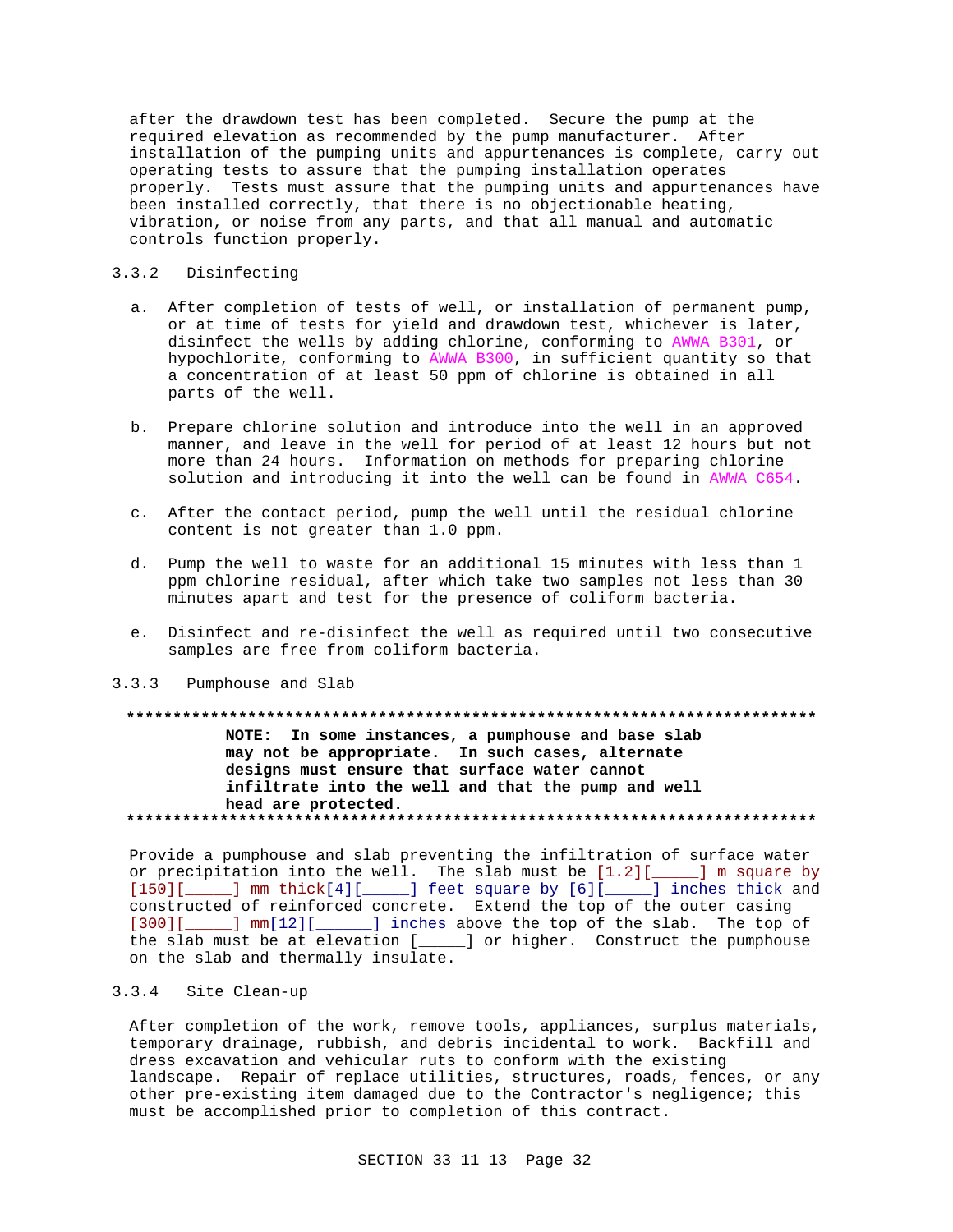# 3.3.5 Drilling Waste Disposal

### 

NOTE: The designer must address disposal of drill cuttings, rock core, grout or bentonite slurry, and other solid or liquid materials bailed, pumped, or otherwise removed from the borehole during drilling, well installation, completion, and well development procedures within all appropriate regulatory requirements. The nature of these wastes (whether hazardous or not) will potentially vary between well sites on a single project. In some instances, rock core may be determined to be contaminated and must be handled accordingly. Refer to EPA/540/G-91/009, Management of Investigation-Derived Waste From Site Investigations and EPA OSWER Directive 9345.3-03FS, April 1992, Guide to Management of Investigation-Derived Wastes, for discussion of some issues relevant to Superfund projects. State/local regulations must also be considered. 

Dispose of slurry, drill cuttings, rock core; other solid or liquid material bailed, pumped, or otherwise removed from the borehole during drilling, installation, completion, well development procedures and testing; and fluids from material and equipment decontamination activities by  $[\underline{\qquad}]$ .

#### $3.3.6$ Surveys

# NOTE: Guidance for installing survey markers can be found in EM 1110-1-1002 Survey Markers and Monumentation.

Establish coordinates and elevations for each well or test well. Determine horizontal coordinates to the closest 300 mm1.0 foot and referenced to the State Plane Coordinate System, or Universal Transverse Mercator (UTM). If the State Plane Coordinate System or UTM is not readily available, use an existing local grid system. Obtain a ground elevation to the closest 30 mm 0.1 foot at each well. Use the highest point on the top of the riser pipe as a measurement point. The elevation of the well must reference this point, and be surveyed to the nearest 3 mm 0.01 foot using the [National Geodetic Vertical Datum of 1929] [North American Vertical Datum of 1988]. If the datum is not readily available, use the existing local vertical datum. Plot the location, identification, coordinates, and elevations of the well and monuments on maps with a scale large enough to show their location with reference to other structures.

- $3.4$ FIELD QUALITY CONTROL
- Well Decommissioning or Abandonment  $3.4.1$ 
	- a. Any well disapproved by the Contracting Officer, or any well decommissioned or abandoned by the Contractor for any reason must be decommissioned or abandoned according to the requirements of the State of [\_\_\_\_], [ASTM D5299/D5299M,] and the requirements of these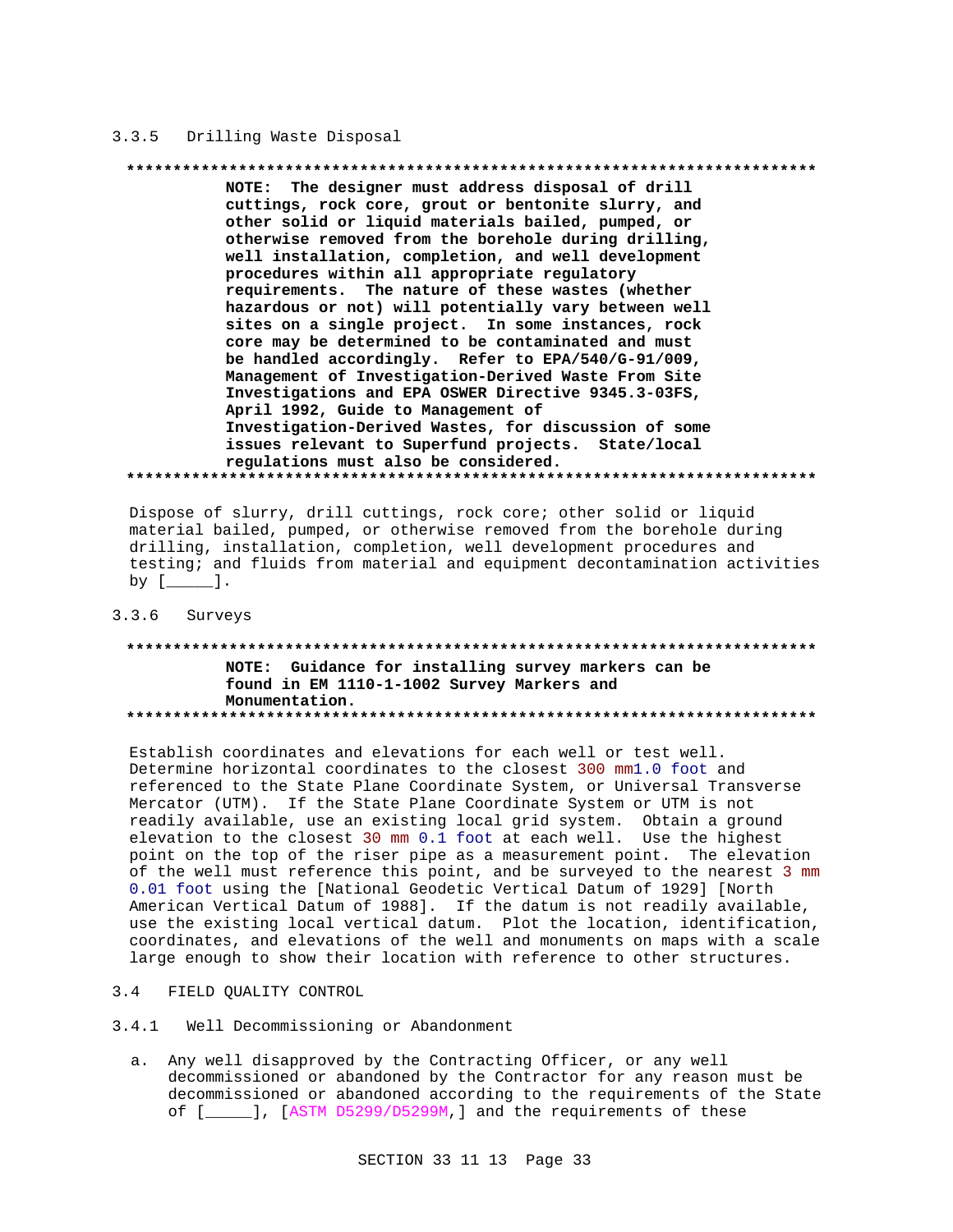specifications.

- b. Well decommissioning or abandonment includes the removal of all materials left in the borehole or well, excluding the filter pack, and including backfill materials, casing, screen, and any other material placed into the hole before the decision was made to abandon the borehole or well.
- c. Grout test wells decommissioned or abandoned for any reason from the bottom to within [\_\_\_\_\_] mmfeet of the top of the ground surface according to the protocol for grout or bentonite placement established in paragraph GROUT PLACEMENT, using the grout mix specified in paragraph CEMENT AND BENTONITE GROUT. Backfill the top [\_\_\_\_\_] mmfeet with [material appropriate for the intended land use][\_\_\_\_\_].
- d. Maintain a well decommissioning or abandonment record as specified herein.
- e. If encountered before the decision is made for decommissioning or abandonment, measure groundwater levels in all borings prior to backfilling. Include these water levels in the well decommissioning or abandonment records.
- f. No well may be decommissioned or abandoned without the approval of the Contracting Officer.
- 3.4.2 Documentation and Quality Control Reports

Establish and maintain documentation and quality control reports for well construction, development, and testing to record the desired information and to assure compliance with contract requirements, including, but not limited to, the following:

3.4.2.1 Borehole Logs

### **\*\*\*\*\*\*\*\*\*\*\*\*\*\*\*\*\*\*\*\*\*\*\*\*\*\*\*\*\*\*\*\*\*\*\*\*\*\*\*\*\*\*\*\*\*\*\*\*\*\*\*\*\*\*\*\*\*\*\*\*\*\*\*\*\*\*\*\*\*\*\*\*\*\***

**NOTE: Borehole logging requirements can be found in EM 1110-1-4000. Requirements can also be found in ASTM D2113 and ASTM D5434. If rock is cored at the site, and it is deemed necessary to determine the rock quality designation (RQD) of the core for design purposes, the RQD should also be shown on the boring log. Guidance for determining the RQD may be found in ASTM D6032. Item o. has a provision for recording the level of non-aqueous phase liquids (NAPLs). \*\*\*\*\*\*\*\*\*\*\*\*\*\*\*\*\*\*\*\*\*\*\*\*\*\*\*\*\*\*\*\*\*\*\*\*\*\*\*\*\*\*\*\*\*\*\*\*\*\*\*\*\*\*\*\*\*\*\*\*\*\*\*\*\*\*\*\*\*\*\*\*\*\***

Complete a borehole log for each boring drilled. Borehole logs must be prepared by the geologist present onsite during all well drilling and installation activities. Use a log scale of [10][\_\_\_\_\_] mm equals [300][\_\_\_\_\_] mm[1][\_\_\_\_\_] inch equals [1][\_\_\_\_\_] foot. Keep copies of complete well logs current in the field at each well site and make available at all times for inspection by the Contracting Officer. As a minimum, provide the follow information on the logs:

- a. Name of the project and site.
- b. Boring or well identification number.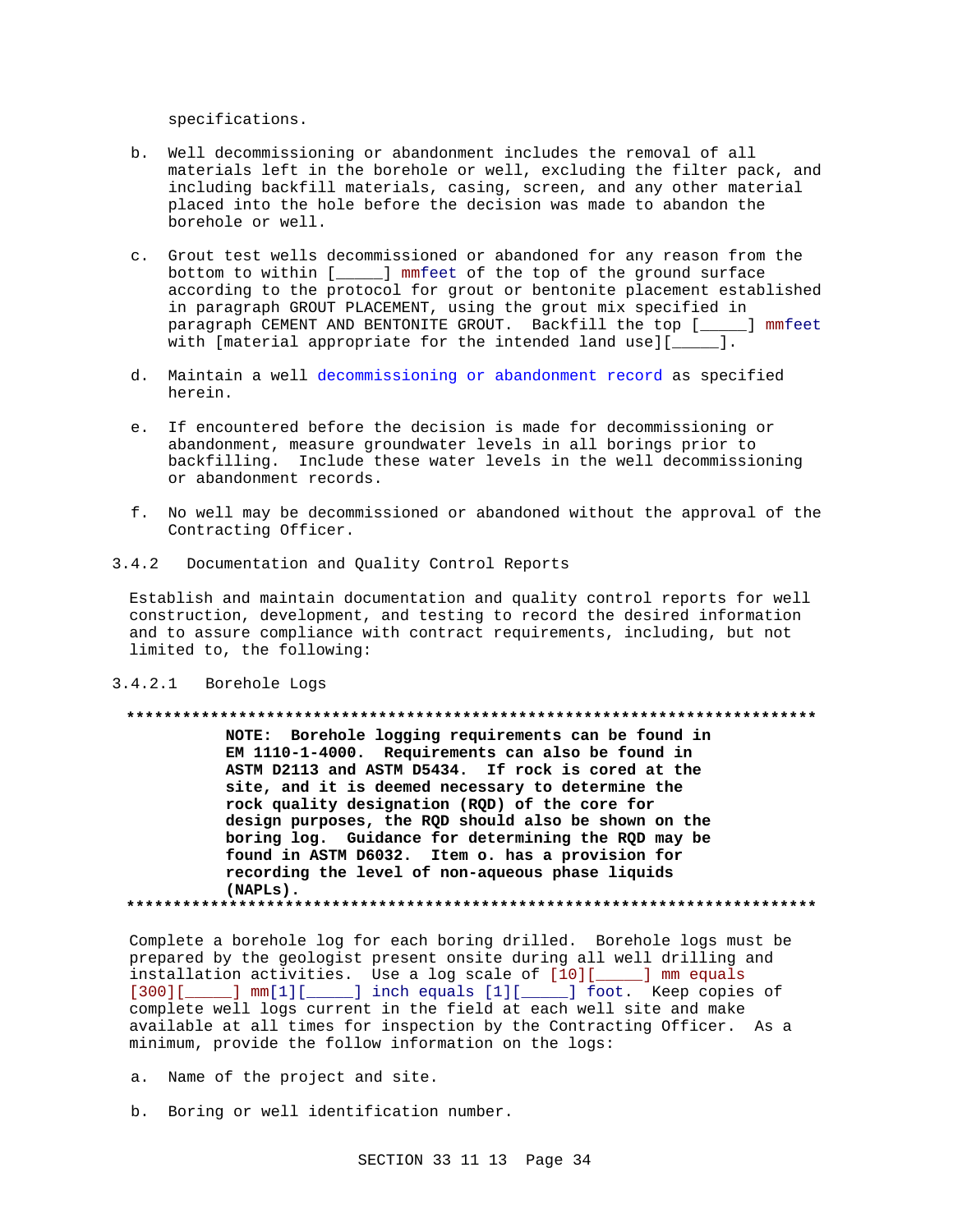- c. Location of boring (coordinates, if available).
- d. Make and manufacturer's model designation of drilling equipment and name of drilling firm.
- e. Date boring was drilled.
- f. Reference data for all depth measurements.
- g. Name of driller and name and signature of geologist preparing log.
- h. Nominal hole diameter and depth at which hole diameter changes.
- i. Total depth of boring.
- j. Method of drilling, including sampling methods and sample depths, including those attempted with no recovery. Indication of penetration resistance such as drive hammer blows given in blows per 150 mm6 inches of driven sample tubes. Information must include hammer weight and drop distance. Record information such as rod size, bit type, and pump type. Include a description of any temporary casing used, drill fluids and fluid additives used, if any, including brand name and amount used, along with the reason for and start (by depth) of its use. If measured, record mud viscosities and weight.
- k. Depth of each change of stratum. State if location of strata change is approximate.
- l. Description of the material of which each stratum is composed, in accordance with [ASTM D2488][\_\_\_\_\_], or standard rock nomenclature in accordance with [CED TR GL-85-3][\_\_\_\_\_], as necessary. Soil parameters for logging must include, but not be limited to, classification, depositional environment and formation, if known, Unified Soil Classification Symbol, secondary components and estimated percentages, color, plasticity, consistency (cohesive soil), density (non-cohesive soil), moisture content, structure and orientation, and grain angularity. Rock core parameters for logging must include, but not be limited to, rock type, formation, modifier denoting variety (shaly, calcareous, siliceous, etc.), color, hardness, degree of cementation, texture, crystalline structure and orientation, degree of weathering, solution or void conditions, primary and secondary permeability, and lost core. Include the results of any chemical field screening on the boring log. Prepare classification in the field at the time of sampling. Also, duly note and record the results of visual observation of the material encountered, and any unusual odor detected.
- m. Depth of any observed fractures, weathered zones, or any abnormalities encountered.
- n. Depth and estimated percent of drill fluid loss or lost circulation. Measures taken to regain drill water circulation. Significant color changes in the drilling fluid return.
- o. Box or sample number. Record depths and the number of the core boxes and samples at the proper interval.
- p. Percent Rock Core Recovery. Show the percent core recovery for the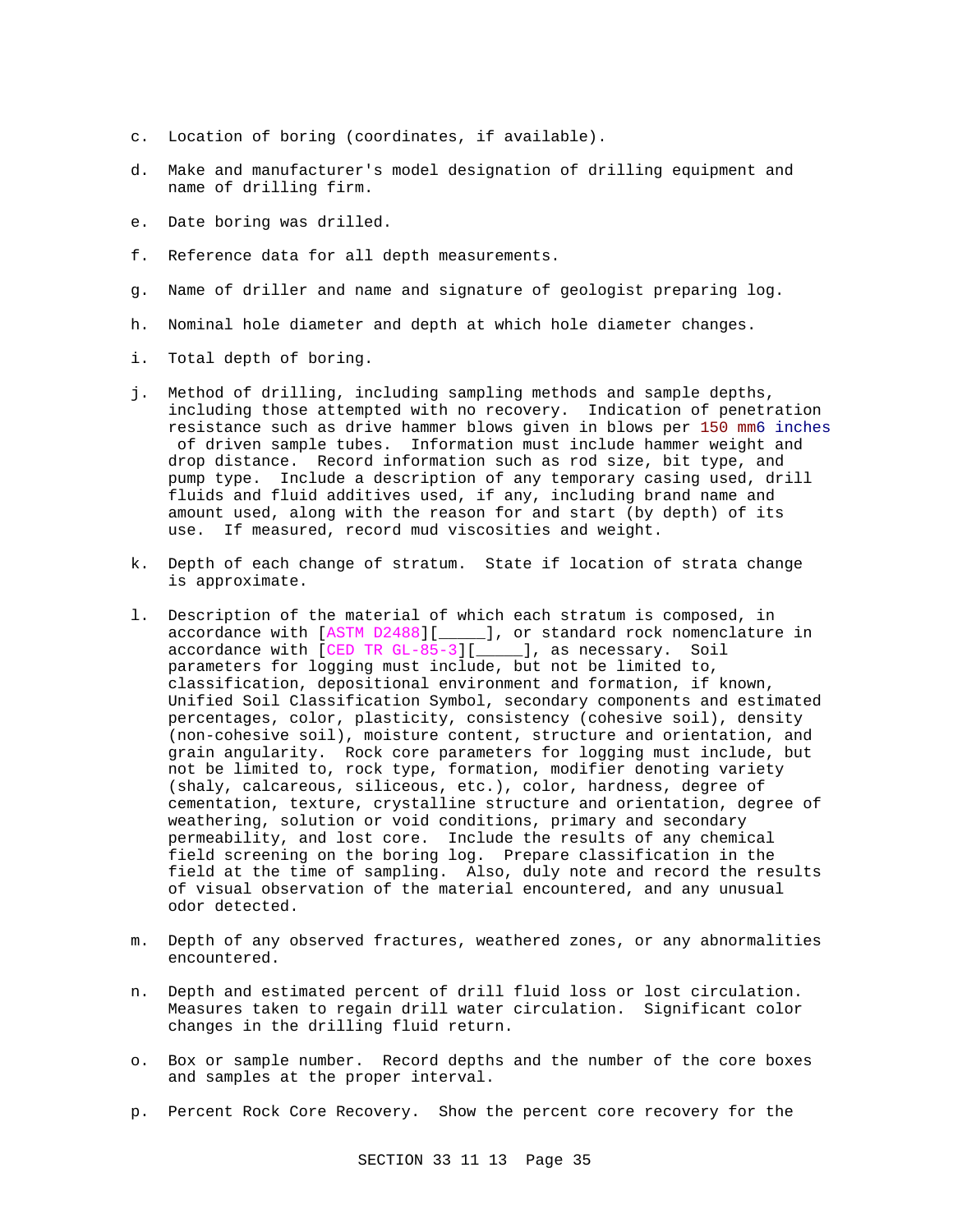individual drill runs, if rock is cored.

q. Submit [five][\_\_\_\_\_] prints of the graphic boring log prepared to scale showing the required details, within [\_\_\_\_\_] working days after completion of the test well. Use this drawing to aid in determining the well design, design of the filter pack, well screen location and screen openings.

# 3.4.2.2 Installation Diagrams

The well will not be accepted before the geologic logs and installation diagrams are received. Submit As-built installation diagram for each well installed, prepared by the geologist present during well installation operations, within [\_\_\_\_\_] working days of the completion of the well installation procedure. The diagram must illustrate the as-built condition of the well and include, but not be limited to, the following items:

- a. Name of the project and site.
- b. Well identification number.
- c. Name of driller and name and signature of the geologist preparing diagram.
- d. Date of well installation.
- e. Description of material from which the well is constructed, including well casing or riser pipe and screen material, centralizer composition, if used, diameter and schedule of casing and screen, gradation of filter pack, lithologic description, brand name (if any), source, and processing method, and method of placement of the filter pack, bentonite seal type (pellets, granules, chips, or slurry), grout type (cement or high-solids bentonite) and type of protective cover (protective casing or flush-to-ground),if used.
- f. Total depth of well.
- g. Nominal hole diameter.
- h. Depth to top and bottom of screen, and filter pack.
- i. Depth to top and bottom of any seals installed in the well boring (grout or bentonite).
- j. Type of cement and bentonite used, mix ratios of grout, method of placement and quantities used.
- k. Elevations, depths, and heights of key features of the well, such as top of well casing or riser pipe, top and bottom of protective casing (if used), ground surface, the depth of maximum frost penetration (frost line), bottom of well screen, top and bottom of filter pack, and top and bottom of seal.
- l. Other pertinent construction details, such as slot size and percent open area of screen, type of screen, and manufacturer of screen.
- m. Well location by coordinates. Include a plan sheet showing the coordinate system used and the location of each well. A plan sheet is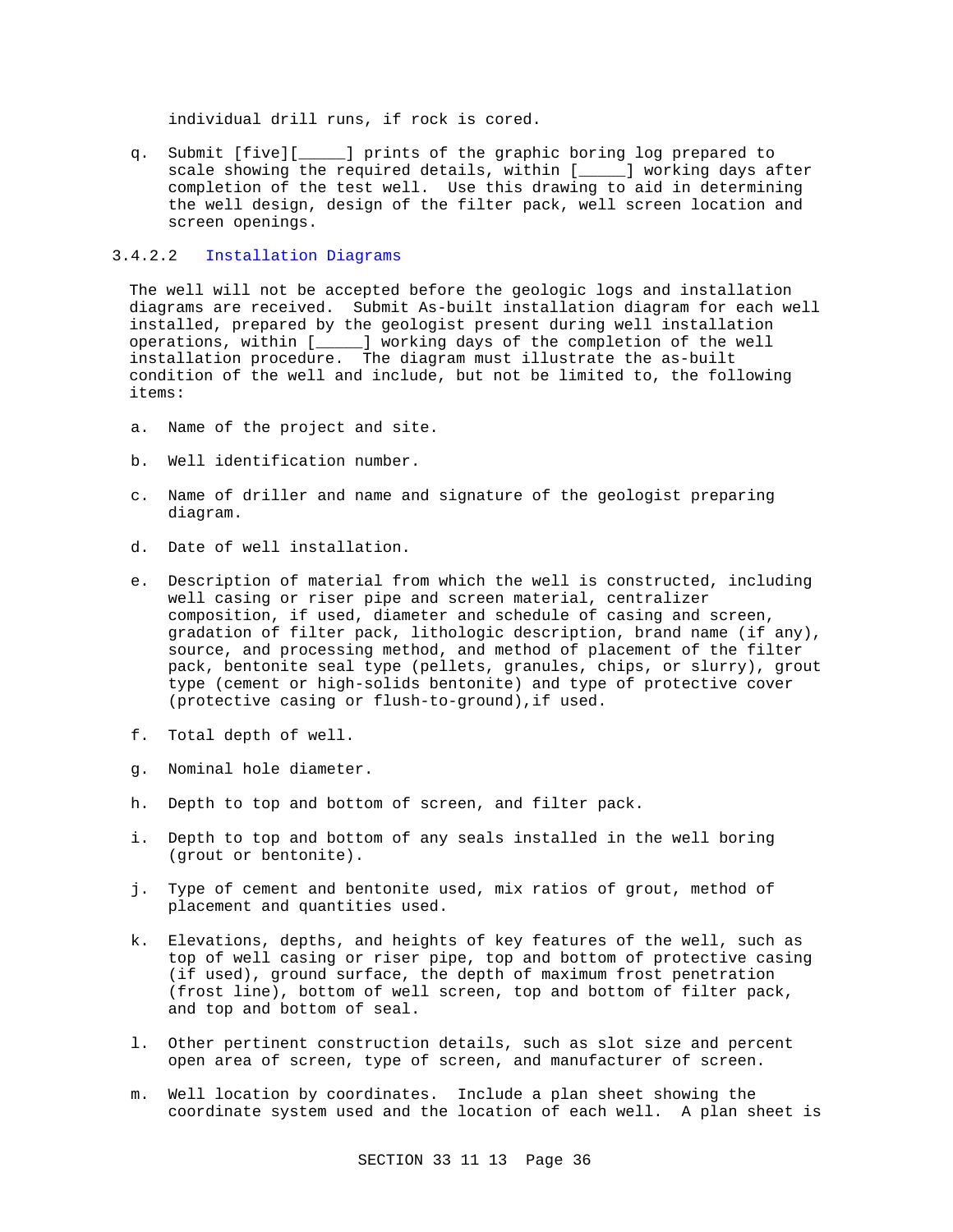not required for each well installation diagram; multiple wells may be shown on the same sheet.

- n. Static water level upon completion of the well.
- o. Special problems and their resolutions; e.g., grout in wells, lost casing, or screens, bridging, etc.
- p. Description of surface completion.
- 3.4.2.3 Well Development Records

# **\*\*\*\*\*\*\*\*\*\*\*\*\*\*\*\*\*\*\*\*\*\*\*\*\*\*\*\*\*\*\*\*\*\*\*\*\*\*\*\*\*\*\*\*\*\*\*\*\*\*\*\*\*\*\*\*\*\*\*\*\*\*\*\*\*\*\*\*\*\*\*\*\*\* NOTE: Delete item k. if not applicable for the project. \*\*\*\*\*\*\*\*\*\*\*\*\*\*\*\*\*\*\*\*\*\*\*\*\*\*\*\*\*\*\*\*\*\*\*\*\*\*\*\*\*\*\*\*\*\*\*\*\*\*\*\*\*\*\*\*\*\*\*\*\*\*\*\*\*\*\*\*\*\*\*\*\*\***

Prepare a well development record for each well, within [\_\_\_\_\_] working days of the completion of development under the supervision of the geologist present during well installation operations. Include, as a minimum, the following information on the well development record:

- a. Date, time, and elevation of water level in the well, before development.
- b. Depth to bottom of well, name of project and site, well identification number, and date of development.
- c. Method used for development, to include size, type and make of equipment, bailer, and pump used during development.
- d. Time spent developing the well by each method, to include typical pumping rate, if pump is used in development.
- e. Volume and physical character of water removed, to include changes during development in clarity, color, particulates, and odor.
- f. Volume of water added to the well, if any.
- g. Volume and physical character of sediment removed, to include changes during development in color, and odor.
- h. Source of any water added to the well.
- i. Clarity of water before, during, and after development. Nephelometric turbidity unit (NTU) measurements.
- j. Total depth of well and the static water level from top of the casing, immediately after pumping or development, and 24 hours after development.
- [ k. Readings of pH, specific conductance, DO, ORP, and temperature taken before, during, and after development.
- ] l. Name and job title of individual developing well.
	- m. Name and description of the disposal facility or area, for the waters removed during development.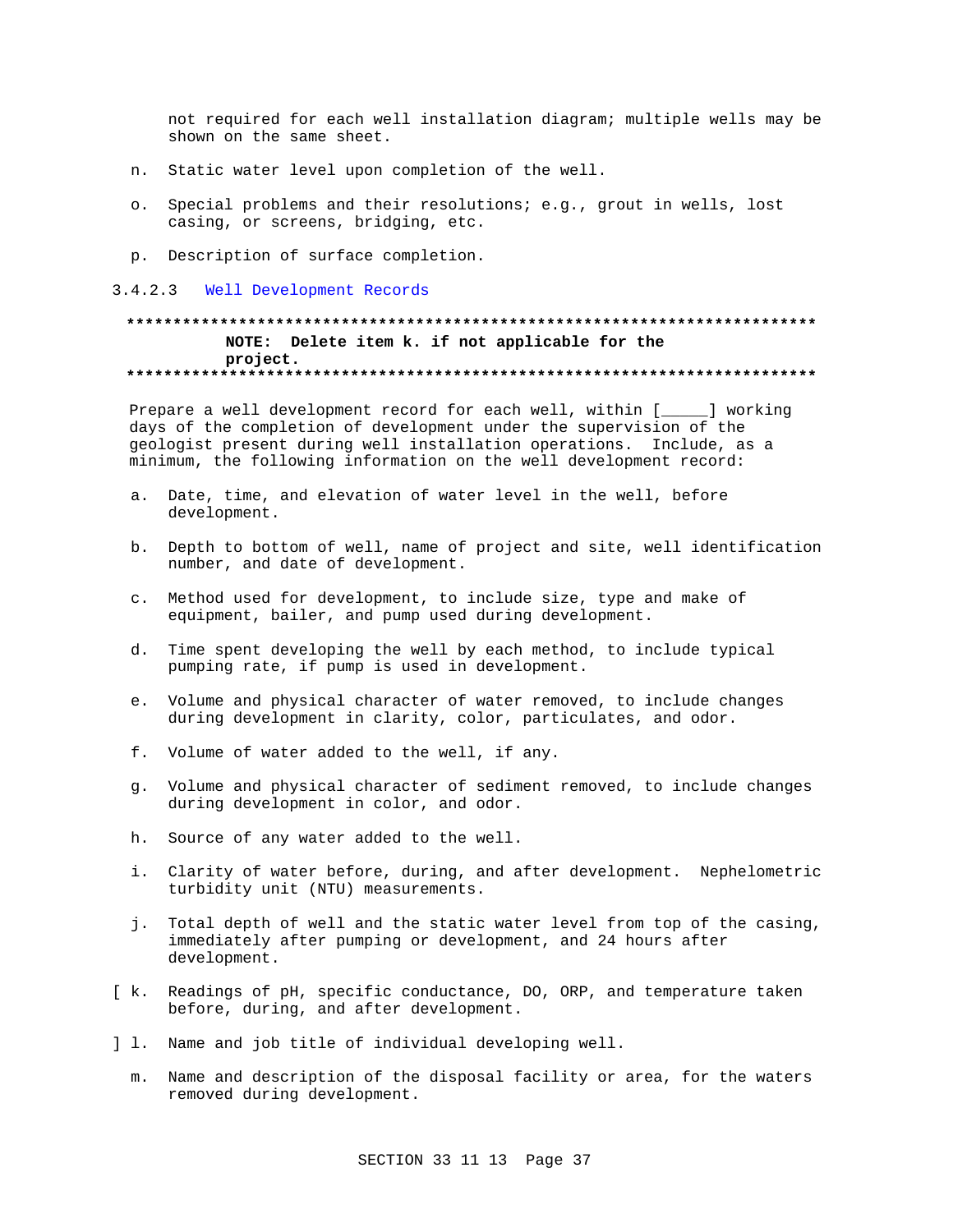# [3.4.2.4 Geophysical Logs

# **\*\*\*\*\*\*\*\*\*\*\*\*\*\*\*\*\*\*\*\*\*\*\*\*\*\*\*\*\*\*\*\*\*\*\*\*\*\*\*\*\*\*\*\*\*\*\*\*\*\*\*\*\*\*\*\*\*\*\*\*\*\*\*\*\*\*\*\*\*\*\*\*\*\* NOTE: Delete this paragraph if not applicable for the project. \*\*\*\*\*\*\*\*\*\*\*\*\*\*\*\*\*\*\*\*\*\*\*\*\*\*\*\*\*\*\*\*\*\*\*\*\*\*\*\*\*\*\*\*\*\*\*\*\*\*\*\*\*\*\*\*\*\*\*\*\*\*\*\*\*\*\*\*\*\*\*\*\*\***

Prepare and complete geophysical logs for each well or test well installed. Submit interpreted geophysical logs, within [\_\_\_\_\_] working days of the completion of said logging. As a minimum, include the following information on the logs:

- a. Project name.
- b. Test well or well identification number.
- c. Location of test well (coordinates, and state, and county name).
- d. Date test well was drilled.
- e. Fluid level in test well before logging.
- f. Fluid type and temperature.
- g. Fluid resistance in ohm-m.
- h. Casing type, diameter, and elevation (top and bottom).
- i. Cement type and elevation (top and bottom).
- j. Screen type, diameter, and elevation (top and bottom).
- k. Date and time test well was logged.
- l. Reference elevation for all depth measurements.
- m. Operator's name.
- n. Equipment name and address.
- o. Logger type and number.
- p. Tool type.
- q. Detector type (Nuclear Log only).
- r. Source type (Nuclear Log only).
- s. Source size (Nuclear Log only).
- t. Source spacing (Nuclear Log only).
- u. Tool length, cable head to detector.
- v. Calibration.
- w. Logging speed cm/minft/min.
- x. Log vert. scale m/cmft/in.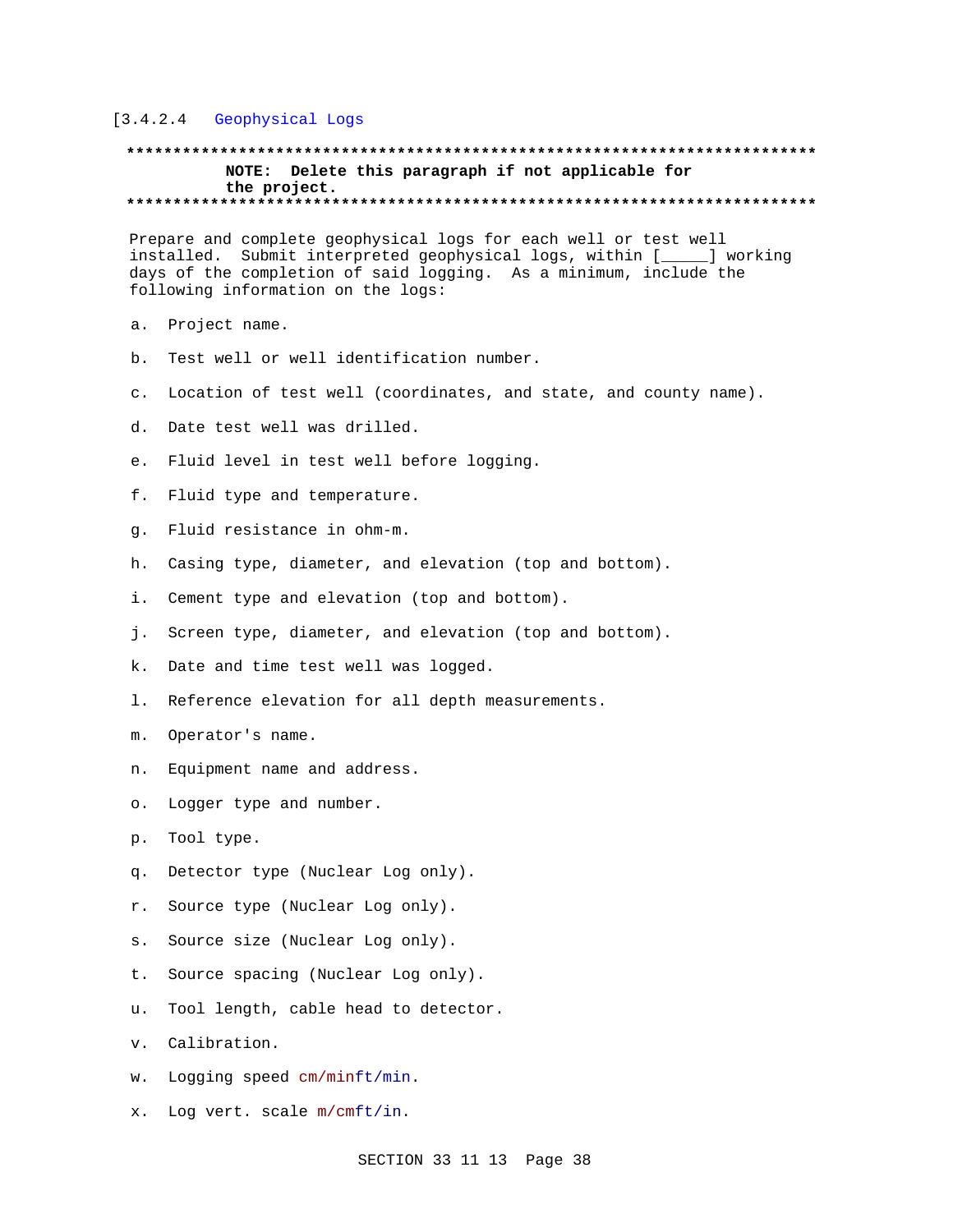- y. Module settings.
- z. Recorder settings.
- aa. Document all field problems, including equipment malfunctions. Include the steps taken to solve the problem and how the log might have been affected.

]3.4.2.5 Well Decommissioning or Abandonment Records

As a minimum, include the following in the decommissioning or abandonment records:

- a. Project name.
- b. Well or test well number.
- c. Well or boring location, depth and diameter.
- d. Date of decommissioning or abandonment.
- e. Method of decommissioning or abandonment.
- f. All materials used in the decommissioning or abandonment procedure and the interval in which test materials were placed.
- g. Casing, and or other items left in hole by depth, description, and composition.
- h. Description and total quantity of grout used initially.
- i. Description and daily quantities of grout used to compensate for settlement.
- j. Water or mud level (specify) prior to grouting and date measured.
- k. The reason for decommissioning or abandonment of the well or test well.

# 3.4.2.6 Tests

Prepare and submit a copy of all testing results from the well installation process. Include results of drawdown, well yield, sand, plumbness or alignment, etc. as well as any other test results in this submittal.

# 3.4.2.7 Project Photographs

Before, during, and after completion of work, take a minimum of [one view] [[\_\_\_\_\_] views] of each well installation. If rock is cored at the site, after the core has been logged, dampen the core if it has dried, arrange neatly in the core box, and photograph. Photographs must be [80][\_\_\_\_] by [120][\_\_\_\_] mm[3][\_\_\_\_] by [5][\_\_\_\_] inch color prints. Mount the photographs and enclose back-to-back in a double face clear plastic sleeve punched to fit standard three ring binders. Each color print must show an information box, [20][\_\_\_\_\_] by [50][\_\_\_\_\_] mm[1-1/2][\_\_\_\_\_] by [3-1/2][\_\_\_\_\_] inches. Submit digital copy of all photographs as well as color copy. The box must be labeled and arranged as follows: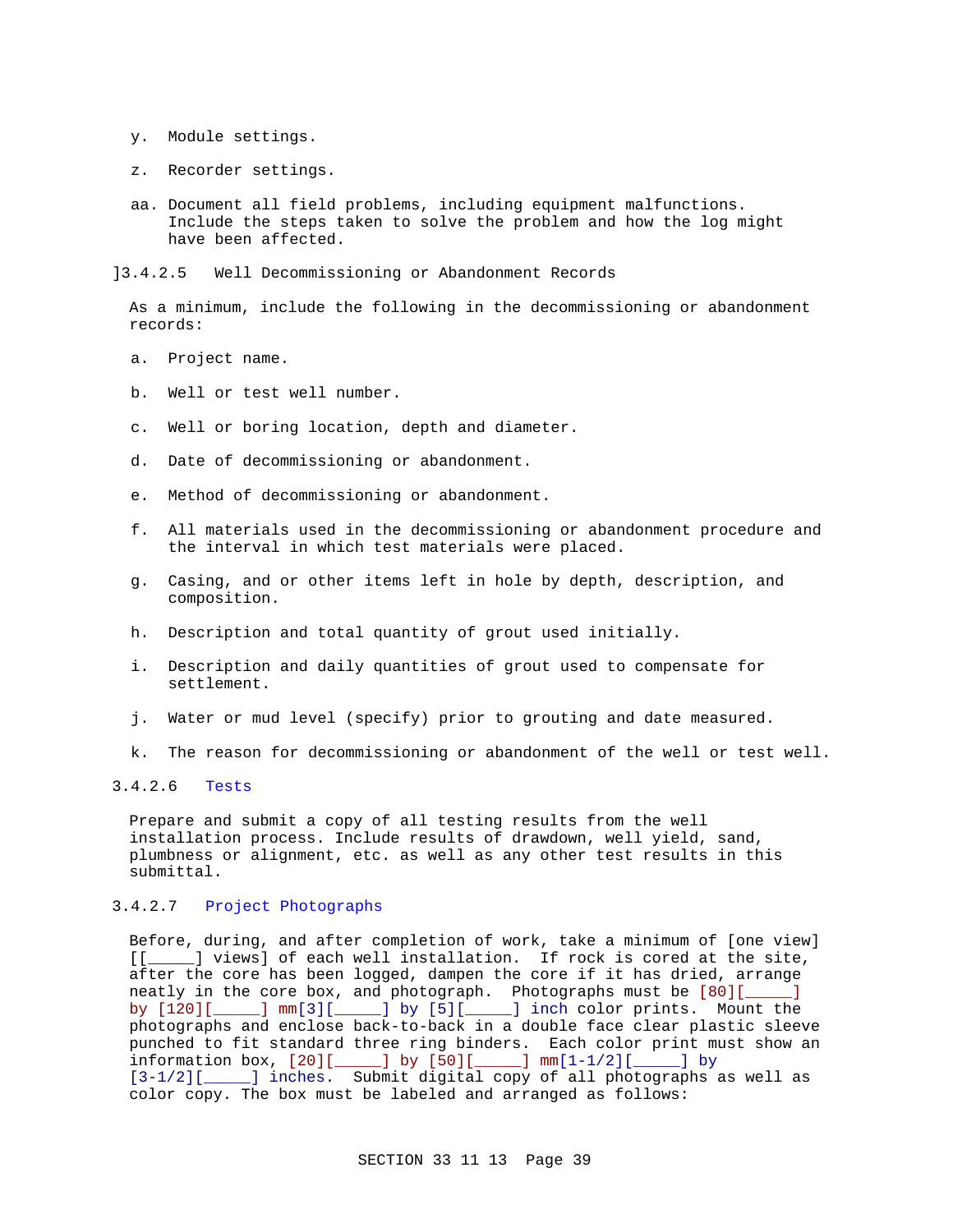| Project No.              | Contract No. |
|--------------------------|--------------|
|                          |              |
| Contractor/Photographer: |              |
|                          |              |
| Photograph No.           | Date/Time    |
|                          |              |
| Description:             |              |
|                          |              |
| Direction of View:       |              |
|                          |              |

# 3.4.2.8 Survey Maps and Notes

Submit Survey maps and notes, including a tabulated list of all wells and monuments, copies of all field books, maps showing the locations, and elevations of all wells, datum used (e.g. state plane NAD27, NAD83, UTM, etc.), elevation datum, units of measurement, and all computation sheets, within [\_\_\_\_\_] working days after completion of the survey. Also, submit a diagram showing where on the top of the well the elevation was determined by the surveyor. The tabulation must consist of the designated number of the well or monument, the X and Y coordinates, and all the required elevations. Also, provide a diagram showing where on the top of the well the elevation was determined by the surveyor.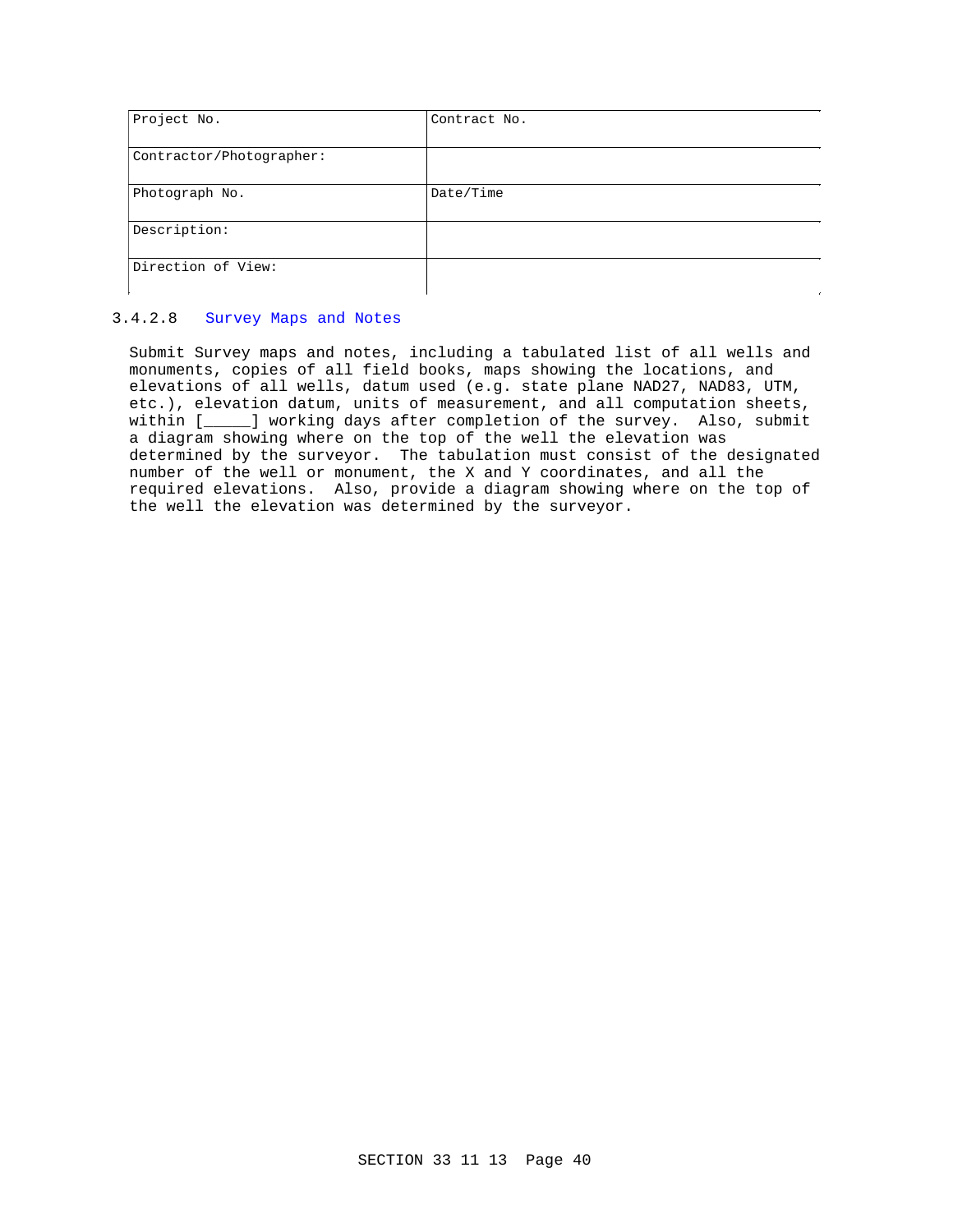| WATER QUALITY ANALYSIS TABLE                 |                              |  |  |  |  |
|----------------------------------------------|------------------------------|--|--|--|--|
| Physical Characteristics                     |                              |  |  |  |  |
|                                              |                              |  |  |  |  |
| Color                                        |                              |  |  |  |  |
| Taste                                        |                              |  |  |  |  |
| Threshold odor number                        |                              |  |  |  |  |
| Turbidity                                    |                              |  |  |  |  |
| Resistivity in ohms per cubic centimeter     |                              |  |  |  |  |
| pH value                                     |                              |  |  |  |  |
| Temperature                                  |                              |  |  |  |  |
|                                              | WATER QUALITY ANALYSIS TABLE |  |  |  |  |
| Chemical Characteristics (Expressed as mg/L) |                              |  |  |  |  |
|                                              |                              |  |  |  |  |
| Arsenic                                      |                              |  |  |  |  |
| Barium                                       |                              |  |  |  |  |
| Cadmium                                      |                              |  |  |  |  |
| Chromium                                     |                              |  |  |  |  |
| Copper                                       |                              |  |  |  |  |
| Lead                                         |                              |  |  |  |  |
| Mercury                                      |                              |  |  |  |  |
| Selenium                                     |                              |  |  |  |  |
| Silver                                       |                              |  |  |  |  |
| Zinc                                         |                              |  |  |  |  |
| Fluoride as F                                |                              |  |  |  |  |
| Manganese as Mn (dissolved and total)        |                              |  |  |  |  |
| Iron as Fe (dissolved and total)             |                              |  |  |  |  |
| Suspended Solids                             |                              |  |  |  |  |
| Total Dissolved Solids                       |                              |  |  |  |  |
| Calcium as Ca                                |                              |  |  |  |  |
| Magnesium as Mg                              |                              |  |  |  |  |
| Sodium and Potassium as Na                   |                              |  |  |  |  |